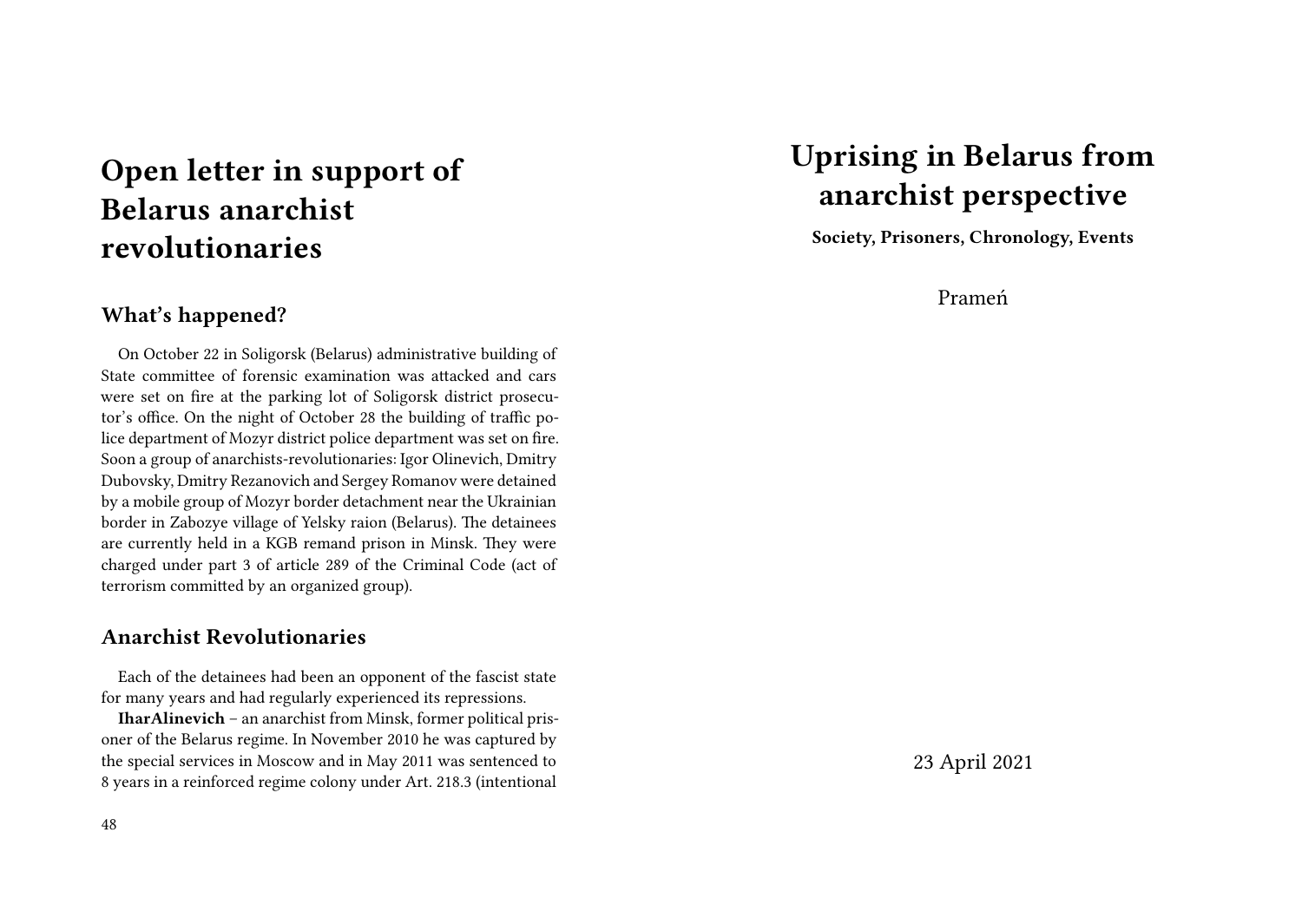#### **How can anarchists, antifascists and other anti-authoritarian sympathisers offer solidarity from abroad?**

You can make solidarity actions, e. g. in front of Belarusian embassies and consulates (or simply at the central square of your town). You can organise benefits and donate money e. g. to Anarchist Black Cross Belarus or to *Pramień*. You can help Belarusian refugees, several thousand people have left the country, including some anarchists and anti-fascists (sorry, no ready recipes, please search for information and contacts yourself e. g. through Belarusian anarchist web-sites). And, obviously, you can spread the word.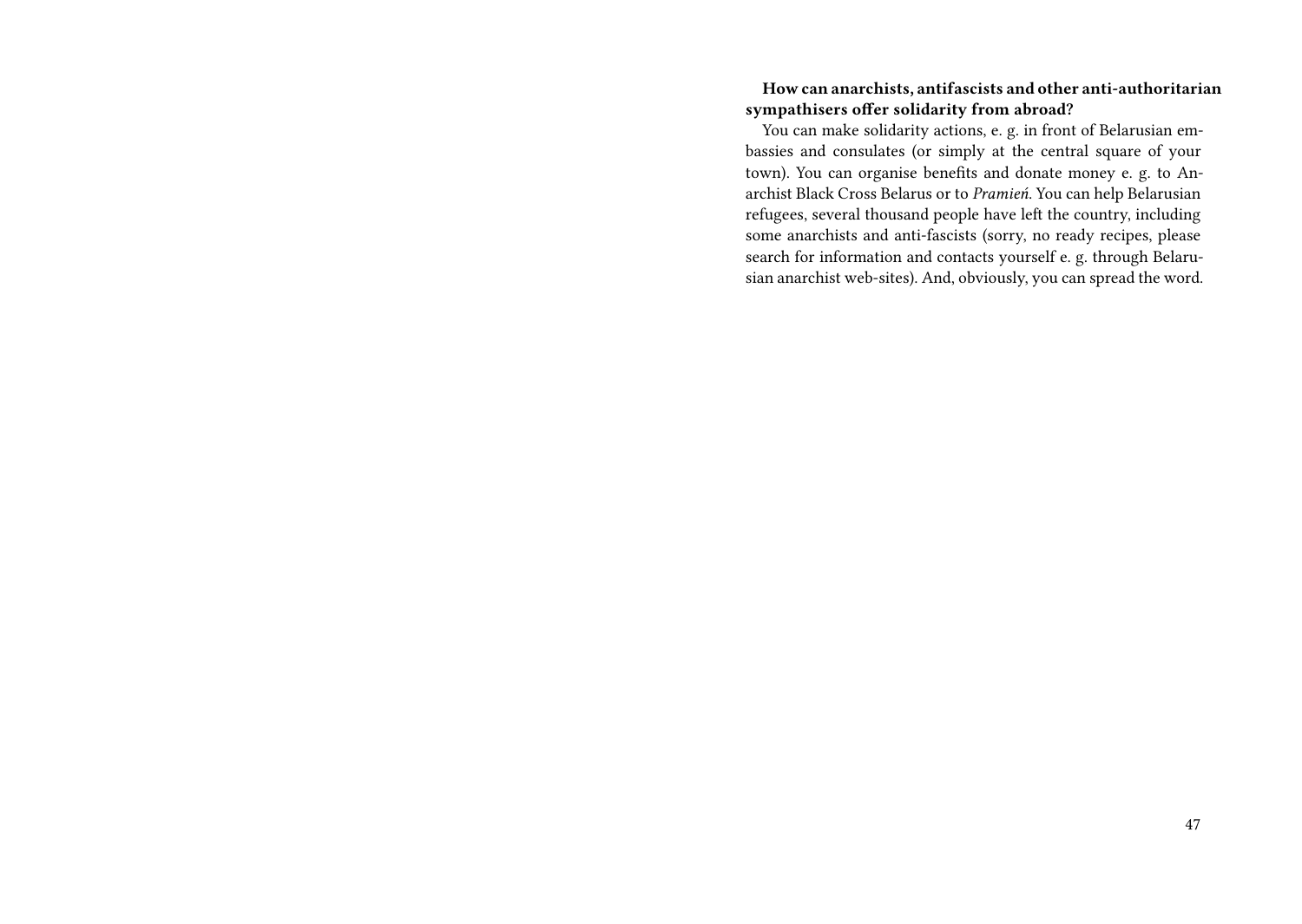Some time ago three or four private cars of local police officers were burned down in a small provincial town of Drahichyn.

*Has there been attempts by opposition political parties or forces to take control over the movement and co-opt it for their own political objectives? If so, what has been the response from the protestors?*

Again, it is electoral protest. Most protesters want oppositional political parties or forces to take control of the country. The movement (or at least its largest part) wants to be co-opted.

**What opportunities do the current protests present for anarchists and anti-fascists in Belarus and what would it mean for them the fall of the current regime?**

The protest give anarchists a forum to speak and a space to practice ideas. In the last three years, almost all web-sites of Belarusian anarchist were declared 'extremist' by the Belarusian state, and all internet providers block them (it is possible to access these sites through proxy, VPN or Tor Browser). Almost all printed anarchist propaganda was declared "extremist" as soon as it was found and confiscated. It is punishable by law to share articles from anarchist web-sites or anarchist leaflets e. g. at one's facebook page (big fines are applied). So it is hard to underestimate possibilities for propaganda which current protests have opened. However, one has to spread propaganda with caution. Some weeks ago, two anarchists had been detained in the centre of Minsk and subsequently were arrested for spreading leaflets.

The fall of current regime most probably will bring some liberalisation of the legislation. First, anarchists would like to depenalise expression of anarchist ideas (to abolish "anti-extremist" legislation). Second, there is whole range of social, environmental, legal changes which anarchists are anticipating and struggling for. A list of some of such changes was published by anarchist group *Pramień*: (this publication was followed by interesting discussion in Russian).

#### 46

### **Contents**

| Dear Comrades,                                                          | 5  |
|-------------------------------------------------------------------------|----|
| Belarusian society builds muscles - comments on the<br>protests 14 July | 6  |
| Bankruptcy of the Belarusian statehood                                  | 9  |
| How did the Belarusians come to rebellion against the                   |    |
| dictatorship                                                            | 12 |
| Economic and political crisis                                           | 13 |
| Fighting coronavirus with tractors                                      | 14 |
|                                                                         | 15 |
| Terrorist organization "Anarchists".                                    | 18 |
|                                                                         | 19 |
| "We will not forget, we will not forgive"                               | 22 |
| Protest in more than 50 cities all around Belarus                       | 22 |
| National strike is growing                                              | 23 |
|                                                                         | 23 |
| The more people get out of prison the more stories                      |    |
| of torture are told                                                     | 23 |
| Crimethinc: Belarus. Anarchists in the Uprising                         |    |
| against the Dictatorship                                                | 24 |
|                                                                         | 27 |
| Interview with anarchist in Minsk about the Belarus                     |    |
| protests                                                                | 40 |

3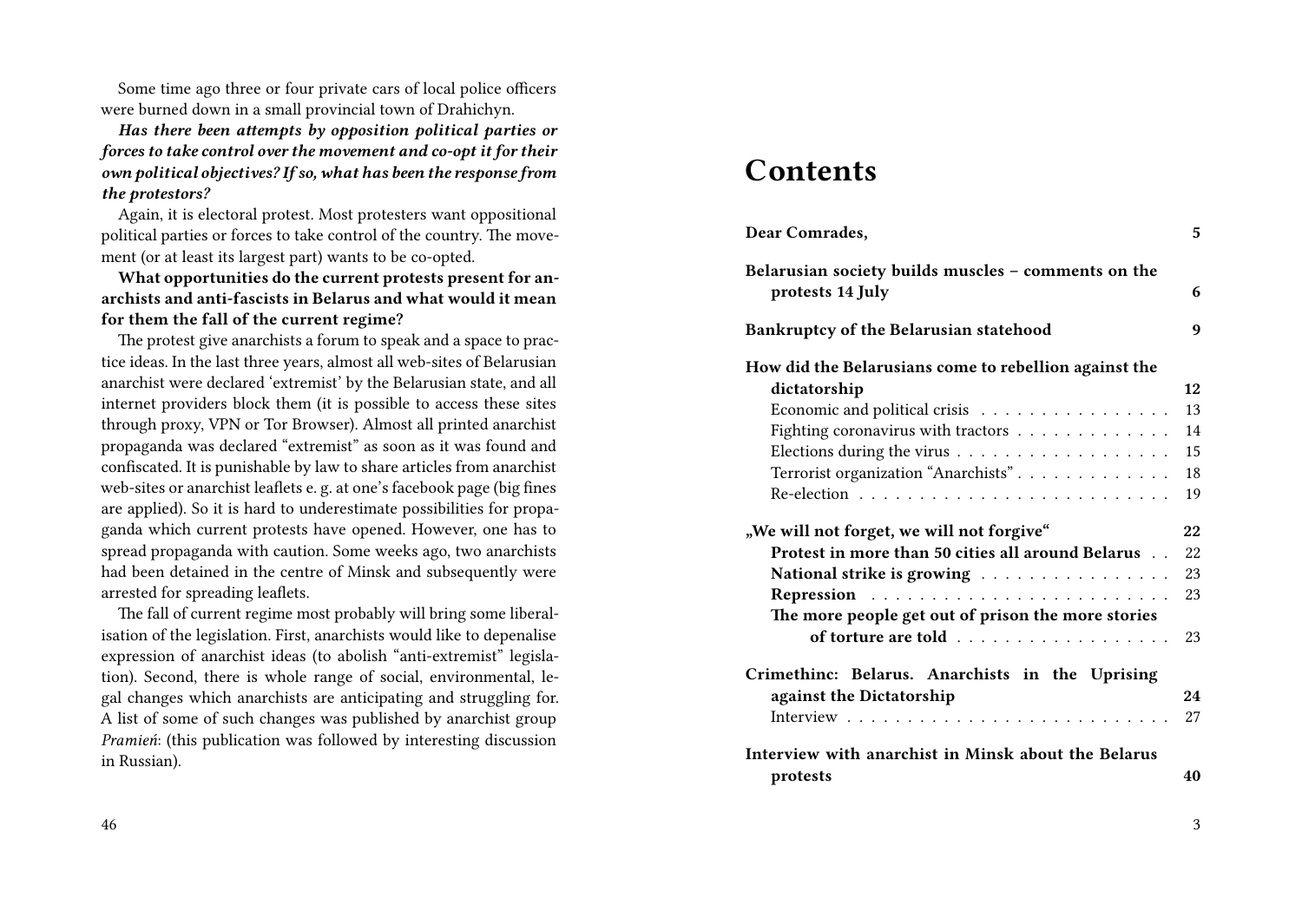| Open letter in support of Belarus anarchist revolution-                                            |    |
|----------------------------------------------------------------------------------------------------|----|
| aries                                                                                              | 48 |
|                                                                                                    | 48 |
| Anarchist Revolutionaries                                                                          | 48 |
| Why do we support them?                                                                            | 50 |
| Critical review of protests in Belarus in last 2 month                                             | 53 |
|                                                                                                    | 53 |
|                                                                                                    | 54 |
| Drivers and the Armenian scenario                                                                  | 54 |
|                                                                                                    | 55 |
| Anarchists, anti-fascists and soccer fans                                                          | 55 |
|                                                                                                    | 56 |
|                                                                                                    | 56 |
|                                                                                                    | 57 |
|                                                                                                    | 58 |
|                                                                                                    |    |
| Interview with anarchist Vlad M. after 30 days of arrest                                           | 60 |
| Interview "Update on the situation in Belarus" from<br>November 20 <sup>th</sup> by A-Radio Berlin | 67 |
| Belarus: against capitalism and dictatorship, for inter-<br>nationalist solidarity                 | 77 |
| Overview of repressions against anarchists and anti-                                               |    |
| fascists in Belarus in 2020                                                                        | 79 |
|                                                                                                    | 79 |
|                                                                                                    | 80 |
|                                                                                                    | 81 |
|                                                                                                    | 84 |
|                                                                                                    |    |
| Buy books to support Belarusian anarchists                                                         | 91 |
| <b>Prisoners list</b>                                                                              | 93 |

cases, not anarchists, but feminists and human rights defenders were targeted by police.

In Hrodna and Baranavichy, anarchists were arrested when they formed anarchist blocks during demonstrations.

Three anarchists are under arrest and face criminal charges, two of them because already before the elections they were on the police list of 'especially dangerous' anarchists.

**In the recent uprising in USA, sectors within the very own protest movement played a role in quenching the insurrections by calling for peace, civility and reform. Is something similar happening in Belarus or are militant tactics widely supported?**

In Belarus, the whole protest started from the unfair elections. It was further propelled by extreme police violence in the early August. Protesters demand, inter alia, to hold "fair" elections and to punish police officers who killed and tortured. It is strange to assume that these same people who demand legality would call for an insurrection.

The protest is largely bourgeois (not totally, but largely), wellpaid specialists and owners of small and medium-sized businesses march on the streets. They are demanding exactly peace, civility and reform. Why would they change their demands?

Militant tactics do not enjoy wide support, but militant slogans do. Protesters shout outward abuse at Lukashenka and his police, same slogans are repeated in graffiti, and the whole protest is very much carnivalesque (in all senses, including e. g. subversion of hierarchies).

Many people are ready to fight back the police to prevent arrests. This is not seen as violence. Most police officers are masked to hide their identity, and it became highly popular to demask them, to tear masks off.

Information is gathered and published on police officers who practiced violence, sometimes with their phone numbers and home addresses.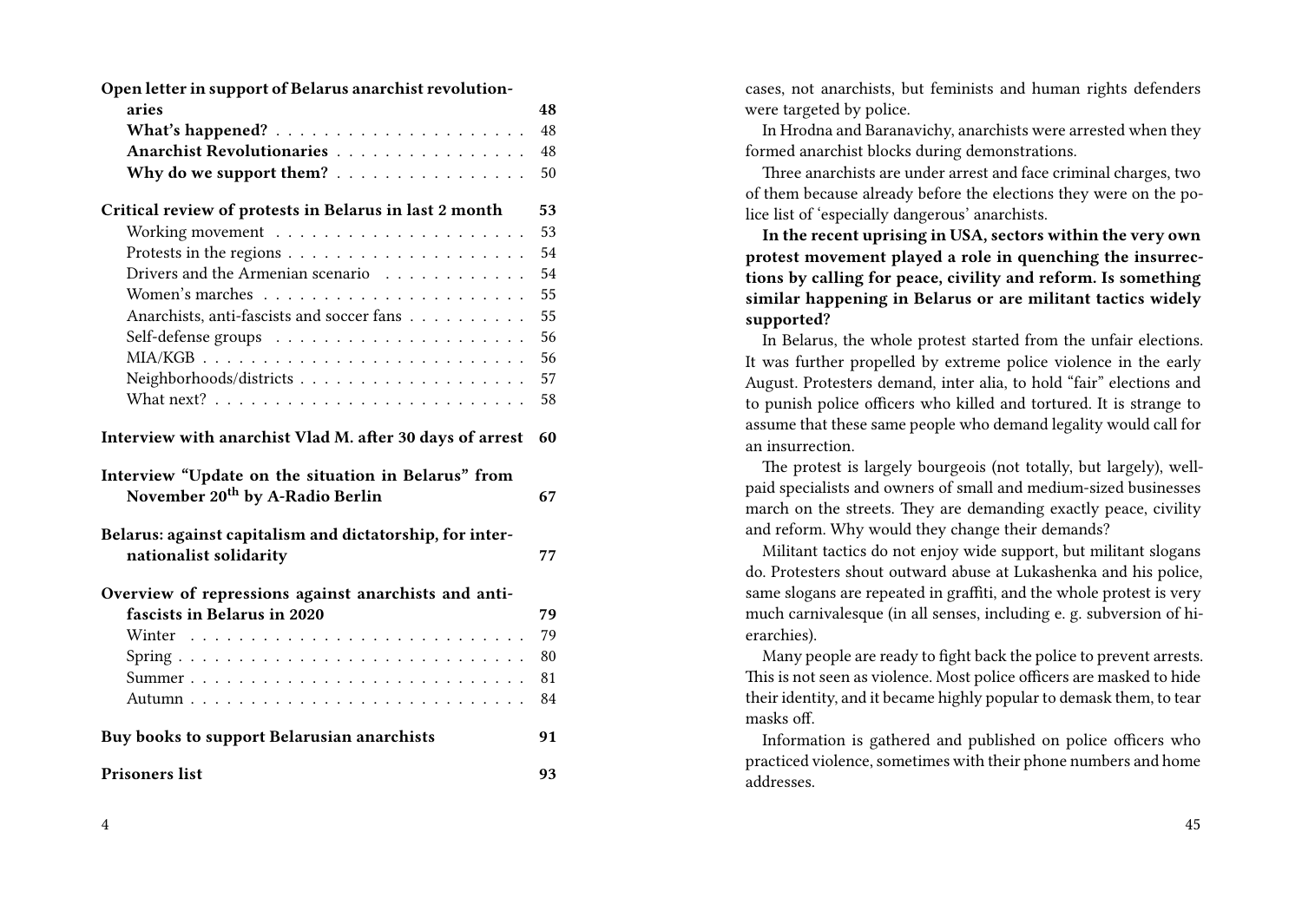Tactics of protesters in Belarus is hardly influenced by other uprisings. Belarusians are very provincial, participants of the protests rarely have an idea that in Hong Kong anything happens at all, not to speak about Chile.

So far the protests are largely peaceful. But when police attacks protesters, sometimes protesters fight back and e. g. do not let to bust fellow protesters. In early August, there were several occasions of symbolic improvised barricades made from garbage bins and construction fences.

**What tactics of counter-insurgency are being used by the state to stop the protests? Are anarchist and antifascists being targeted in a particular way? How are they defending themselves?**

On 9–12 August police used everything: tear gas, flash-bang grenades, rubber, plastic and steel bullets, water cannons, armoured vehicles to break barricades, tortures (including beating some protesters to death). There are several people dead (some shot, some tortured to death), couple of dozen missing, several hundred were severely wounded by grenades and bullets and several thousand were tortured in police stations these days. From 13–14 August, police violence was reduced. Police continues to beat and detain people, but there is only one report of a murder which happened in the second half of August.

Since 14 August, couple of thousand protesters faced arrests or fines. There are more than 70 political prisoners who face criminal charges, several thousand more protesters face criminal charges (in the status of defendant or suspect), but are not under arrest. Many of them have left the country. The most widespread accusation is "organisation of mass disorder and/or participation in it".

In Minsk, anarchists are rarely targeted in a particular way, due to our invisibility. Otherwise, we expect arrests. Some anarchists were arrested for their active participation in women marches or for their involvement in human rights organisations. But in these

#### 44

## **Dear Comrades,**

Many months have passed since the beginning of the uprising in Belarus. The euphoria of August 2020 gradually turned into depression for some, but for many it became the basis for political organization against the dictatorship. And although the protests in the streets have so far disappeared and the dictator thinks he has won, daily resistance against the regime continues in Belarus. Neighborhood activists continue to hold one-off actions and organize themselves into small resistance cells. Telegram channels continue to push the revolutionary agenda.

Even though for the anarchists this repression is the most serious in all the years of the movement's existence since its restoration in 1991, we continue to fight the regime and organize in the streets and neighborhoods!

For comrades from abroad, we have translated a number of texts that should help us understand what is happening in the country.

The brochure includes articles by various anarchist collectives on the background of the revolution and its development. On the pages you can also find interviews with various activists of the anarchist movement who took an active part in the protests and were repressed for it. We hope this selection will help you better understand the situation in the rebellious Belarus!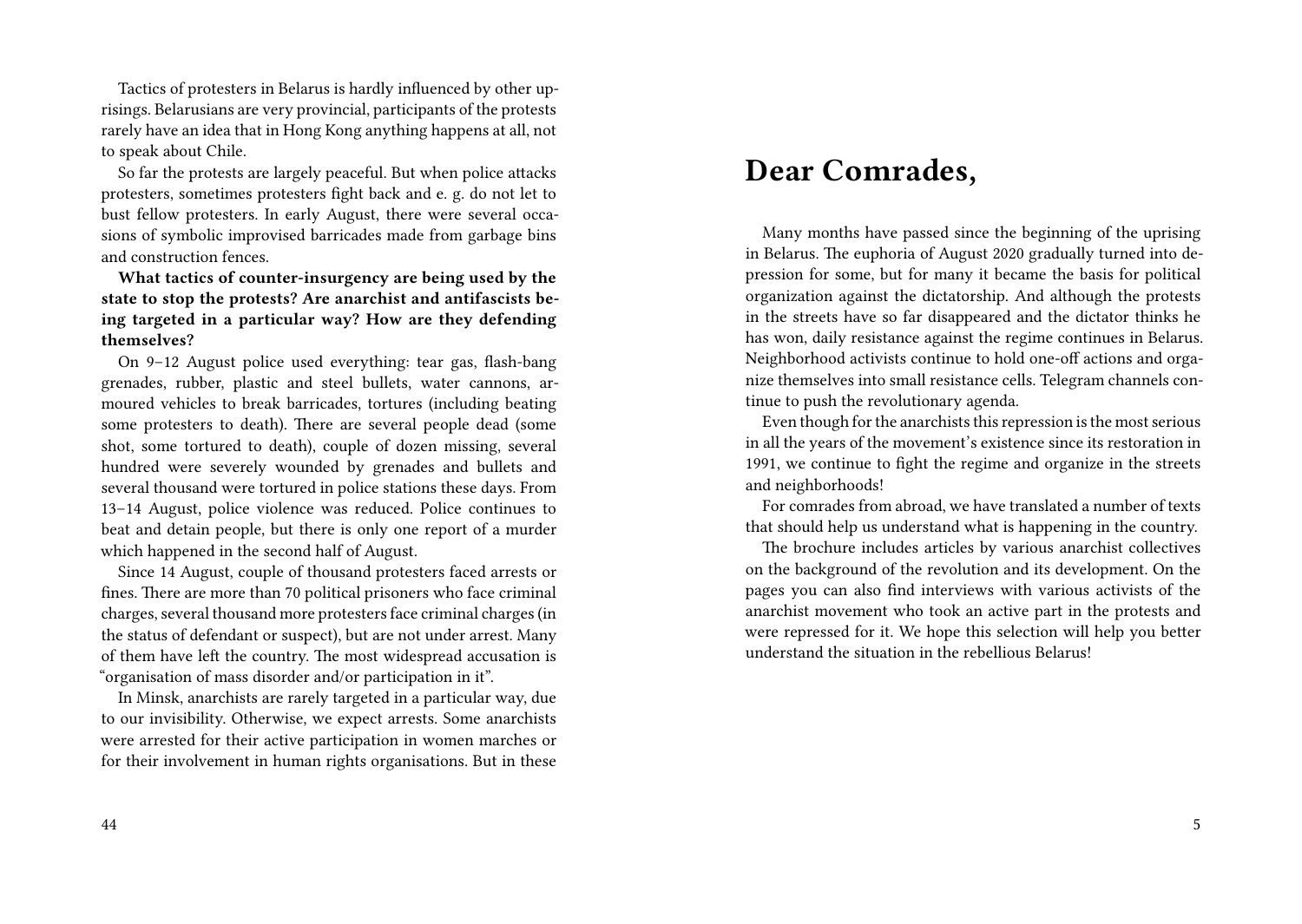# **Belarusian society builds muscles – comments on the protests 14 July**

Thousands of Belarusians protested after the authorities prevented several politicians from fighting for presidency. Video and photo from the Internet shows dozens of cases in which protesters attack OMON and release their previously detained comrades. The "valiant" OMON riot police have not seen this attitude of the people for a long time. This can explain their bravery when they break into a crowd of protesters in a small group and are dumbfounded by the pressure. That's how the cops were last seen in the 90s. Those who served then are now retired or working in offices. Cheeky young men from OMON, who live on the shoulders of the working population, have until recently felt powerful in the country.

A few days ago I read another news in support of the myth of a "peaceful" Belarusian, who is always reasonable and calm, and somewhere coward. This myth is spread not only by the authorities, in whose interests the culture of "peaceful" Belarusians, but also by their opponents. Amazingly, over the last 20 years the opposition has been fixated on peaceful protest, and the most radical method of fighting the dictatorship is still the legendary "Square". Contrary to all expectations, the dictatorship survived both 2006 and 2010, and in 2015 everything went relatively peacefully under the tacit slogan "no war" (sic!).

As a result, when presidential campaign was announced late spring, people immediately lined to give their signature to all oppositional candidates, but not to Lukashenka. The authorities answered with repressions: several candidates and some of their supporters were jailed. This tactics only enraged even more people, and already in July there were protest rallies during which some protesters fought back riot police (I have to underline, protesters did not attack riot police). However, authorities allowed one oppositional candidate, Sviatlana Cikhanouskaja, to run in the elections. Cikhanouskaja substituted her jailed husband, Siarhiej Cikhanouski. Election campaign rallies of Cikhanouskaja gathered crowds of supporters, even in tiny and deeply provincial towns. The authorities started to be so afraid that they banned all Cikhanouskaja's rallies in the last week before elections.

The election results were falsified, as it happens always since 1996, but there is general feeling that in reality Cikhanouskaja overwhelmingly won. Her campaign mobilised those people who usually do not participate in elections, and Lukashenka's ratings are close to historic minimum (24% in Minsk in March-April 2020, with obvious later decline).

**What role are anarchists and anti-fascists taking in the protests? What are their main objectives when intervening in the protests? How are they seen by the rest of protestors? – What tactics are being used by protestors when confronting the state forces in Belarus? Have they been influenced by recent uprisings around the world, such as Hong Kong, Chile, Lebanon or Portland?**

Anarchists are on the streets, however, anarchists rarely mark themselves specifically as anarchists to avoid being busted (or worse). Therefore, the general public has little idea that anarchists are present. Anarchists come to demonstrations with banners and posters and spread leaflets to pursue anarchist agenda (e. g. anti-police, feminist, anti-nuclear).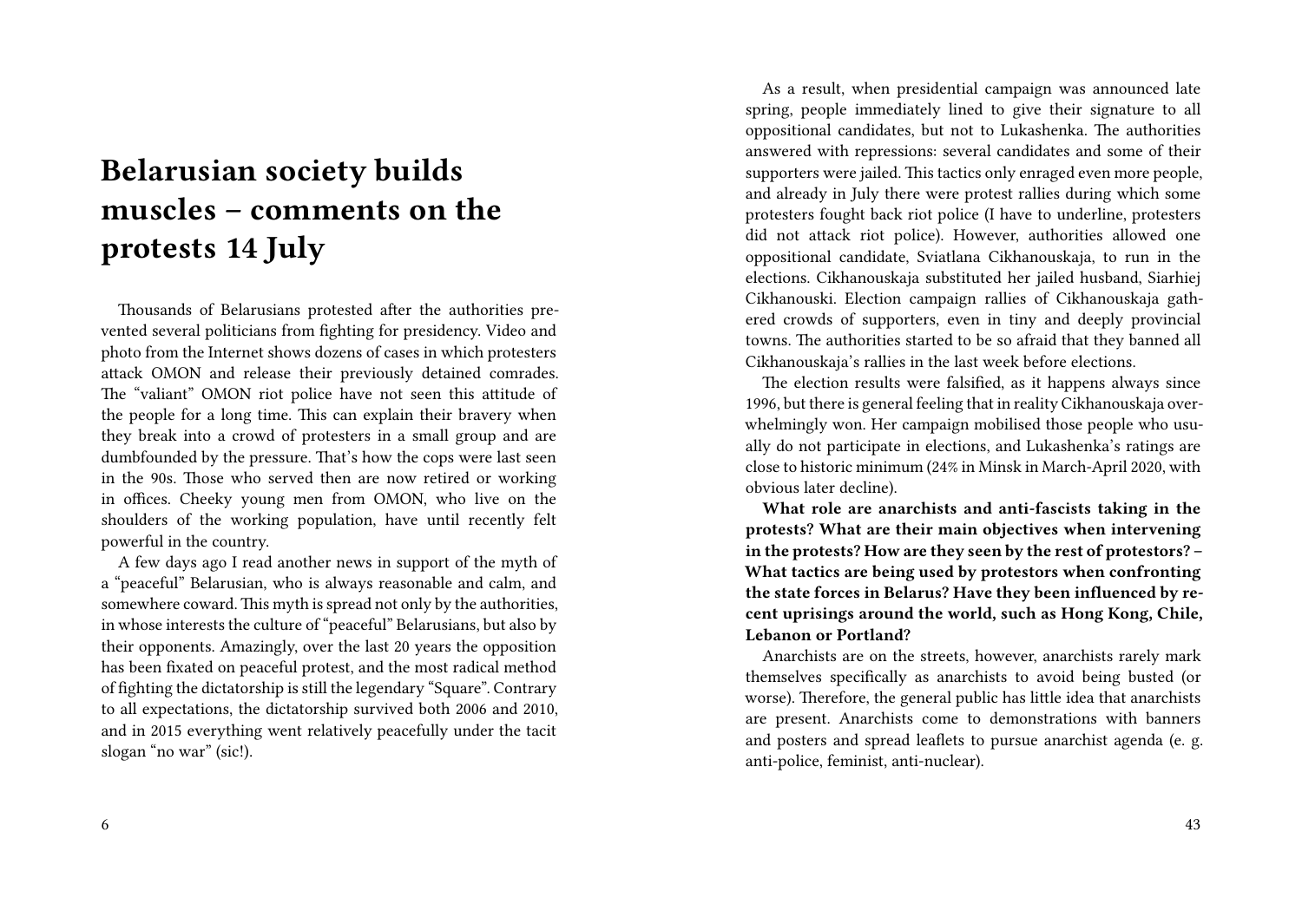There are almost no social guarantees for jobless people. Unemployment payments are as low as an equivalent to 10 euro per month, and conditions are applied (e. g. an obligation to perform public works couple of days per month), so most unemployed simply do not lose their time to fill papers in an unemployment office. Moreover, in 2017 Lukashenka tried to introduce something similar to general poll tax. Even unemployed had to pay a fixed minimal tax per year. Due to massive tide of protests, the presidential decree was rolled back. But this attempt was seen by the people as a serious breach of an unspoken social contract, and influenced current protests.

For a long time, political opposition was relatively unpopular, as some of its most vocal speakers are either economic liberals and advocate privatisation, or political conservatives who advocate e. g. ban of abortion (so far abortion is legal and free of charge in Belarus). At the same time, there are many currents within the opposition, including social democrats, left party (former communists) and greens who do not advocate neither privatisation, nor ban of abortion.

But this year the situation changed profoundly. During the first wave of coronavirus, authorities made many political mistakes and outraged citizens. First, they did not provide adequate information and in many times resorted to outward lies (e. g. statistics of deaths related to epidemics was falsified from the very start). Second, Lukashenka scorned and ridiculed ill and dead people, blaming them (not the policy of his government) in their illness. Such behaviour caused massive outrage even in-between former supporters of Lukashenka. Third, no social support was offered to people who lost their jobs or significant part of salaries. In Belarus, no services or industries were closed by governmental decree, but many industries suffered from the crisis anyway, e. g. tourism, transport, restaurants, export-oriented industries (as the demand declined). Fourth, many medics who had worked overtime under stressful and risky conditions, were not paid properly.

The absence of leaders on the streets can play a positive role in this situation. No more politicians are calling for peaceful protest and dialogue with the authorities. The landing of the candidates, profitable at first sight, turned out to be a mistake for Lukashenka – he has no partners for a dialogue, and it is not politicians who stand against him, but the self-organization of the people who cannot and do not plan a dialogue with "Batka" (nickname for Lukashenko, that means "father").

Belarusian society, like any other society, is capable of changes only when it has confidence in its own forces. That is why authoritarian regimes try to destroy social connections within society and thus to prevent some radical transformations. In Belarus, this process continued throughout the whole existence of the dictatorship. A short pause after the Soviet Union managed to give enough energy for protests and revolts in the 90s, but then it went into decline. Large spontaneous post-election protests in 2010 were mainly against economic problems and led to the first retreat of the Belarusian dictatorship from its own plans in 2017. Let us leave behind the fact that the law on "social parasites" was signed, but the very fact of Lukashenka's retreat deserves respect.

It is hard to say what served as the main catalyst for protests in the country today. Of course, the absolute failure of the authorities in the fight against the coronavirus and the economic problems of recent months (which will only grow) played their role. The political crisis with Russia has also had a negative impact on the stability of the regime.

In this regard, weakening the state's position may become one of the catalysts for the formation of a social force. People are beginning to believe not only in their own strength, but also in the success of collective action, which is one of the key factors in radical transformation. Success in clashes with OMON shows that state is not defended by superheroes, who can break you in half at first desire. This state is defended by people like you and I, who have fear and the desire to preserve their own health. Each video and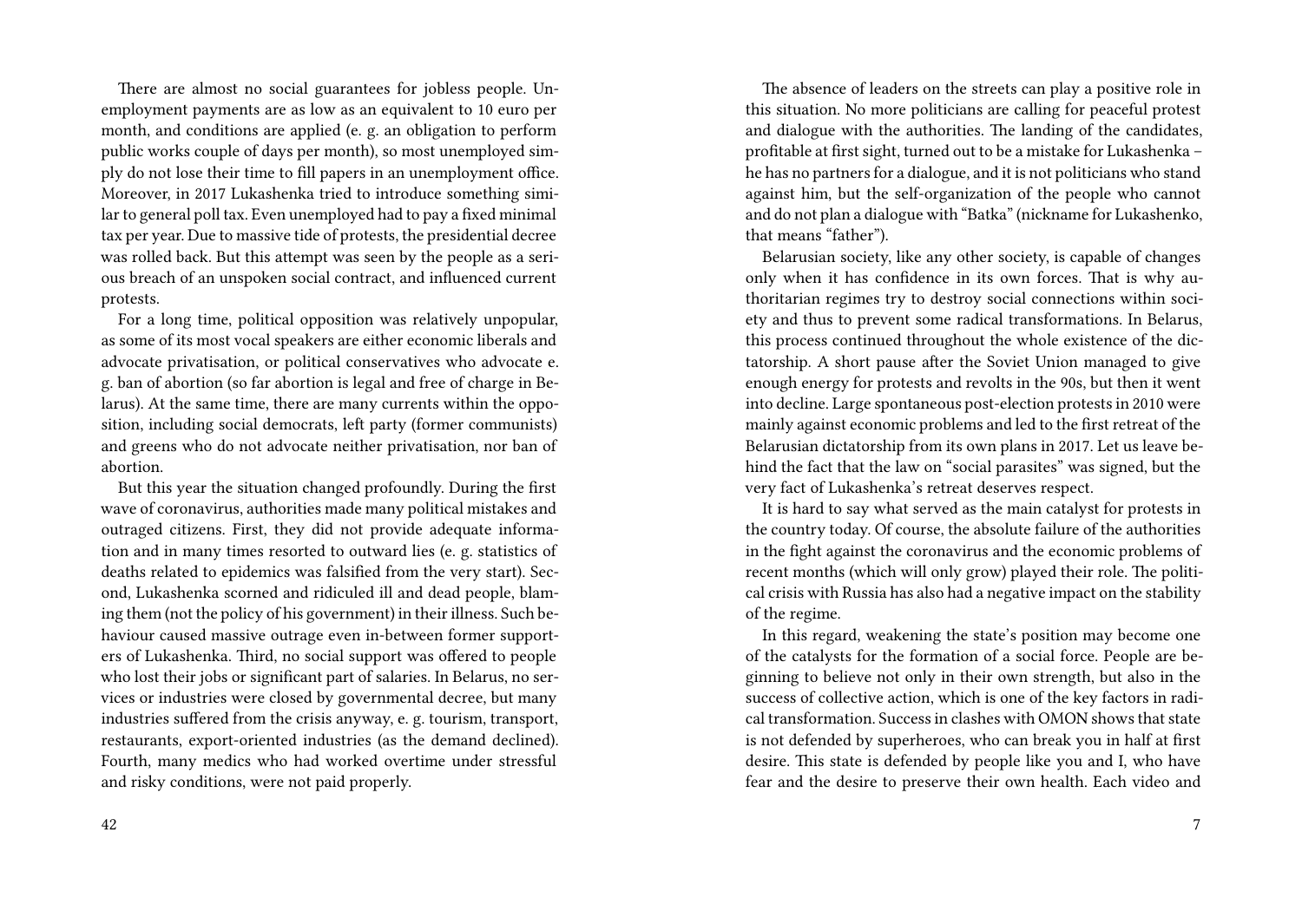photo of a man ripped out of the hands of the authorities is a symbol of the power of the Belarusian people in the struggle against Lukashenko's dictatorship.

dictatorship with more and more repressive legislation and less and less space for political movement. Nevertheless, at the start of his rule, Lukashenka enjoyed some support from portions of the population. His assumption of an office coincided with relative economic stability after stark economic crisis of the early 1990s (and some people tended to falsely attribute this relative stability to Lukashenka's rule).

Lukashenka in many ways continued to pursue the policy of his predecessor, prime minister Viachaslau Kebich (there was no presidential chair in Belarus before 1994). For instance, economic and political ties with Russia continued to be very strong. Another political bet of both Kebich and Lukashenka was to proceed with privatisation extremely slowly and cautiously. In contrast with neighbouring Russia, Poland and Lithuania, Belarus have not privatised many of its biggest industrial enterprises until now. It was made in order to reduce number of working places in industry slowly and hence to avoid social explosion. In case of fast privatisation, massive dismissals would be unavoidable. Social support for families with children continued to exist (especially with three, four and more children). Public health system is still free of charge for all Belarusian citizens (but not for citizens of other countries, even if they live in Belarus many years and pay all their taxes here).

But at the same time dismantling of social guarantees took place. For instance, in late 1990s short-term labour contracts (usually one year long) started to be introduced universally instead of previous system of contracts not limited in time. At the end of a contract year, an employer can dismiss an employee without a need to provide any justification. This measure was highly unpopular. But the regime managed to keep salaries rising, and the working population slowly accepted the new system. The short-term contracts are widely used not only to dismiss labour activist (e. g. unionists), but political activists (e. g. activist of political parties or social movements) as well.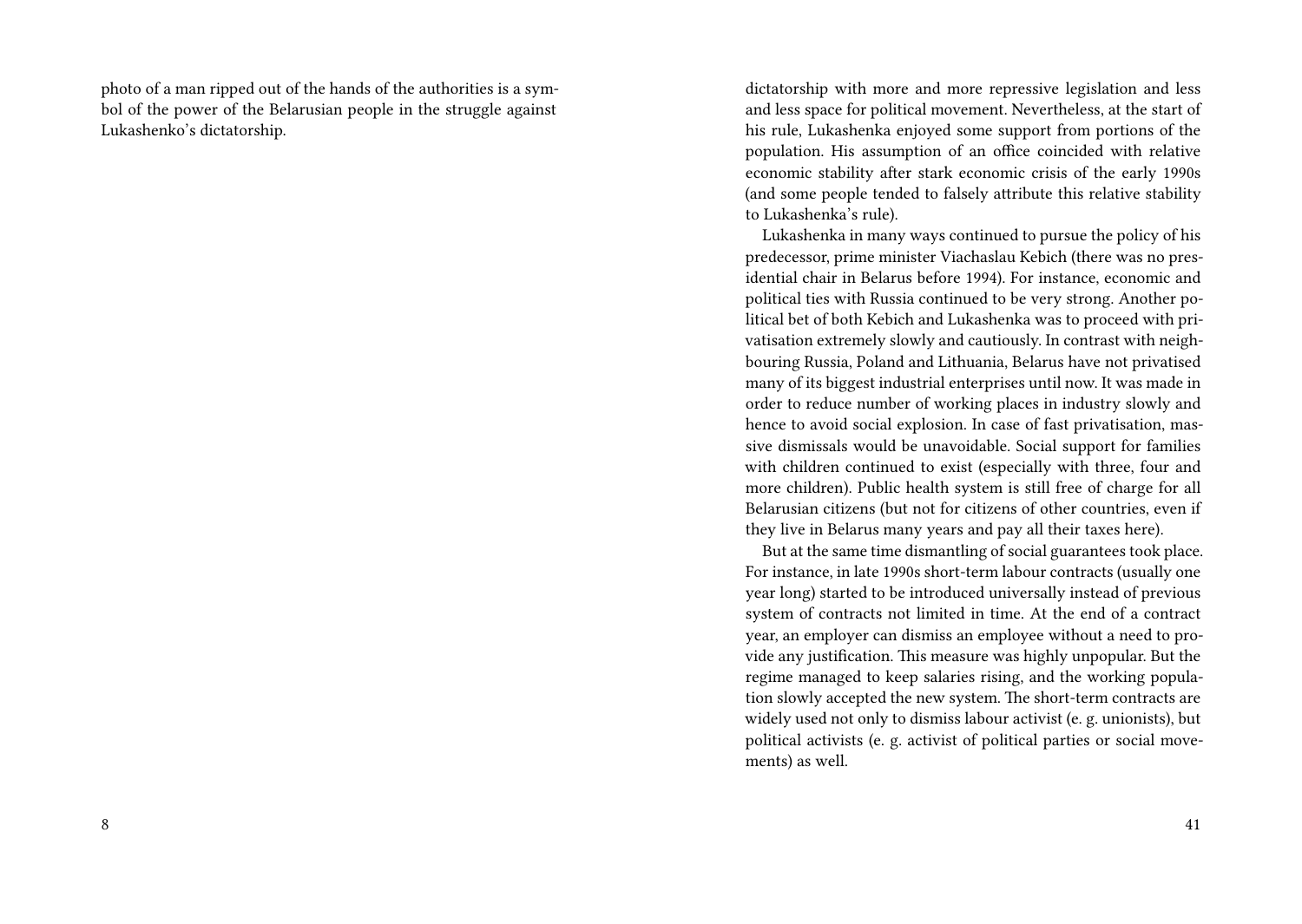# **Interview with anarchist in Minsk about the Belarus protests**

*The fight against the capitalist system and the authoritarian nation states driving the destruction of the planet must be an international one if it has any hope of succeeding. That's why we decided to reach out to anarchists in Belarus to learn about the current wave of protests confronting the regime of Lukashenka. We did it by contacting the Anarchist Black Cross Belarus, but this interview represents the opinion of a single anarchist in Minsk and doesn't reflects the position of any particular organisation or group.*

*From GAF we want to send our solidarity to everyone in Belarus fighting against state oppression. Specially to our anarchist and anti-fascists comrades, we hope all of you stay safe. We are encouraged*

*by the acts of defiance we are seeing every day coming from Belarus and*

*angered by the horrible violence of the state. We hope this interview spreads awareness of the situation in Belarus and inspires acts of solidarity all over the world.*

**What is the historical background that explains the opposition towards the current government? What circumstances precipitated the current wave of protests?**

Aliaksandr Lukashenka occupies the presidential chair since 1994. In 1996 he organised a kind of coup d'etat (through a referendum with falsified results), and since then the country is a

## **Bankruptcy of the Belarusian statehood**

*In the last 3 months, the Belarusian government has shown its failure to solve serious urgent problems. And if the problem with economy is not new for the country, then Lukashenka's inability to overcome the coronavirus destroys the myth that without centralization the society will be plunged into chaos.*

Many Belarusians have long understood that the state is not the guarantor of their security. Back in the Soviet Union people discussed what was happening in the country only when the state wasn't listening. Belarusians dreamed of freedom while the state tried to teach us obedience.

Protection of the population from external and internal threats is the key argument for the existence of the state. Threats can be of different nature: depending on the state, you can be saved not only from a neighbor's invasion, but also from starvation death or illness.

Belarus State, being the heir to the Soviet Union, is trying to present itself as a social apparatus committed to creating a social system for the working population. Promises are transformed into conditionally free medicine, subsidized public transport and social programs for housing construction.

The state as an apparatus is in constant need to justify its existence. If there is an organization in society that imposes taxes, laws and whims on the population, it is the population that should receive something in return. The absence of sufficiently strong arguments for the existence of the state can lead to a revolution that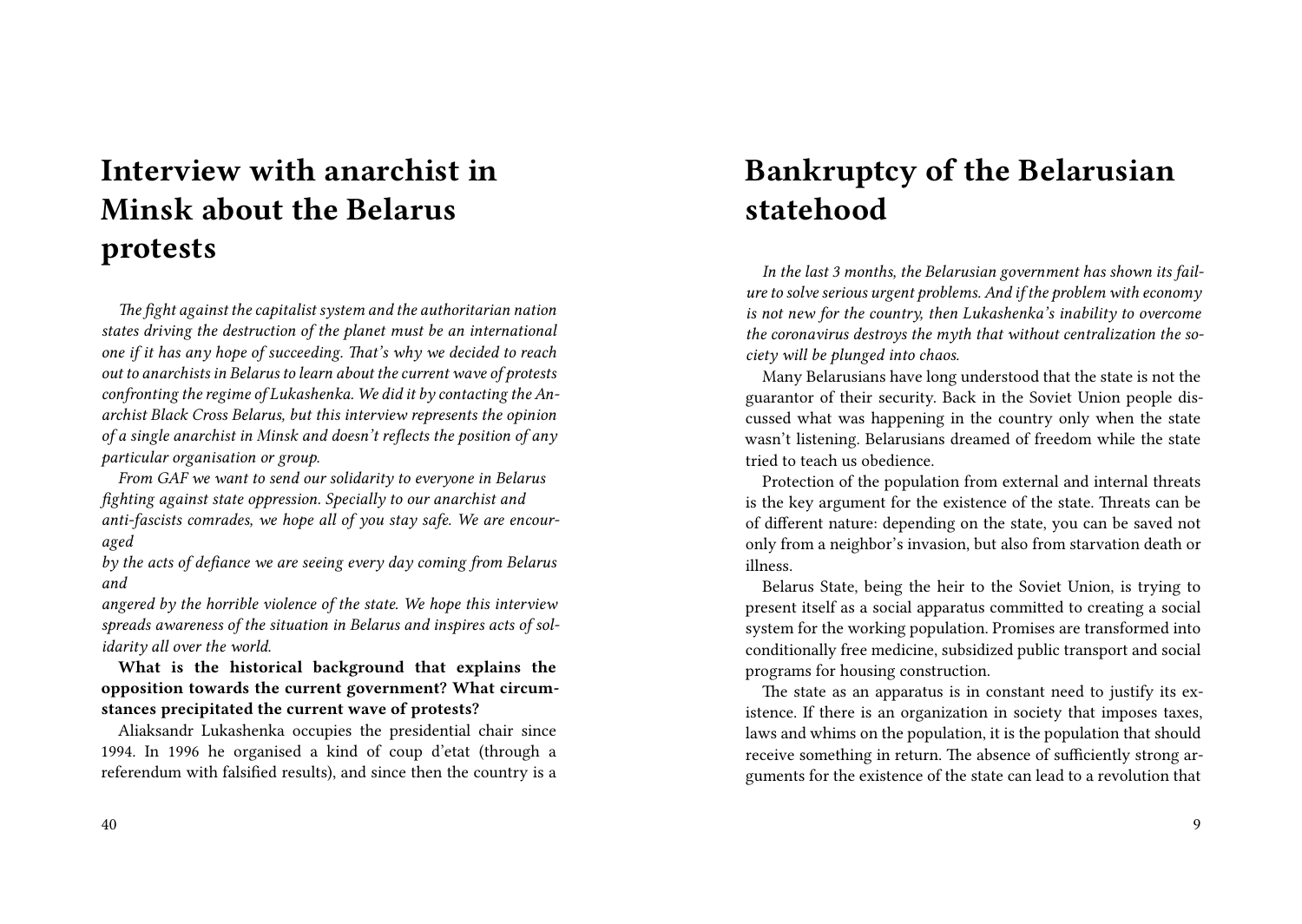will try either to establish a "social" state or to destroy the state apparatus as a whole and choose a decentralized way of organizing society.

In this case, the Belarusian state is gradually losing its meaning. Belarusians can tolerate Lukashenka on their necks until he becomes so heavy that nobody wants to pull him. The protests in 2017 were against a certain law that should have made the lives of workers harder, but did not threaten their lives. The COVID-19 situation called into question the necessity of the state itself, which continues to let the population down in the fight against the virus.

Neighboring countries are doing much better with the coronavirus. This situation makes us doubt that the Republic of Belarus, which has been a dictatorship for almost the entire period of its existence, is able to somehow respond constructively to the problems of the population. Yes, we have already heard about the need to save the economy at the cost of the lives of physicians and workers, but few will accept such an argument. Economic failures in the country are directly related to Lukashenko and his government, which for many years has been trying to maintain its own power at any cost. Why then should Belarusians give their lives for the mistakes made by the country's famous potato farmer and his friends?

The self-organization of tens of thousands of people inside the country shows that the Belarusian state copes worse with the crisis than people who are not professional managers on state salaries. If one reads social networks and telegram, one unwittingly asks why the Belarusian society needs the state in general, if we can spontaneously organize better than the whole vertical of power?

An additional nail in the coffin of the regime was a scandal with water in the western part of Minsk. Several hundred thousand people lost access to water in the midst of the coronavirus epidemic. What flowed from the tap in the Frunzenski district can only be used by the president and his children.

The local authorities initially denied the problem and once again tried to prove to us that the problem is in our heads and not in re-

- https://t.me/nexta\_live
- https://t.me/belteanews
- https://t.me/belamova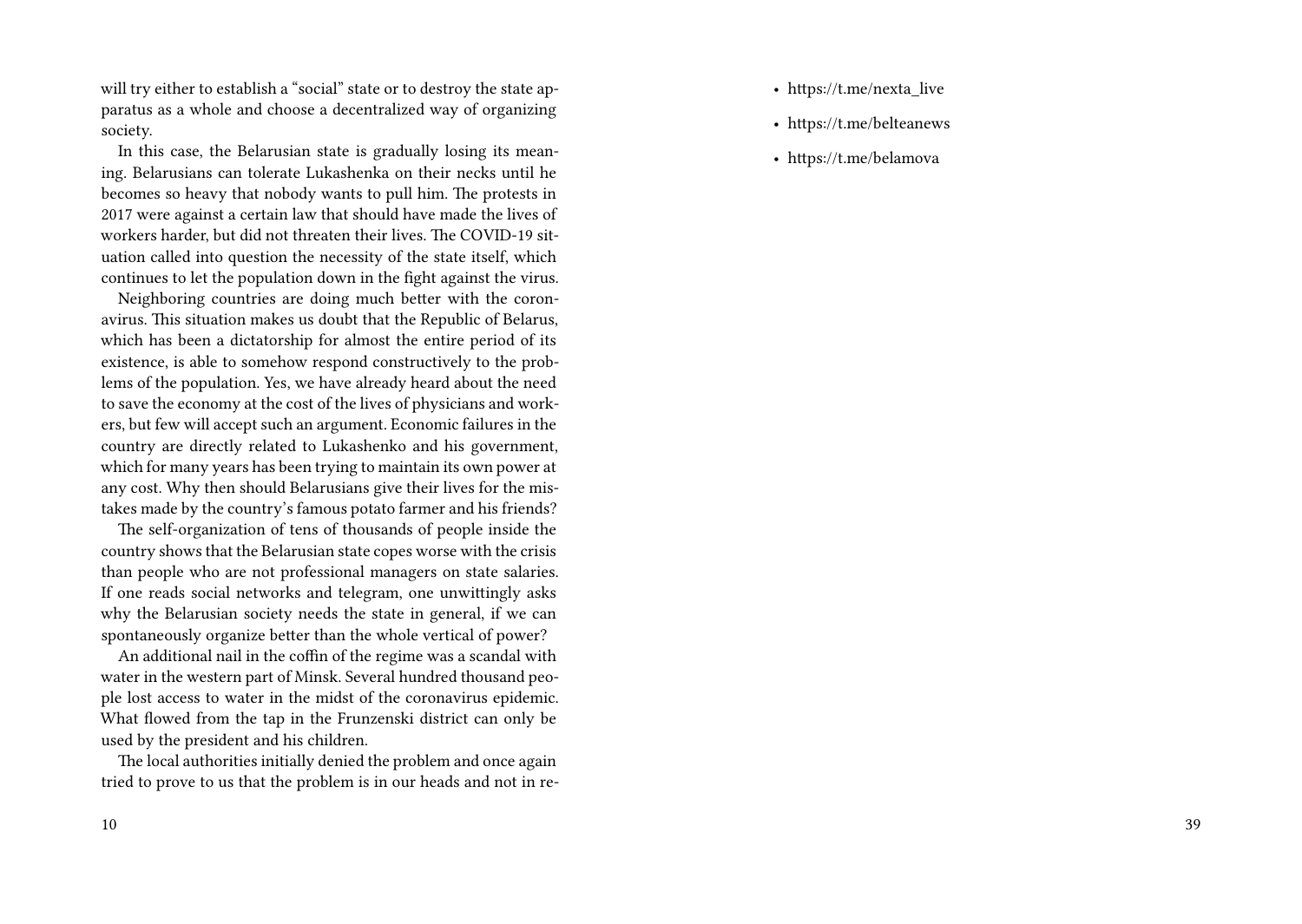that shapes the struggle here. Very often, people fail to understand the differences between political life here and in the West.

Last but not the least, you could organize mass protests in your own countries. We are all connected. What we need above all at any moment in time is the world struggle.

You can also support us through the Belarusian Anarchist Black Cross.

#### *Please list the websites and social media accounts that people should follow for reliable news of events in Belarus, especially from an anti-authoritarian perspective.*

**Pramen:** Websites to follow:

pramen.io – Anarchist Media Collective

abc-belarus.org – Anarchist Black Cross Belarus

Both include writing in English; other collectives write only in Russian in social networks. On these websites, you can find links to social network presence. We are doing our best to keep people updated!

As for private individuals, you can follow @bad\_immigrant on twitter or chaos.social mastodon instance. He is tweeting in English on the situation right now.

Follow the hashtag #belarus in your social networks. Plug russian texts into deepl and you should get readable results as well.

Donate to ABC-Belarus because already, over 5000 people have been detained and nobody knows how many more will be soon.

And let's hope that in couple of days Lukashenko will fall and there will be a huge party at which we will remember our dead and celebrate the living!

See you on the barricades, comrades!

**Anonymous:** Right now, there are also a lot of telegram channels where people post videos and photos in real time from the scene of everyday protests. These are not anarchist spaces, but they can help to offer a general picture of what's going on in the streets right now:

ality. And even after admitting the problem, the water tanks that were taken out into the street could not seriously affect the situation. Today, not everyone can pull 5 liters of canisters, and those who are under quarantine are isolated from the most basic resource. Residents of the city took the initiative and brought water to the homes and apartments of those who could not get to the nearest clean water tank. Thank you once again to the ordinary people of the country.

And don't tell us stories that the guilt lies on the shoulders of local officials, while the king simply did not know. Throughout his reign, Lukashenko created an apparatus that will always report on the green grass in the street at any time of year under the fear of repression. That's why the poisoning of minsk lies on the shoulders of the entire vertical.

In the coming elections, some believe that the Belarusian state needs liberal reforms. These very reforms will turn the country into the real cradle of European civilization, and we will finally get our "papizzot"<sup>1</sup>. The projects of other Eastern European states show that corruption and indifference of officials remain even after the change of one ruler to another. Scandals in Bulgaria, Poland and many other countries of former Eastern Block confirm a rather simple thesis – power corrupts even the most idealistic fighters. And the only solution that can rid people of greedy and corrupt officials is a world without the state and capitalism.

Today, Belarusians, like many people in other countries, will not be able to defeat the dictatorship of the state by choosing a new president. The destruction of the regime requires a social revolution that will restore the self-confidence of the working population. That is why not voting, but resistance and direct action can bring us freedom.

 $1$  papizzot – is a promise from belarusian president that everybody will have salaries at least of 500 euro. This promise comes and goes every year and slowly turned into a meme.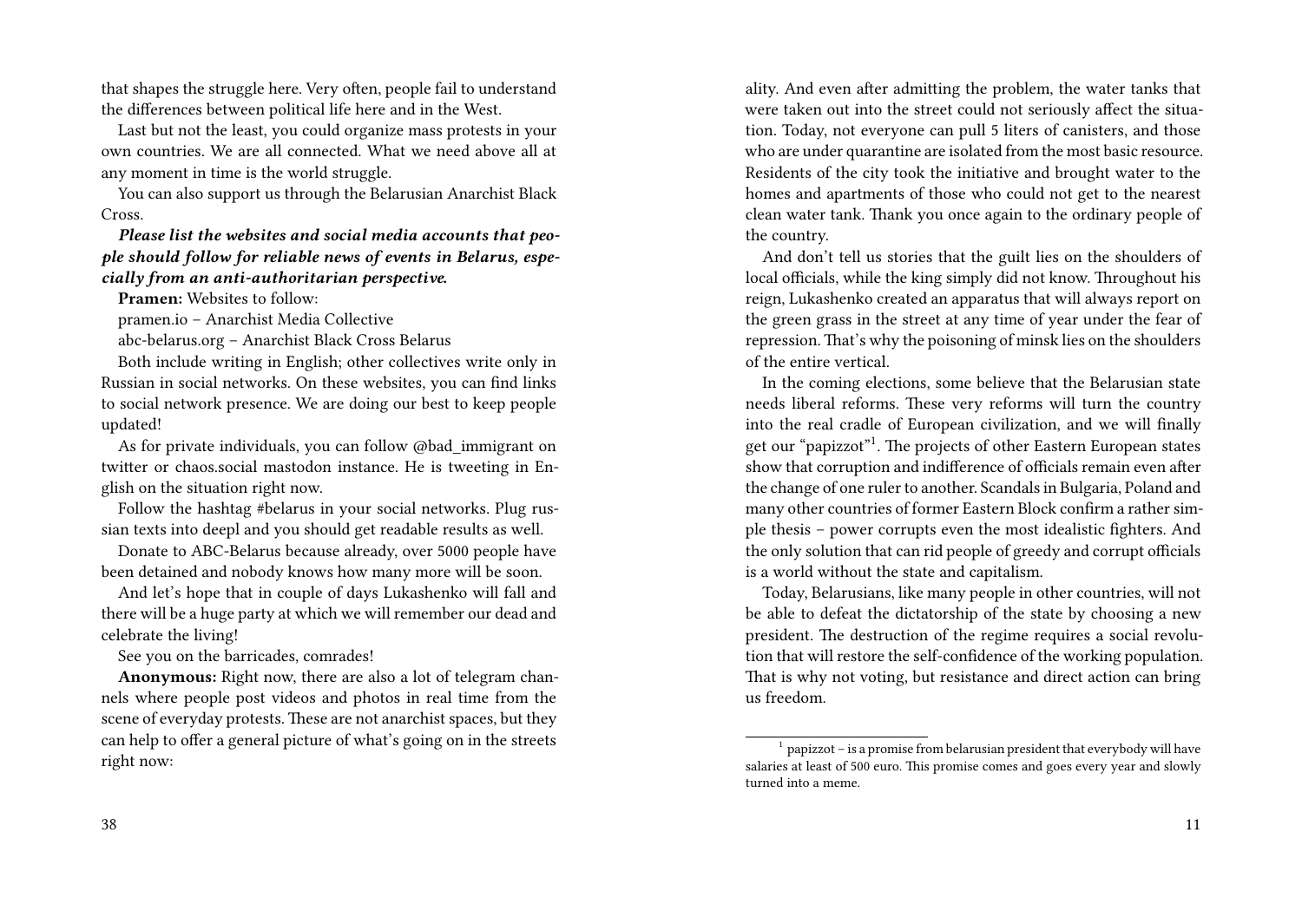## **How did the Belarusians come to rebellion against the dictatorship**

If you had asked people in Belarus how long the dictatorship of Lukashenko was left in early 2020, they would have looked at you like a fool. In a respected dictatorship, such questions are not asked, because you know what can happen. And in general, it so happens that the reign of the great leader is timeless. But the situation has changed so radically over the last 8 months that Belarusians took to the streets and for the first time in the new history of Belarus they fought back the police in at least 33 different cities of the country.

Today Belarusians have woken up in a new country. In it, people openly talk about hatred for the government and prepare for a violent confrontation with the police and state. They discuss online and live effective methods of struggle. Several factories went on strike the day after the elections.

And although the electoral commission reports about the victory of the dictator once again, objectively speaking, Lukashenko lost the election. He lost the election not to some certain candidate, but rather to the Belarusian people, who said that 26 years was enough.

How has Belarus turned from a stable dictatorship, where the most peaceful people live, into a protest center in Europe?

exact political identity as communists, anarchists, or liberals? Trying to define this huge crowd of hundreds of thousands of people who have suffered through humiliation, exploitation, and oppression for the last quarter of a century seems ridiculous to me. For me, there's one obvious fascist: Lukashenko.

*What can anarchists in other parts of the world do to support comrades in Belarus? Are there concrete structures to support those facing repression now? Are there pressure points that international solidarity could focus on?*

**Pramen:** Do solidarity actions. A lot of solidarity actions. Send us pictures of your solidarity actions. Support from outside inspires not only anarchist hearts but the hearts of everyone on the streets. People are seeing that they are not alone. After reading this text, just go paint a really simple banner, get your mates together, and take a picture. This will take couple of hours tops.

If you have more time and energy—be creative. Belarus is a capitalist state. There are a lot of embassies and other points that represent the Belarusian state. In 2010 in Russia, some daring anarchists occupied the Belarusian embassy. This can be one of the ideas on the table. Be creative—and through your creativity, we will know that you are honest in your solidarity!

And if you are tech savvy, start helping us out with problems with internet. In Belarus these days, people with money can access the internet way more easily than grassroots activists. Free VPN and other solutions are not working and we need a lot of help with this as lack of internet prevents a lot of organizational efforts.

**Anonymous:** Though hardly realistic, the best support would be to come and to support by directly participating in the protests. We need courageous and decisive people at our side. Another way is by sharing experience and ideas with our protesters—we need your imagination and creativity!

We also need informational support—many people don't know much about Belarus and the real situation here. The reality, mentality, and way of thinking are different in the post-Soviet context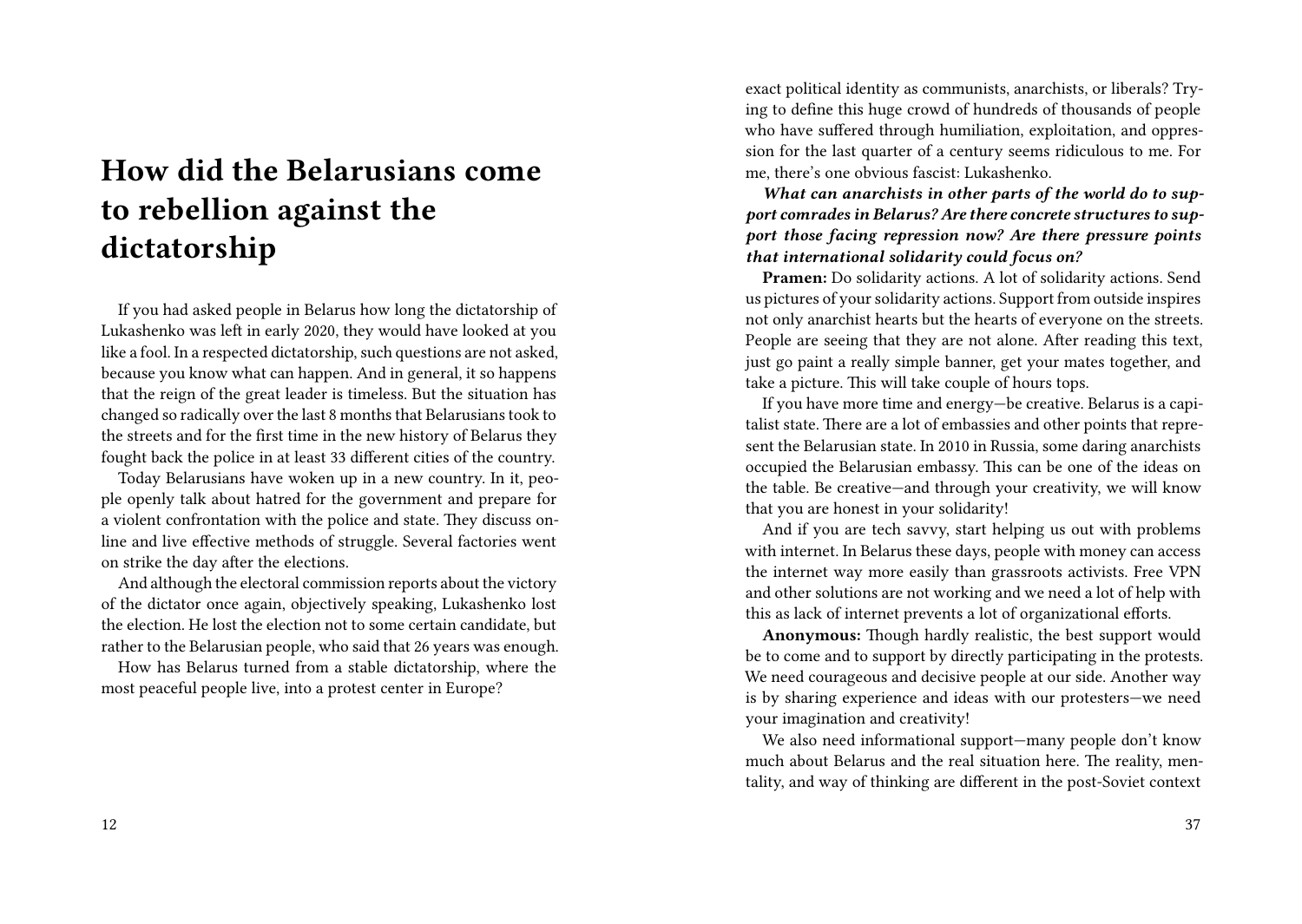tion to the modern state flag and in opposition to Lukashenko's Belarus, since Lukashenko was the one who ordered the creation of what is currently the official flag of Belarus.

I understand where the argument associating the flag with Nazis comes from. There was a very complicated situation during the occupation of Belarus by German fascists in the Second World War. Belarus was strongly oppressed by the Soviet government at that time, which was trying to destroy the Belarusian national identity. For example, in 1933, the Soviet government imposed a brutal and unjustified reform on the Belarusian language, in which the alphabet was changed from Latin (an alphabet very similar to the Polish language) into Cyrillic. A lot of people experienced repression. In these conditions, when the German army was approaching and the Soviet government evacuated in a panic, some people tried to created a so-called Belarusian Central Council. They were collaborationists, though their motives were not to support and welcome the German Nazis but to seize a chance to create a national sovereign entity. The council existed for less than two years. People who use the WRW flag today are often not even aware of these historical events. The WRW flag is a national flag that has been used throughout history during various times of oppression by many revolutionaries and has nothing to do with the German Nazis in the mind of Belarusian people.

I would draw a parallel with Kurdistan. There's the state flag of Syria and the Syrian regime—and there's the flag of Kurdistan. In the same way, we have the statist flag of Lukashenko—which has only been used during his presidency, so people avoid using it, especially in this struggle where everything is about deposing him and the national and historical flag, which is white-red-white.

For sure, there are people in the demonstrations with a wide range of different political views. Most of them don't define themselves politically at all. When miners go on strike because they don't agree with the corrupt state government and the exploitation that their bosses are engaged in, do we try to determine their

#### **Economic and political crisis**

Economically, Belarus is not an independent country. For many years, the Belarusian economic miracle has been able to survive only at the expense of cheap oil from Putin and direct money transfers from the Kremlin. Contrary to the fact that Lukashenko and Putin are not friends, this scheme worked relatively long while the Russian government was bathing in oil money.

With black gold prices falling, the Russian government was faced with the question of redistributing resources. Officials began to look at where the money invested was yielding some kind of result. Belarus did not give any special results. Contrary to all investments, Lukashenko extended his hold on power and hindered Belarus' integration into Russia – a process launched back in the 90s during Yeltsin.

The instability of Lukashenko over the past 10 years has shown that the Russian authorities cannot rely on him much. Turn to the West in 2015 added wood to the fire of discord between Moscow and Minsk. By early 2020, Lukashenko found himself in a very difficult situation. New oil and gas contracts have become much more difficult to conclude. The Belarusian authorities wanted at least some minimal concessions, but Russia was ready to give these concessions only when activating the project of the union state, with the joint currency and other points for the absorption of Belarus by Russia.

Political difficulties with Russia traditionally lead to economic problems in the country. During the last 5 years Lukashenko tried to neutralize this dependence by working with the West, but Western grants and loans cannot pull the Belarusian economy alone. In early 2020, the Belarusian ruble started to fall heavily against other currencies. Over the past 20 years, Belarusians have managed to survive several waves of such a fall, the largest being in 2011. The fall of the Belarusian ruble means for many Belarusians, including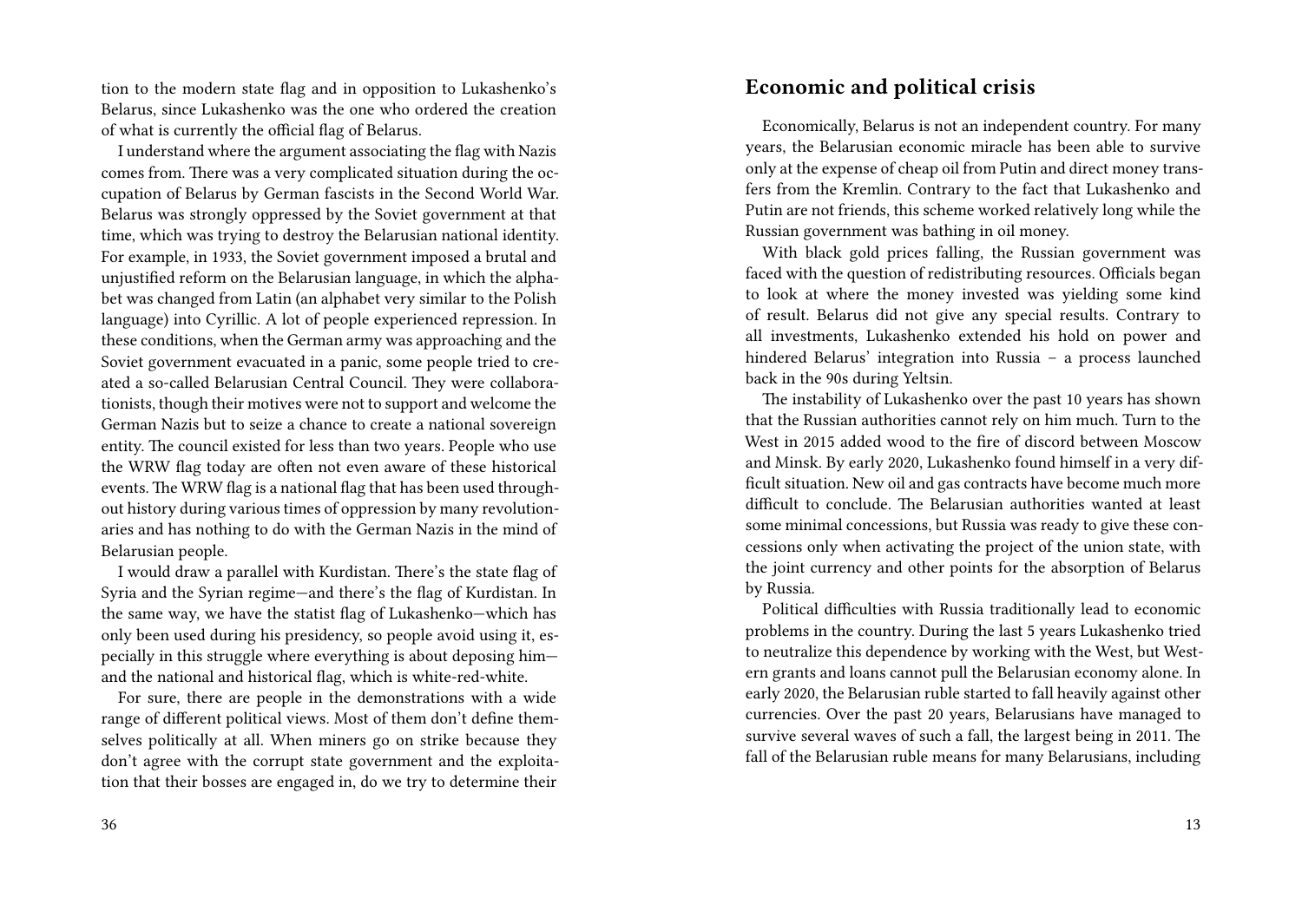the fall in their real earnings. In addition, problems with the payment of salaries at state enterprises began to arise.

### **Fighting coronavirus with tractors**

Lukashenko explained that it is due to economic problems that that Belarus cann't afford any quarantine measures against the coronavirus. If at the beginning of the epidemic the dictator was still shouting that the Belarusians would be able to avoid getting infected by work in the field and visiting the sauna, a month later he had to admit the real reasons for the lack of quarantine.

The coronovirus proved to be one of the most serious challenges for the Belarusian dictatorship, which it failed. Instead of typical populism and care for their people the authorities left the population on self-sufficiency.

Medical care in Belarus is nominally free of charge, but many services have to be paid for, as there is not enough money from the budget for drugs and medical equipment. It was impossible to test for coronavirus in many cases. Many could not afford to stay home and go to work. It is difficult to assess the real scale of the Coronavirus epidemic in Belarus. The state is the only institution that has real figures, and these figures are kept secret. In addition, many cases of coronavirus were labelled as pneumonia, including fatal.

In order to maintain medical care, small businesses and a large number of ordinary people have, in fact, engaged in decentralized support of medical staff. Some restaurants and bars prepared food for the medical staff from the donations made by city dwellers. As in other countries, grass-roots initiatives produced protective masks. Taxi drivers transported medical personnel without payment.

A few months later, many people had the feeling that the state had abandoned them. But, on the other hand, there was a sense of sion to Russia acknowledging the new situation in Belarus without intervening.

#### *Is there anything you would like to say to self-proclaimed "anti-imperialists" in the West who support Lukashenko?*

**Pramen:** Well… there could be a long answer. For example, we could explain that Lukashenko is part of the imperialist Russian project in this region. He is supported by Moscow for his loyalty to the Kremlin—and there is nothing "anti-imperialist" in a president who is in power by the will of the empire that holds power in the region. I believe the sort of critics you are describing also love the social benefits that the state allegedly offers in Belarus. However, if you do your research, you will discover that Lukashenko is actually the one who has been destroying social programs in this country for years while preventing people from engaging in any sort of self-organization. We could go on explaining things for hours and hours.

But you know what? Authoritarian leftists don't hear arguments. They are believers. They believe in their "truth" the same way some people believe in a religion. No matter how many good points you can bring, they will maintain their original position.

So we can shift to the short answer: "Go fuck yourself." But you can still read more constructive things on our website

**Anonymous:** If Lukashenko had the chance, he would build his own empire. If you could understand his speeches, you would realize that he suffers from delusions of grandeur—or "suffers" is probably the wrong word, because he enjoys them. There's nothing antiimperialist in this political figure in any possible way.

*We have seen some "anti-imperialists" alleging that the movement in Belarus is comprised of fascists. There are allegations that the flag many demonstrators are waving is associated with the Nazi occupation of Belarus, for example.*

**Anonymous:** The first documented usage of the white-redwhite (WRW) flag goes back to the fourteenth century. It's used nowadays as a symbol of Belarusian self-determination in opposi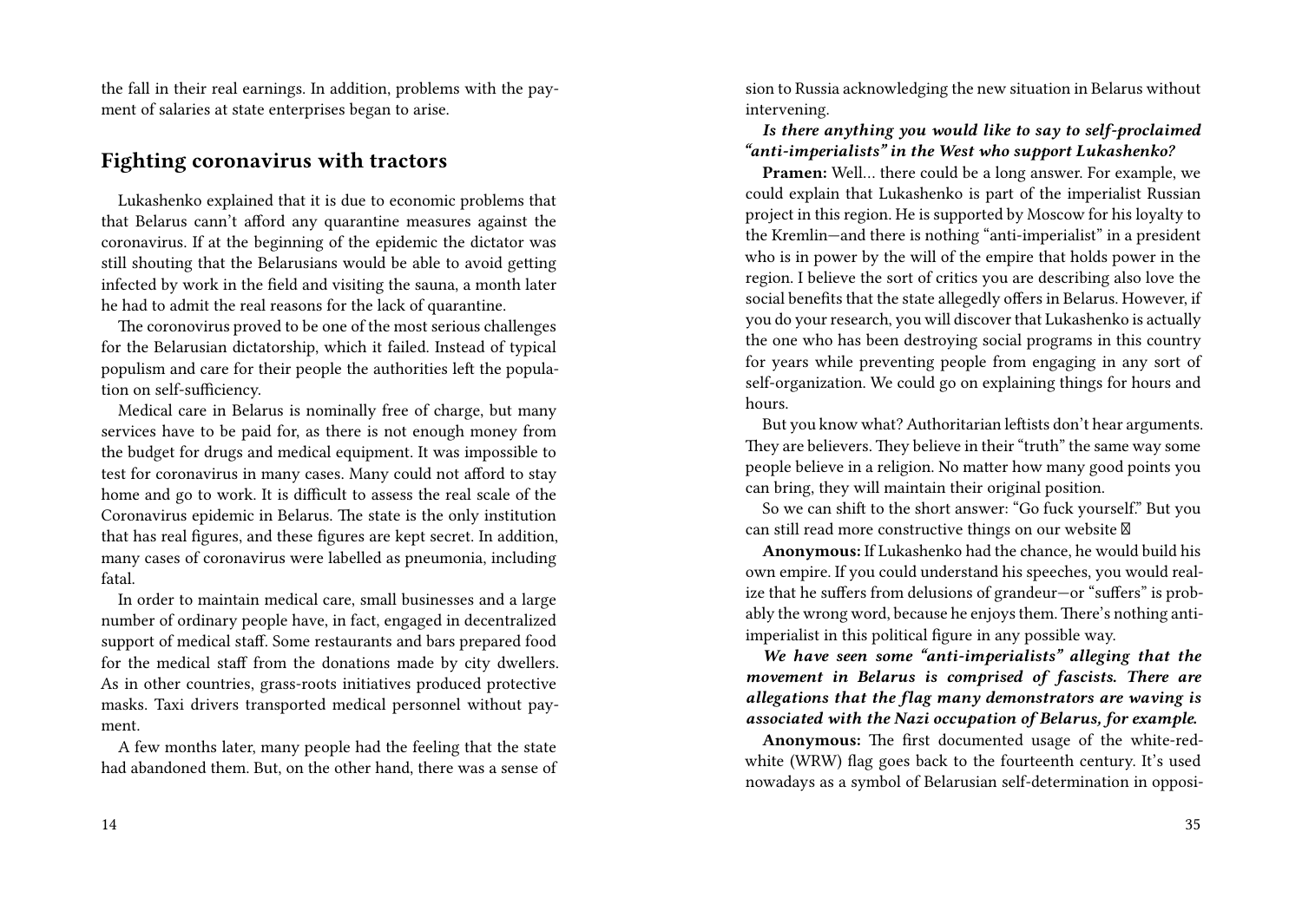*strategy here? What would be the implications for Russia and elsewhere in the region if protesters force Lukashenko out of power?*

**Pramen:** It is not clear what is happening in Putin's head. It might be that he is just waiting for Lukashenko to weaken in order to strike a deal that would reduce Belarus to some kind of vassal state. At the same time, Putin is really disappointed with what is happening in Ukraine and Syria—the plans of his political analysts are not working out as he expected. At the end of the day, nothing prevents him from marching the Russian army into Belarus and proclaiming that it is part of Russia.

Putin has been playing with Lukashenko for a long time with the goal of integrating Belarus back into the Russian state. This never worked out, so it might be that there is a political decision not to support Lukashenko, to try to navigate the events in a clever way. Right now, if Putin supports Lukashenko with everything he has and Lukashenko still loses, Belarusian society will turn completely against Moscow. So for Putin, it might be a good tactic to maintain distance until things are clearer.

**Anonymous:** Putin was one of the first to congratulate Lukashenko on his victory and to affirm the results of the elections. In his message, he called for them to strengthen the collaboration between the two countries. Lukashenko's position is very weak at the moment. With the brutality he used during the elections, he lost any support and diplomatic leverage with the European Union. Now he needs the support of his big eastern brother. This is a very favorable situation for Russia. Without further expense, Russia can spread its influence over Belarus. It seems possible that Putin will do everything possible to keep Lukashenko in power including sending military forces to put down the protests.

At the same time, if the protests force Lukashenko out of power, there are too many factors to take into considerations to make any forecasts. The scenario varies from military intervention and invasolidarity, the certainty that neighbors, friends and even strangers from the Internet would not leave you in trouble. This feeling has restored to Belarusians the importance of the public as opposed to the state. Solidarity has become not just a word, but a direct practice.

And if in many countries, which were under the impact of coronavirus, with the fall of the number of infected, solidarity began to fall, in Belarus the structures of solidarity continued to work in other spheres as well. For example, in June, half of Minsk lost access to clean water. And while officials insisted that there was no problem with water, residents of the districts with water were organizing and delivering water to the neediest parts of the city.

Thus, one of the most important results of the coronavirus (the epidemic did not end in the country) was the growing awareness of the collective strength and the results that can be achieved through joint actions.

#### **Elections during the virus**

It was a mistake for Lukashenko to decide to announce the elections in the midst of the coronavirus: in early May, they announced that the elections would be held in August. The moment of maximum dissatisfaction with the authorities was chosen. Thanks to this, the election campaigns of his opponents literally began to gain a huge amount of support from the very first days. One of the presidential candidates, blogger Sergei Tikhanovsky, began holding rallies with an open microphone at the place of collecting signatures. This format attracted a huge number of people across the country, who were given a platform to express their discontent. A few weeks later, Tikhanovsky himself and many other major opposition politicians were detained and charged in far-fetched criminal cases.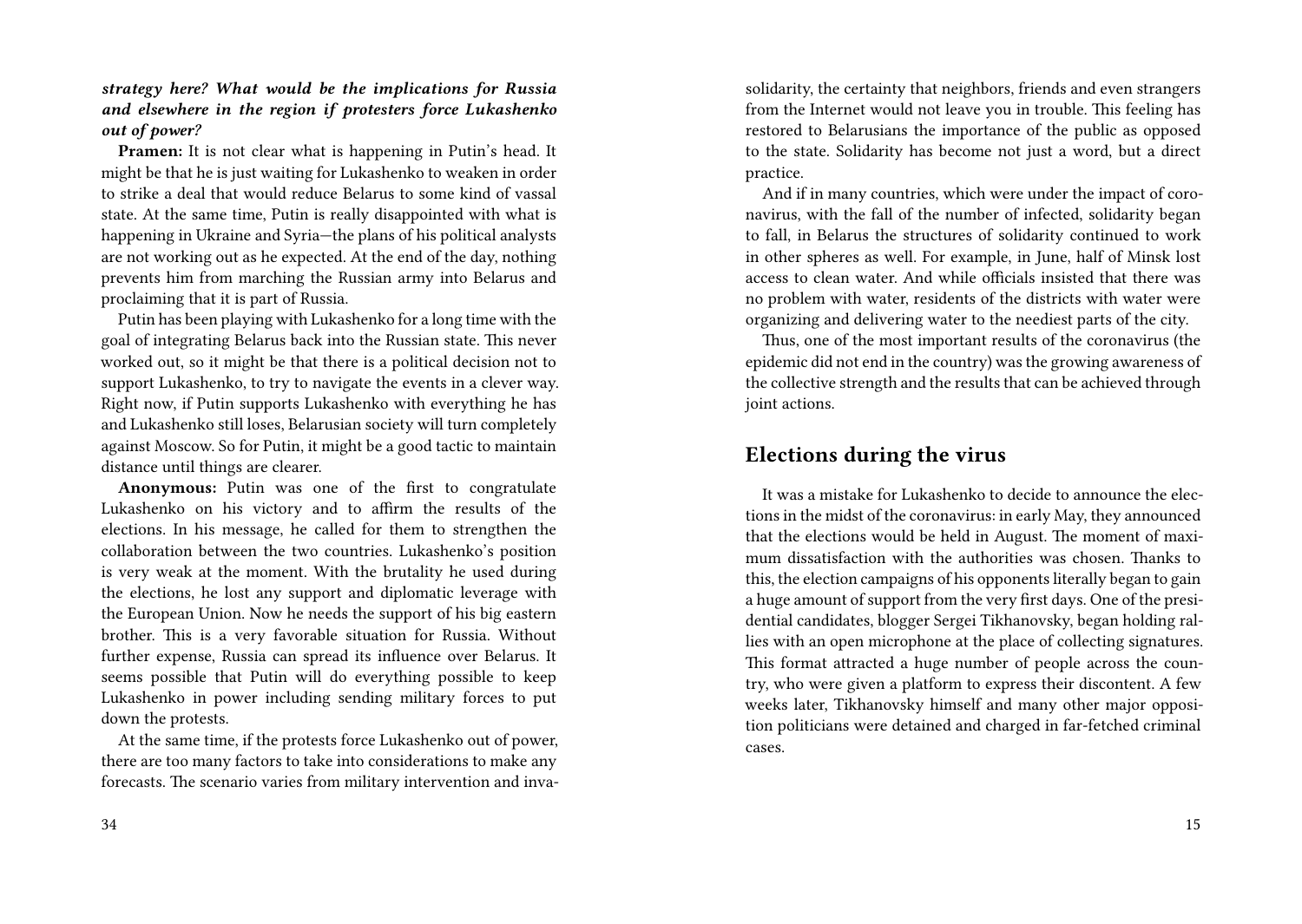Instead of extinguishing the protest and dissatisfaction with the authorities, the repression provoked even more organization around another candidate – banker of Belgazprombank (daughter of Gazprom) Viktor Babariko. Unlike other candidates, Babariko was not engaged in political struggle and for many he looked like a "moderate" candidate who called for fair elections and did not plan illegal demonstrations across the country. Contrary to this, Babariko's popularity was also growing among the more moderate part of the population.

As a result, the authorities decided to arrest Babariko and his inner circle on corruption charges. This step provoked another wave of discontent, the final stage of which was the announcement that the two largest opposition candidates would not be registered in the race for presidency. This decision resulted in major protests across the country with the first clashes with the police in Minsk: the demonstrators repulsed the detainees and saw that the OMON was absolutely unprepared for a violent confrontation with the people.

The clashes with riot police in July this year were a turning point for many in society. The dictatorship, which for 26 years had been built in part on its indestructibility through the support of the security forces, was suddenly extremely fragile. Videos of the confused OMON riot police quickly spread over the Internet and showed that one doesn't have to train for 3 years in camps in Russia or the EU to fight the police.

Lukashenko did not deny registration to only one serious opponent, Sergei Tikhanovsky's wife, Svetlana Tikhanovskaya. Tikhanovskaya originally planned to run for president in order to give her husband and other opponents of the regime a voice. But after the majority of politicians were arrested, she remained the only candidate around whom voters could unite.

Tikhanovskaya is not a politician and is not trying to become one. The main requirement of her entire election campaign is new elections. She openly says that she has no plans and does not want

**Pramen:** We hope only for one scenario—that Lukashenko is done. Depending on the level of violence, he could be killed, or people might just shave his mustache off. Or he might flee—this happened to most of his friends from East Block who were overthrown. This is the scenario that we are all fighting for.

There is another scenario: Lukashenko stays. In that case, there will be massive repression after the protests subside. Hundreds of people will be prosecuted and sentenced to many years in prison. The list of political prisoners will grow very quickly. Anarchists will be on it for sure.

Repression will destroy any political life in the country. Anything that can pose a threat to the government will be destroyed. It's not clear if the anarchist movement will survive this repression, as most of the groups are actually completely in it.

The collapse of the movement will send Belarusian society into decline. Many people will flee the country for sure. In the absence of political and social pressure, the economic crisis will drop people's income and create more challenges for the working population.

But we don't want to think about the worst-case scenario, because we are fighting for the best-case scenario—and we all know that there is no way back.

#### *How will the departure of Tikhanouskaya affect the movement?*

**Anonymous:** People are mostly struggling for themselves, for their freedom and life. Some people still regard her as a president in exile. Some never really cared. What everyone cares most about at the moment is the fate of those who are imprisoned and the responsibility for carrying on the struggle for those who sacrificed their life or health. So everything depends on the spirit of people, I believe—on whether they are ready to keep the struggle going despite all the violence and cruelty they are experiencing now.

*We have seen that Russia has not wholeheartedly supported Lukashenko in this situation. How do you see Putin's*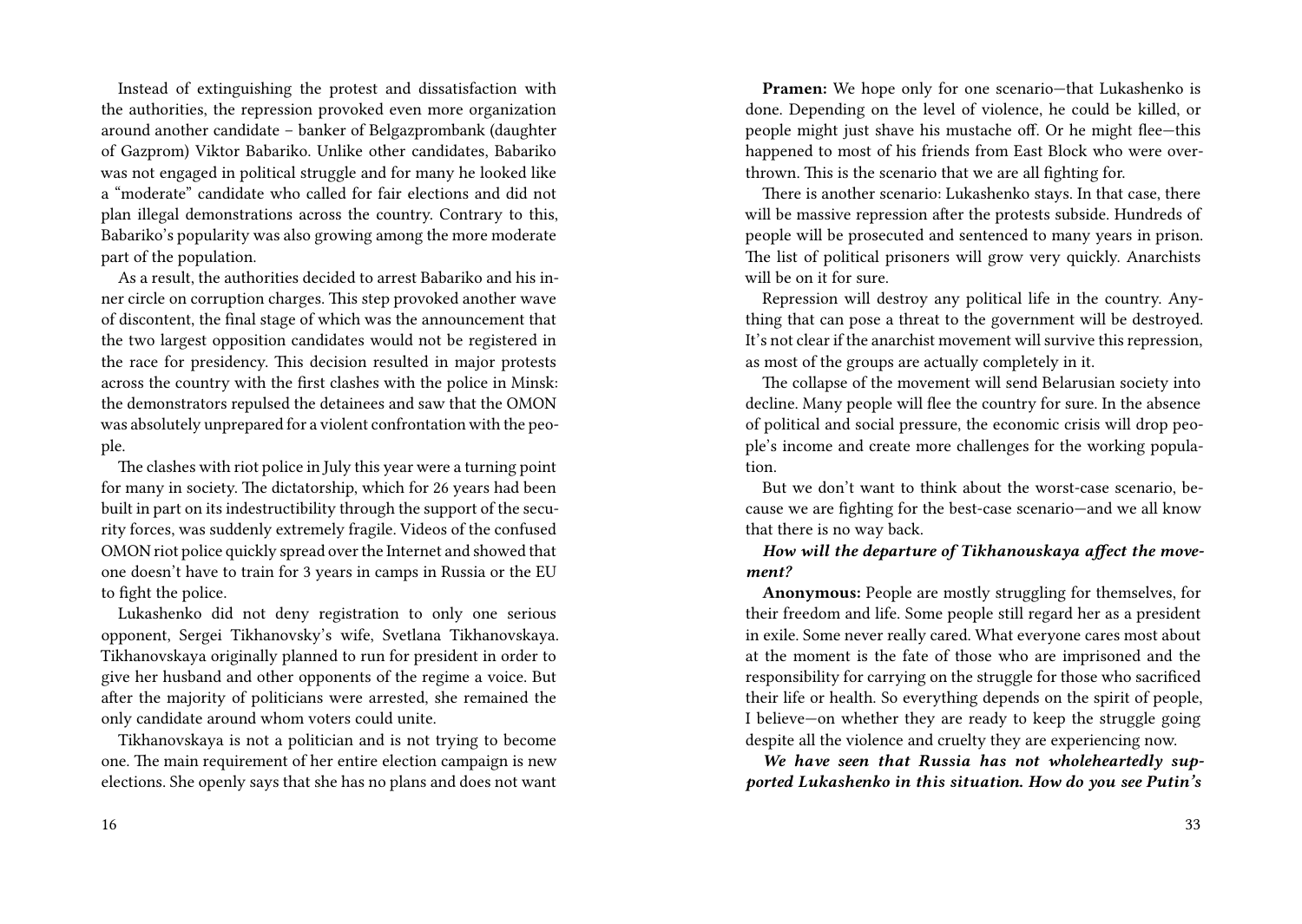anarchists have managed to influence the protests by bringing new approaches and techniques.

#### *We have heard that, at least according to a reporter from Belsat TV, anarchists played an important role in the August 9 protests in Minsk. Is this true?*

**Pramen:** Anarchists are playing quite an important role in this protests. We see organized affinity groups building barricades, trying to get bigger groups of people to move around the city and fight the police where it is necessary.

But even that is overshadowed by the creativity that the population is showing on the streets. What we call affinity groups in anarchist movement is something that exists naturally in society friends go together to the protest and quite often they talk about what they should do beforehand. So you can see a lot of young people not affiliated with any political currents on the barricades fighting the cops.

As for the strategy… The main goal is very simple—to bring down the dictator. By participating in the protests, to spread the ideas of horizontal organizing and decentralization. Even during the clashes, people are still spreading the leaflets to protesters at the back of the crowd. There is a belief that if people manage to bring down Lukashenko without politicians and big leaders, that will deal a powerful blow to authoritarian tendencies in the country. It will also give a huge boost to self-organization and solidarity in this society.

Everybody understands that this revolution is not going to be a libertarian one. We are not going to be able to bring the state down. However, as anarchists, we can try to push our ideas as hard as possible to come out on the other side with more momentum towards freedom<sup>2</sup>

*What are the different scenarios for how this showdown between Lukashenko and the protesters could turn out?*

to stay in power. After the victory in Lukashenko, she planned to announce new fair elections, which should have changed the country.

Such a simple demand has united many political groups. Activists from the staffs of the imprisoned politicians got involved in her election headquarters. Tikhanovskaya's very election campaign relied heavily on the self-organization of the population in various parts of the country. Meetings with the candidate were officially registered in many places in the country where the candidate herself had not visited. Instead, there was a stage for speeches and an open microphone. Again, the microphone was rarely picked up by career politicians who feared reprisals, but rather by the working population and small businesses. In some cities, anarchists also spoke on stage.

Tikhanovskaya's popularity soared in just a few weeks. In July, she managed to gather one of the largest rallies in the history of the country – 50,000 people in Minsk. In other cities, she gathered from several hundred to 8,000 people. For a long time the authorities did not take any measures and allowed people to gather. Perhaps the role was played by the sexism of Lukashenko, who never held women for serious opponents of the authorities. The top of Tikhanovskaya's team were women. Tikhanovskaya also came on stage with two coordinators of her campaign.

Just a few days before the election, the authorities suddenly came to their senses. Instead of banning the gatherings, the decision was to play fools – all the venues declared open for rallies began to hold government events or repairs. The ban on assembly has provoked the next wave of discontent, but in active stages of protest has not turned out, as there were only a few days left before elections.

At the same time, during the last week the Belarusian police started actively detaining bloggers. Such tactics are not new and have been used by the authorities for many years – before any

<sup>2</sup> platform.twitter.com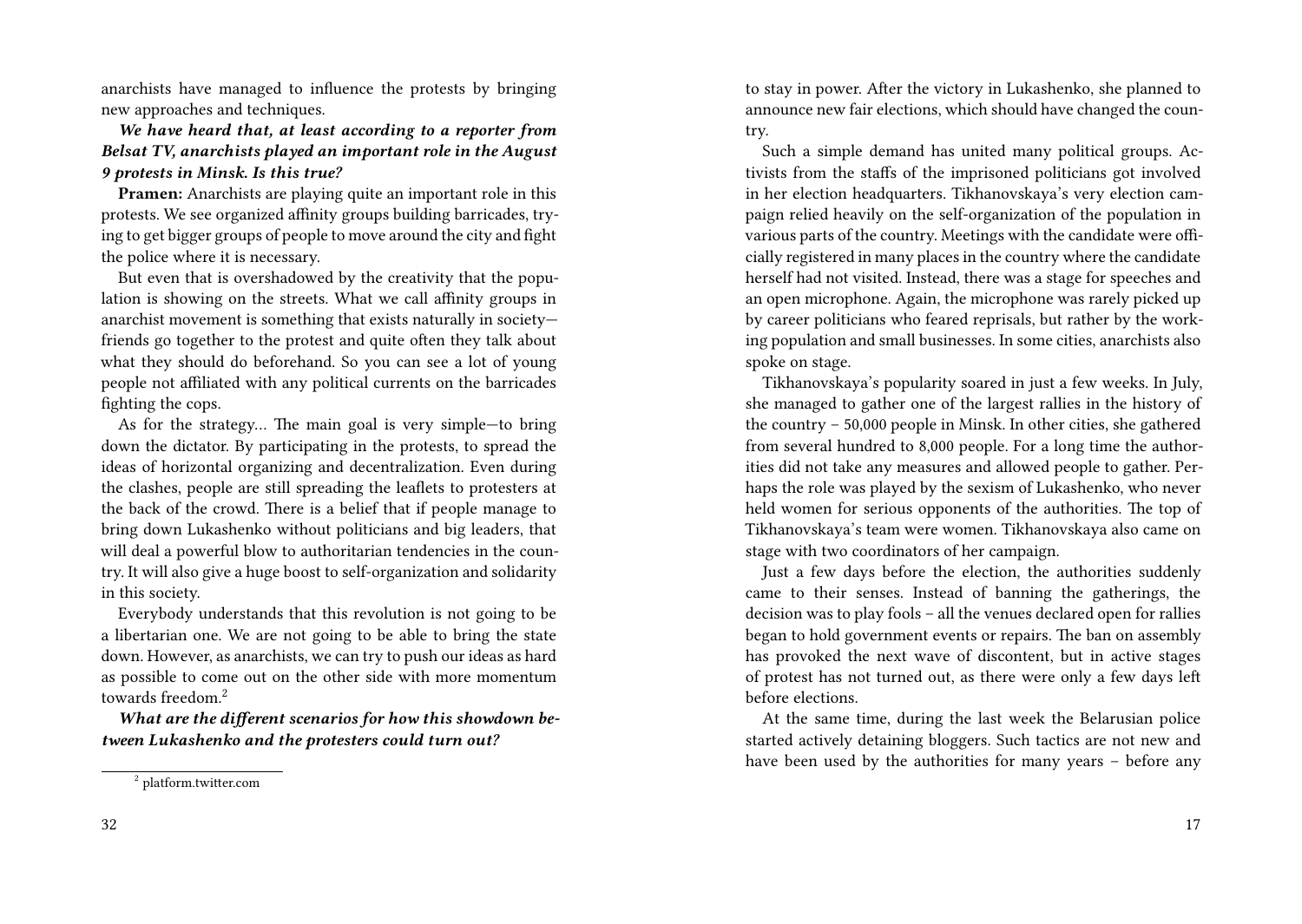protests there are constant detentions of journalists and bloggers, who can cover these protests online.

#### **Terrorist organization "Anarchists"**

Before we proceed directly to election day, I would like to make a short introduction to the anarchist movement in Belarus.

Anarchists have reappeared in the country after the collapse of the Soviet Union. In the early nineties, some groups made a significant contribution to the formation of the workers' and environmental movement. Anarchists played one of the key roles in extending the moratorium on the construction of the Belarusian nuclear power plant in 1999 (in 2009 anarchists and environmentalists lost the fight).

During the entire period of the dictatorship, anarchists have been involved in major political events, be it new re-elections, the movement against the construction of the nuclear power plant or protests against the laws on parasites. And in most cases, the population perceived the anarchist agenda very positively. Perhaps, somewhere they did not fully understand but accepted it.

Starting from 2013–2014, anarchists have become almost the only political force still engaged in street agitation. Most opposition parties have stopped fighting actively against the dictatorship after Maidan 2014 in fear of Russian occupation. Today, some opposition politicians still stand on the position "better Lukashenko than Putin. Part of the opposition was drowned in repression. It was much easier to do so, as repression against the leaders could have stopped the movement.

Due to their activism, anarchists are constantly attracting the attention of law enforcement agencies. Some activists are now in prison for symbolic actions, others are on the run.There are initiatives to help the poor and an anti-capitalist freemarket. Repression against anarchists rarely produces the desired result. They are writ-

At the same time, it is worth mentioning that there are calls for direct democracy on some major media platforms. At least some people in Belarus do understand that Lukashenko is a dictator, but dictatorship is a complicated machine. If we just pass this machine into the hands of another president, the scenario may simply repeat itself.

**Anonymous:** The political life of Belarus has been devastated by the years of authoritarian power. The existing parties only exist for the sake of existing—people hardly know them and don't trust them.

Hence the classic joke: if you ever feel useless, just remember that there's a Prime Minister in Belarus. Political parties don't play any role here. Regular political models of decision-making don't work.

Probably one of the things that united people and helped them to create a powerful movement is the almost apolitical character of this struggle during the elections. People saw something different than usual buffoonery. Tikhonovskaya, the main rival of Lukashenko in this election, appeared from nowhere as a housewife who took over running after her imprisoned husband and whose only political program was to organize fair elections half a year after she becomes president. After 26 years of surviving in a "social state," people don't believe in socialism. After the long Soviet history and continuing pro-communist rhetoric on the TV and in daily life, people are skeptical about communism. What people want is to put an end to the years of oppression—both ideological and economic, but economic first of all. They are not politically engaged at all. There are some political actors in the background of these events, but they are nearly invisible.

Unfortunately, we can say almost the same thing about anarchists—due to the small number of anarchists and the focus on the inside of the movement, anarchists can't really take over and lead this protest. Though by no means do I want to underestimate the anarchist contribution—despite small numbers,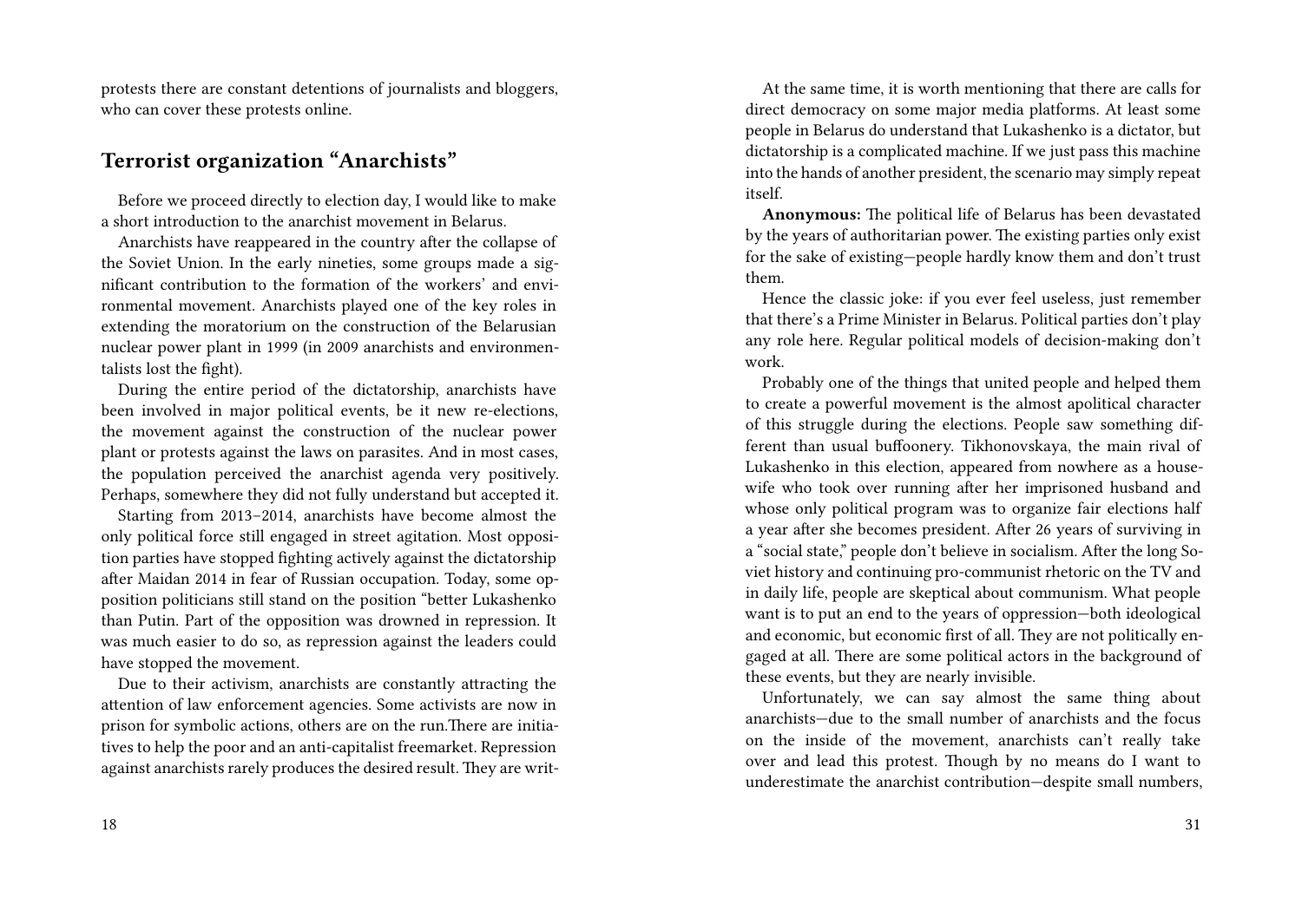- You learn how to keep your flat clean, so that nothing in it can be used against you.
- You teach and learn security culture—both physical and virtual.
- You get to know your comrades in difficult situations and this creates bonds stronger than steel.<sup>1</sup>

*What is the composition of the movement around the August elections in Belarus? What are the political aspirations of the participants? What is the balance of power between them?*

**Pramen:** This election round is a shitshow. Many opposition politicians actually opposed the main plan for the protests. They were calling on people to stay at home and wait for a better time to rise. Many from the older generations were instructed to stay at home and not follow any provocations.

On the other side, the vacuum that was created by this political decision filled up with bloggers, smaller groups, and Telegram channels. Consequently, agency shifted from political parties to the people. This summer, the movement against Lukashenko became so massive that anarchists represented just a tiny part of all the things that were going on.

And what was going on was not connected with clear political demands. There were no political or economic platforms built around the elections calling for privatization or nationalization or anything else of the sort. Instead, people were organizing against the dictatorship—to bring it down. It is this simple. And this simple push drew a lot of people to it. Today frustration with Lukashenko is greater than ever. Currently, no political groups, organizations, or parties have been able to ride to popularity on this protest.

So for now, the popular uprising against Lukashenko can still go in any direction depending on who is present on the streets.

ten about by the opposition media and thus attract new attention and energy to the movement again.

Today, the popularity of anarchists in certain youth circles is quite high due to the fact that apart from anarchists there are no political movements left.

### **Re-election**

Even before the beginning of the election campaign many people expected major protests in Belarus precisely because of the economic crisis and the coronavirus. It was logical for many to concentrate their protest efforts on election day and the following days. For instance, large media platforms in social networks and groups in telegram called for protests on election day several weeks before the elections.

Both protesters and authorities were preparing for these elections. There were pictures of military and police equipment on the Internet. Lukashenko attended training of riot police to disperse the protests. It was clear that the authorities would not try to bring down the degree of discontent, but rather to press the population by force.

It's not surprising that in the evening of August  $9<sup>th</sup>$  thousands of people came out all over the country. Only according to the reports of the authorities themselves, the demonstrations took place simultaneously in 33 cities of the country. More than 50,000 people took part in those protests. The largest demonstrations were held in Brest, Baranavichy and Minsk. Several thousand people went out in the other regional centers.

To resist the demonstrators in Minsk, internal troops and police from all over the country were collected. The day before the election, transport columns were moving from the regions to Minsk. On election day, the city was cordoned off. Buses without license plates drove around the city and randomly detained pedestrians

<sup>1</sup> platform.twitter.com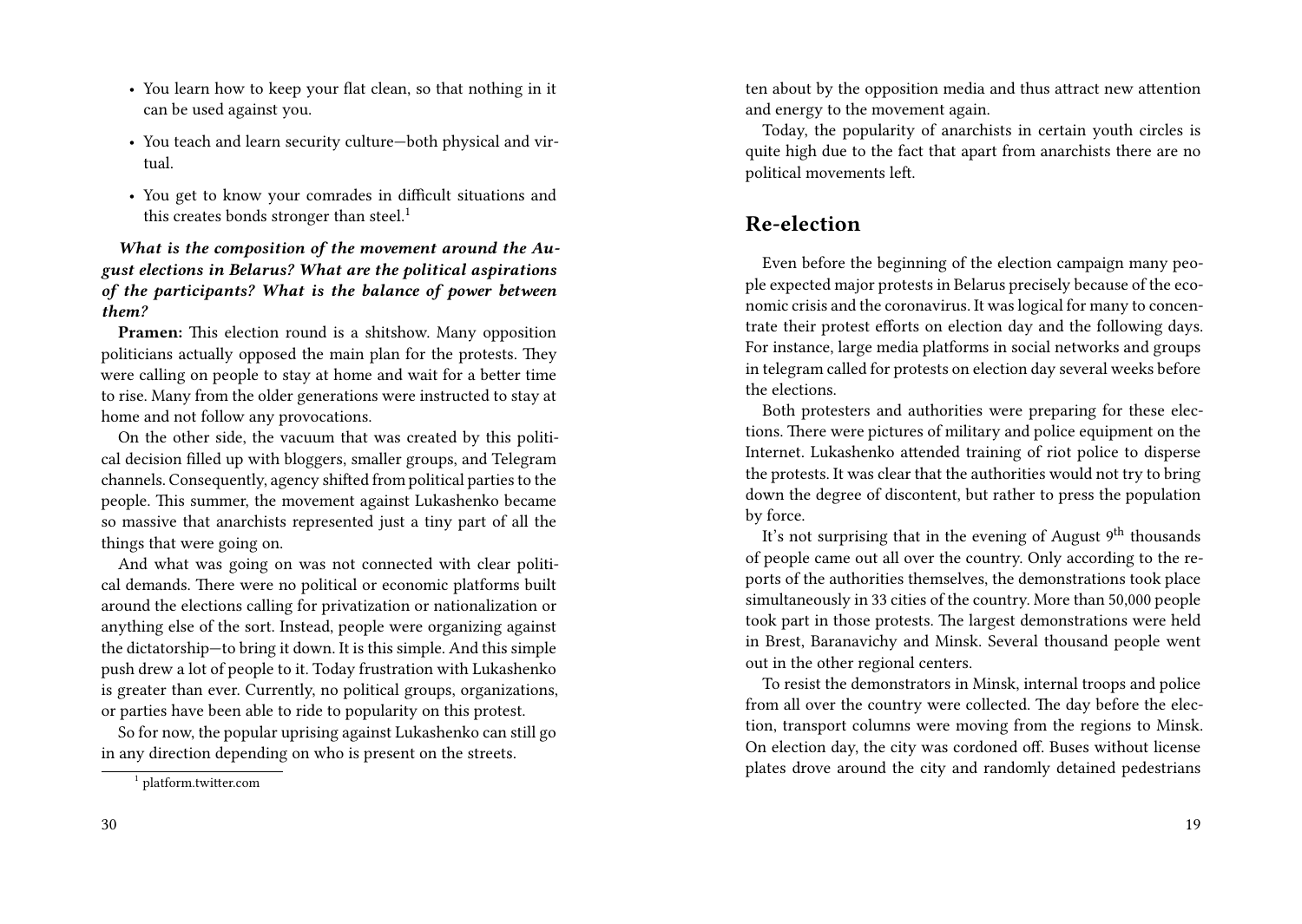or journalists. Internet access was turned off or severely restricted throughout the country.

By evening, the situation had changed radically. Crowds of people started going out into the streets and moving towards the center. The same situation was observed in smaller cities of the country. Towards evening, the first clashes with OMON began, as the people tried to free the detainees. The riot police themselves ran around the city at first, wearing T-shirts and batons with no special uniforms. The attacks on OMON quickly made it clear that the situation on that day would not be normal, with people being pulled out of the crowd and simply detained.

Just an hour after the first clashes, the center of Minsk began to resemble a combat zone. Czech noise grenades, Canadian water cannons, Belarusian MAZs – all worked to disperse the protesters. For the first time in the country's history, people began to erect barricades, as well as directly clash with law enforcement agencies. A huge number of people were released from the hands of law enforcement officers at night in various parts of the country.

Solidarity during the protests again showed the incredible power of collective opposition to the dictatorship. The crowds paralyzed any action by OMON and the military, contrary to all preparations. The lack of the Internet only played a negative factor for the regime – people went out to the streets to find out what was going on.

For two hours in the center of Minsk and other cities people were fighting against the Belarusian authorities. They fought with great energy, which they had been saving for so many years. The successful confrontation shows once again the fragility of the Belarusian dictatorship.

The movement itself today is not the traditional political parties that lead the Belarusians to a bright future. Protests are organized through media platforms and have no clear leaders. Groups of people gather in the streets and decide on the way to go. The lack of a clear plan may hinder the effectiveness of the protest, but the lack of clear leaders makes it impossible to suppress easily.

lectives went completely underground. Nobody is allowed to know who is part of our collective, for example. The same rule exists in other groups. We organize certain common actions together—the protests right now, for example—but everybody is participating on the streets as individuals or affinity groups, not in an organizational structure. This makes inter-group cooperation complicated, but it protects us from ending up in a situation in which a snitch in one group knows the infrastructure of the whole movement.

Anarchist street actions have a time limit—the maximum amount of time we have before the police come is usually around 10–15 minutes.

Working underground makes it difficult to integrate new people into the movement. That's why some of the groups function as entrance points for the anarchists—for example, everybody can attend a punk concert and, through that, get to know the ways to enter the organized anarchist movement one step at a time.

However, it is also important to mention that certain people came out of the underground to function as public figures. They give interviews, talk to the media, and make youtube videos on different topics. They do experience troubles with the police from time to time, but it seems that there are certain things you can still express. Calling for revolution might be problematic, but calling for direct democracy and decentralization of power seems to be fine.

The longstanding existence of the Anarchist Black Cross in Belarus underscored an important point: you can rely on your comrades not only when you are doing direct actions or participating in protests, but also when you end up behind bars. This is an important psychological factor that makes the movement strong.

Of course, those who join the anarchists are aware of the possibility of repression from the first day. So they are not just your average students who decided to get involved in politics when they happen to have enough time. Participants are aware that they can go to prison even for small things. And you organize your life accordingly: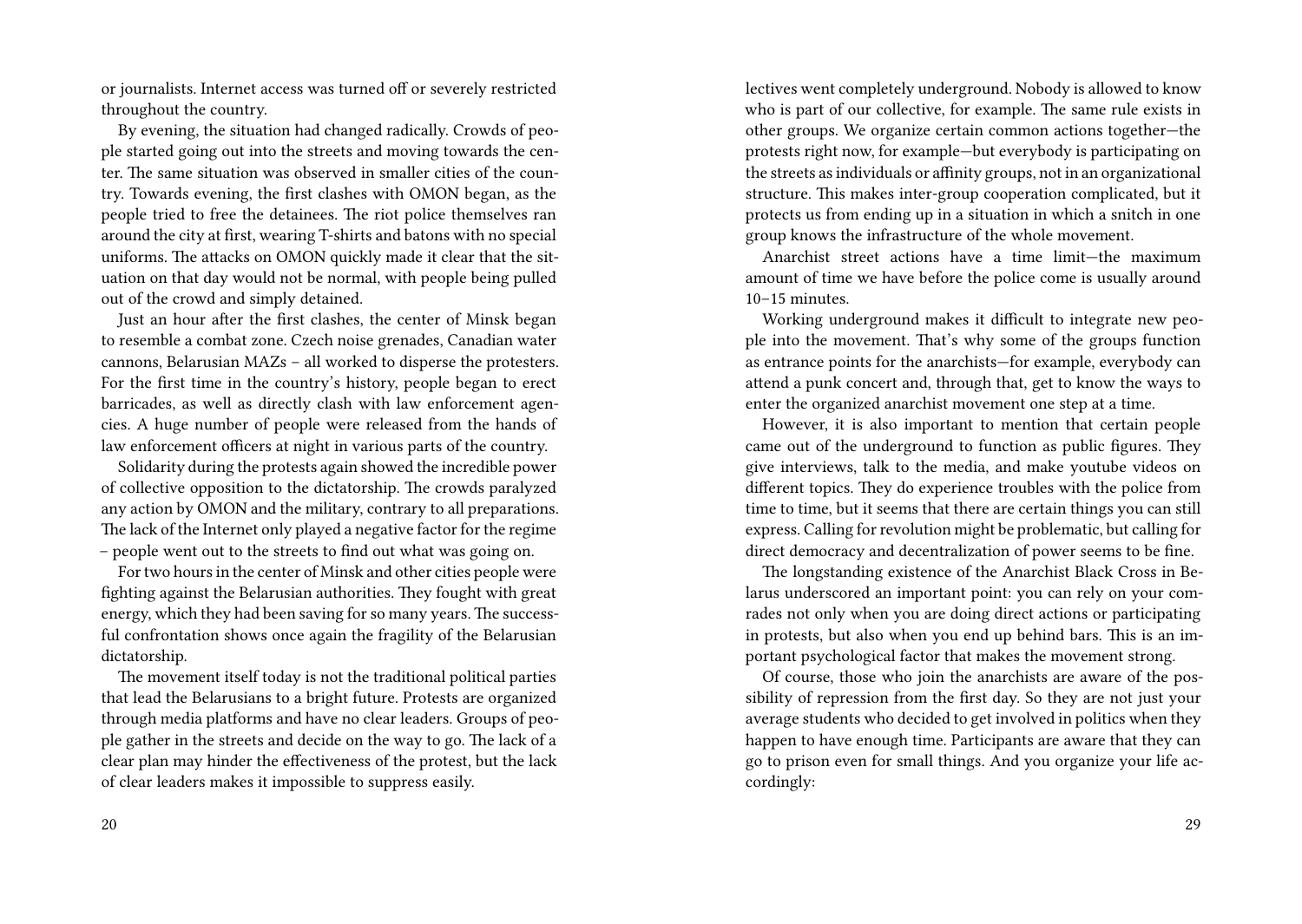tions on the streets. Apart from these organized groups, there are several widely known blogs that support the anarchist movement. In addition, a small group of activists organized a printing cooperative that has existed for three years now.

There has been a lot of disappointment since 2017. At that time, expectations were high as momentum against Lukashenko was growing. But then the uprising was smashed and everybody went to normality. A lot of people who served time in jail came out broken; for many anarchists, normality wasn't possible, as raids, detention, and psychological pressure continued. Some active people had to leave the country due to problems with the state apparatus.

However, despite the disappointment and these hard blows, anarchists continued organizing. The movement is not massive at all around the country, there might be more or less 100 organized anarchists. Add a couple hundred more people who are sympathizers and that's it—out of a country of 10 million people. However, the events of 2017 also struck a blow to organized liberal and nationalist groups; they were not strong before it and afterwards, most opposition parties ceased all street activity. Since 2017, anarchists are most probably the only active force still agitating on the streets.

In our collective, we were doing media and agitation work. Some other groups were organizing public events with an anti-capitalist and anti-authoritarian direction.

It is also important to mention that in terms of class, the Belarusian anarchist movement doesn't include many students. It is mostly composed of different parts of the working class.

*How have anarchists continued organizing in Belarus despite repression? Do you have any advice for anarchists in other parts of the world who have not experienced the same sort of repression yet—but may experience it in the coming years?*

**Pramen:** Anarchists in Belarus have used a lot of interesting tactics over the last few years. First of all, most of the radical col-

The repression last night was brutal. There were so many victims. In rage, riot police threw noise grenades right at people. At least once a police truck rammed a crowd in the center of Minsk and killed one man. According to human rights defenders, at least three people were killed by the regime that night. The first blood was spilled, but people do not plan to stop. The plan is to take to the streets every day at 19:00 before the fall of the dictatorship.

There are calls in the telegram for direct democracy in the country on major channels. And although some fear that such calls exist due to misunderstanding of the concept, Belarus has rebelled and many demand the end of the dictatorship and the beginning of the era of direct democracy.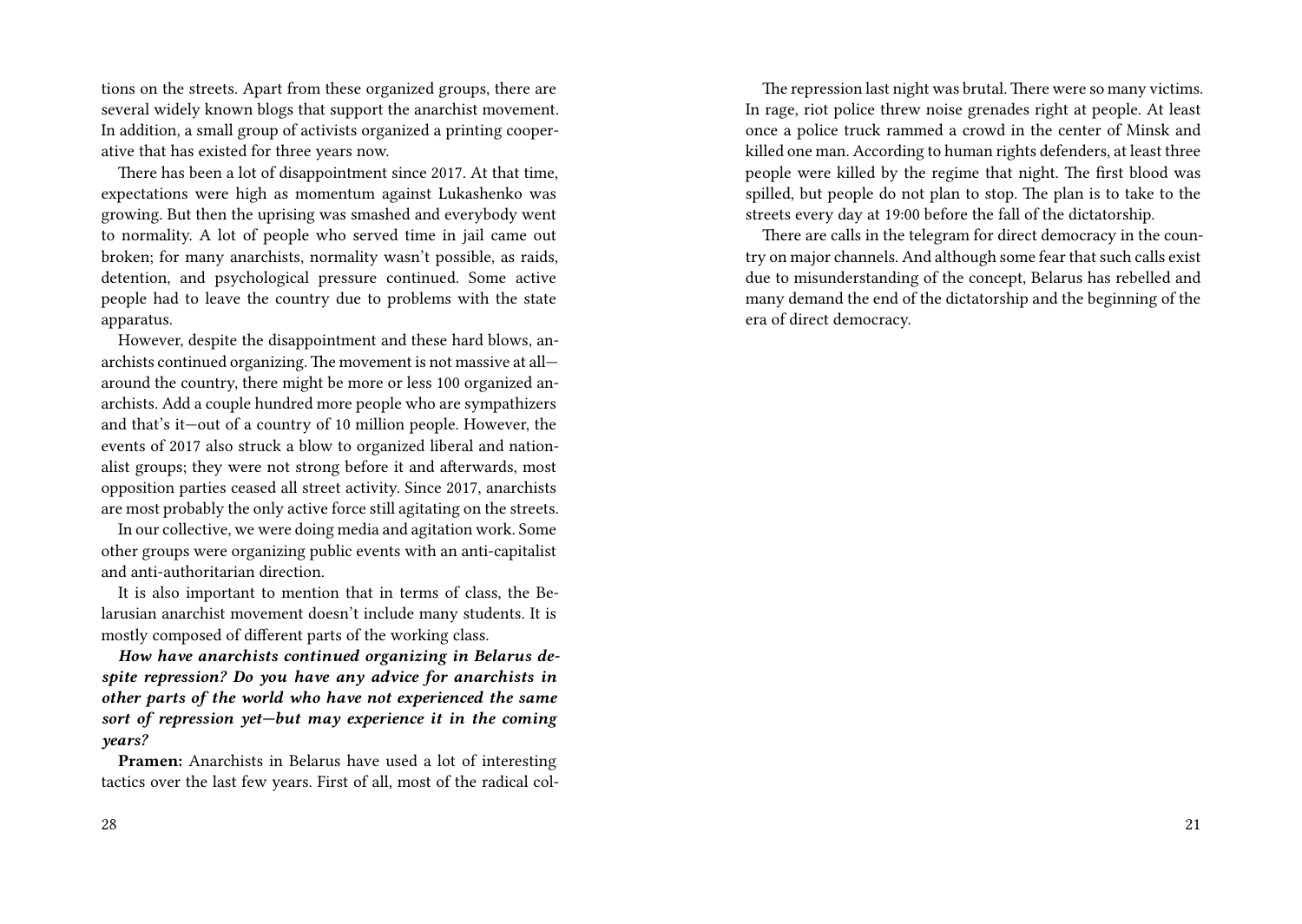# **"We will not forget, we will not forgive"**

*Written at the spot of death of one of protestors* in Minsk.

Today the first protester who was killed by the cops on Monday has been named by authorities. Alexander Taraikovsky was 34 years old. He was on his way home, said his wife but never arrived there or called again. Cops didn´t inform the family so the dead got known to them after two days. Our thoughts are with the family and friends.

### **Protest in more than 50 cities all around Belarus**

Already at nine in the morning protesters started to form chains of solidarity or were marching through the cities. Like yesterday this protests are mostly organized by women. Today in more than 50 cities and towns protest took place. There is an interactive map now, where protests and strikes and other information are available. In general you could see that more and more people from different parts of the society are joining the protest. Families, older people, a lot of young people, as there are holidays and they don´t have to go to school.

In Zhodino 3000 people were gathering, talking to the mayor and demanding the release of the prisoner. Zhodino has one of the biggest prison colony complex in Belarus.

future of the uprising in Belarus is yet unwritten—it could be suppressed, it could be coopted by neoliberal democrats or nationalists, or it could become a reference point for grassroots revolt. What happens next will be determined on the world stage, as struggles like this play out across six continents. We call for everyone who is concerned about the future of humanity to deepen international ties of solidarity, exchange tactics and resources, and understand these struggles in a global context.

For an update from the protest actions on August 11, read this. There is a call for solidarity actions worldwide on August 14 to support the uprising.

We interviewed members of the Belarusian anarchist publishing collective Pramen and, to ensure that we obtained a well-rounded perspective, we also sought answers from another longtime Belarusian anarchist, who spoke on condition of anonymity. In the following discussion, they explore the background of the current crisis, describe how to organize under a repressive dictatorship, and reflect on the potential outcomes of the uprising.

### **Interview**

#### *Give us a brief overview of the history of the contemporary anarchist movement in Belarus.*

**Pramen:** As some of you might have heard, the anarchist movement was destroyed in the Soviet Union. The rebirth of the movement took place at the end of the Soviet era. In the 1990s, anarchists played important roles in certain grassroots movements around ecology, labor struggles, and other issues. Since then, anarchists have organized in Belarus with various ups and downs. There are at least five organized anarchist collectives—the Anarchist Black Cross, Pramen, Food Not Bombs, Volnaya Dumka library, and the Really Free Market initiative. All of them handle different tasks within the movement—from anti-repression work to organizing ac-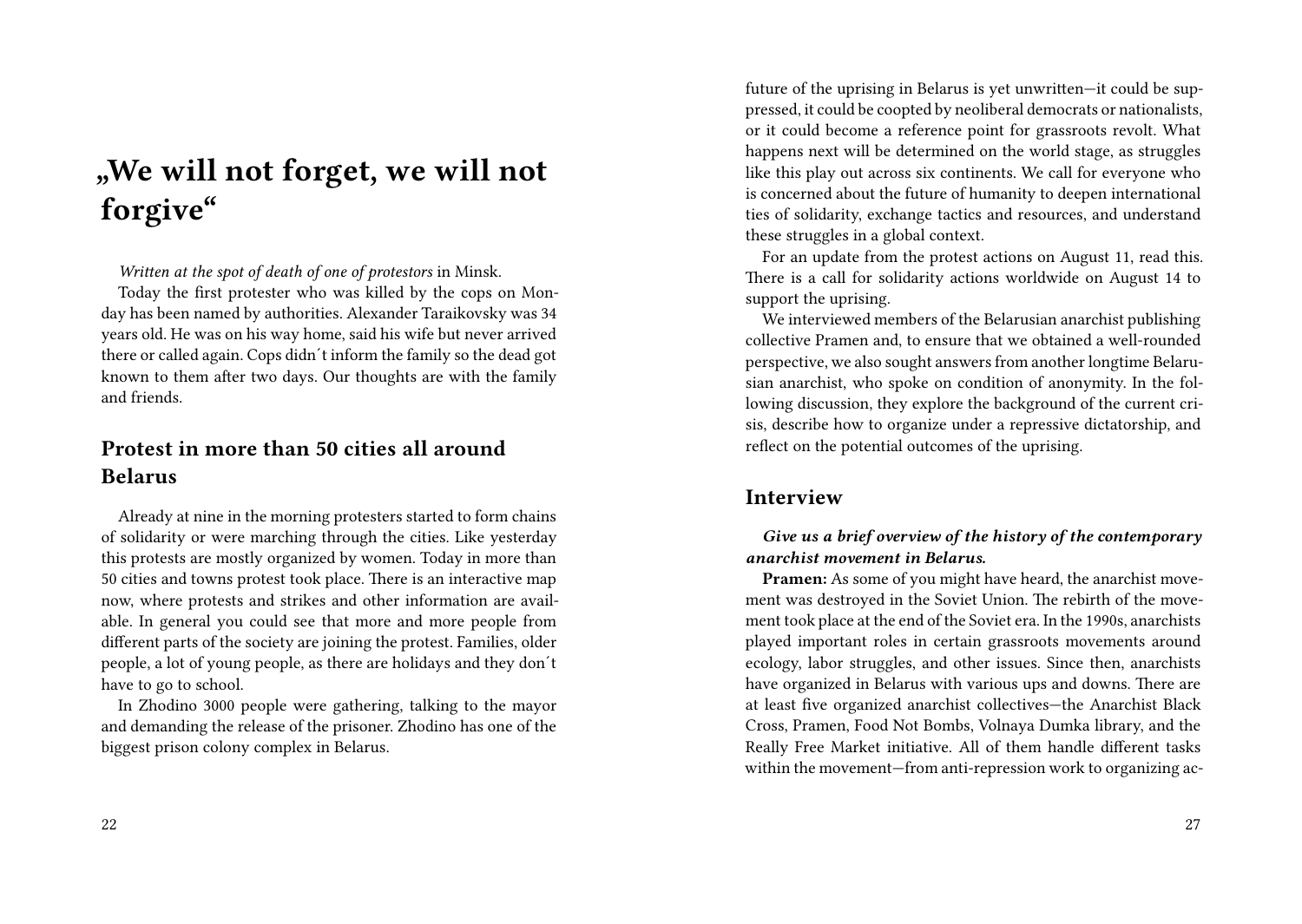Authoritarian leftists have looked for the machinations of Western state actors in these events, seeking—like other conspiracy theorists—to explain them as the malevolent workings of a single all-powerful shadowy entity like the CIA. Yet the uprising in Belarus is not particularly convenient for any of the geopolitical players involved. Although it gives Putin an opportunity to press Lukashenko for more concessions, it could also destabilize Russia. It interrupts attempts from the United States to gain more leverage in the region by establishing a more amicable relationship with Lukashenko. In a time when state violence, economic crisis, and a catastrophic pandemic have discredited governments worldwide, it threatens to set a precedent for mass revolt that could spread. Many commentators have noted that the events in Belarus could serve as a template for what might happen in the United States if the 2020 elections are contested.

Everywhere around the world, state structures are failing people and provoking rebellious social movements. Which political currents become influential in these movements will determine what is possible in the next generation of struggles. If there are not powerful anarchist currents involved—or if we immediately write off entire movements on account of the participation of some reactionary elements—we will make it inevitable that more of the disenfranchised and desperate will be drawn into ersatz movements organized by nationalists, neoliberals, and other authoritarians, with disastrous consequences. In the Gilets Jaunes movement in France, it was very important that anarchists got involved and fought to marginalize fascist and nationalist elements in it that were attempting to popularize their template for resistance against Macron's centrist government. Likewise, we should channel resources and solidarity to the anarchist elements in the struggle in Belarus.

Not all revolutionary activity is positive. When fascists gained the upper hand in the Ukrainian revolution, it was important to understand how this took place and to identify that the victory of the revolution did not represent a step towards liberation. But the

#### **National strike is growing**

More and more people are joining the strike. Today 28 different factories and hospitals were completely or partially on strike in. Even workers from big state enterprises like Belas or Asot joined. Also Railroad workers and a lot of medical stuff participated in the strike.

### **Repression**

Riot cops raided today to enterprise providing Taxis, Yandex and Uber in Minsk. After that they started smashing Yandex Cars. Taxi driver and their cars were already targeted in the night, because they provided transport to protesters.

### **The more people get out of prison the more stories of torture are told**

Most of the people still don´t know were are their relatives and friends.

But more and more people got released today from Minsk pre-trail prison Okrestin. Starting at 22:30 even groups of people came out. Families, friends and volunteers were holding protest rallies the whole day waiting for the people.

People went through hell: 50 people in 4 person cell, torture, beatings, threat of rape, no water nor food, people were forced to sing the national anthem and got beaten… More and more people are giving testimonies about their experiences and posting pictures of their injuries. Yesterday night people recorded torture noises from the prison. Many of the detainees released from the detention facility on Okrestin are taken straight to hospital.

People wanna collect all the incidents and start a tribunal against the torturer and murderer of the regime.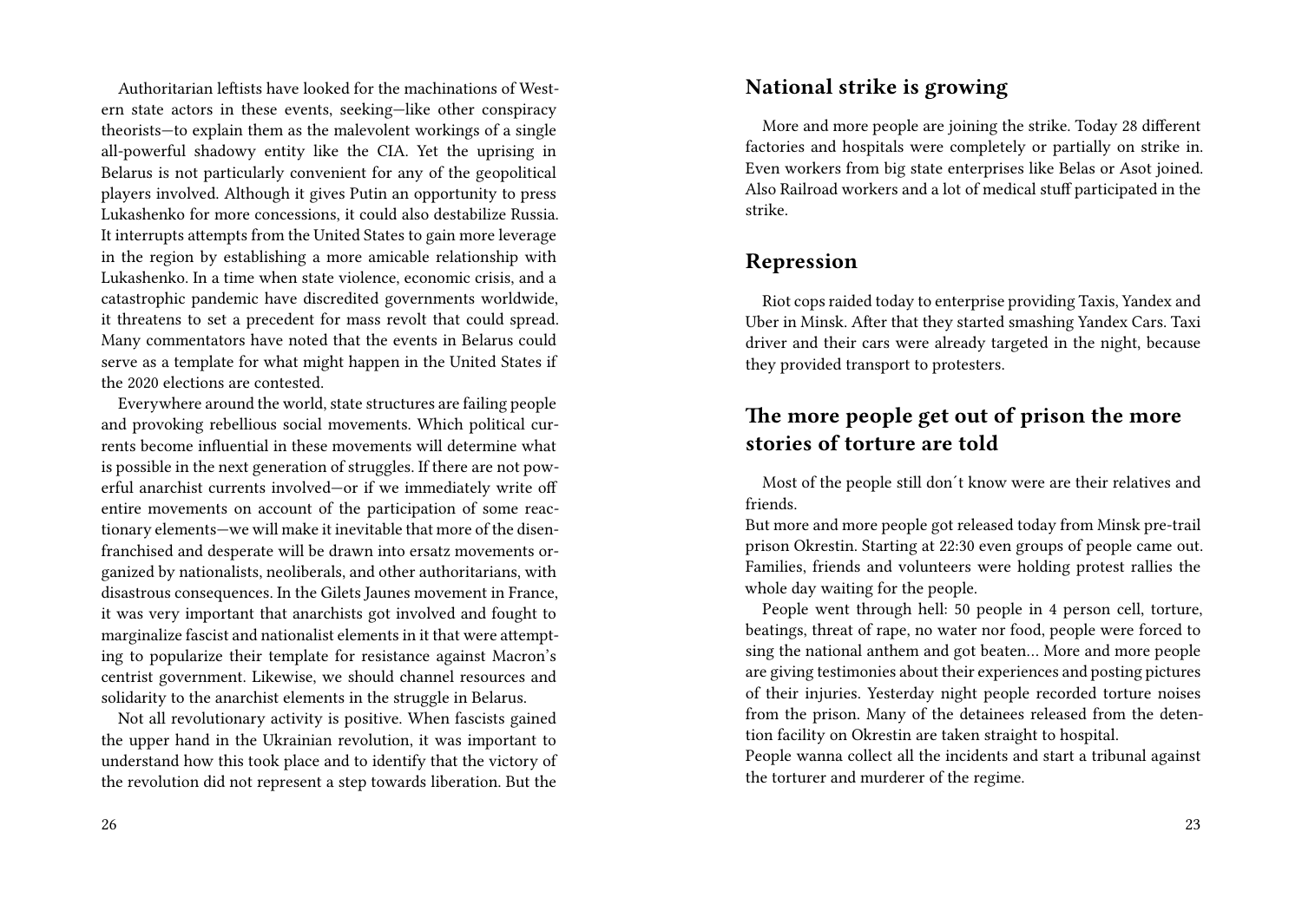# **Crimethinc: Belarus. Anarchists in the Uprising against the Dictatorship**

*Starting on the night of Sunday, August 9, in response to an election widely deemed to be rigged, a massive protest movement has broken out in Belarus against Aleksandr Lukashenko, the strongman who has ruled the country for over a quarter of a century. Police have arrested thousands of people, firing live rounds and murdering demonstrators. From Sunday to Tuesday, Lukashenko's government apparently shut down the internet and landline telephones in hopes of dampening the protests, while claiming that the blackout was the work of forces outside Belarus. Belarusian opposition candidate Svetlana Tikhanouskaya was detained and apparently forced to read a script declaring that Lukashenko had won the election and urging people to "obey the law" and stay away from street protests before fleeing to Lithuania. Despite this, the protests continue. In a context in which the state has cracked down on every form of political opposition, anarchists are among the only organized groups still capable of participating in street demonstrations. To understand the events that are unfolding, we interviewed multiple anarchists from Belarus.*

This is not the first time we have had cause to correspond with Belarusian anarchists. In 2017, anarchists in Belarus participated at the forefront of a wave of protest against a law forcing the unemployed to pay a special additional tax to the government. Although some describe Belarus as the last socialist holdout of the Soviet era, the ruling class there is engaged in the same process

of accumulating wealth and suppressing dissent that we see in the United States, the European Union, China, and elsewhere. We don't see the protest movement in Belarus as a reaction to a "backward" regime that can be resolved simply by introducing democracy, but rather as yet another flashpoint alongside Portland and Belgrade in a worldwide struggle against the consequences of capitalism and authoritarianism.

Of necessity, the new wave of protest in Belarus is decentralized and largely leaderless, adhering to anarchist tactics if not principles. We fear that even in a best-case scenario, this current horizontality does not guarantee a positive outcome. Largely horizontal resistance movements have repeatedly been coopted and channeled into reinventing the same authoritarian state structures—including the movements that brought about the collapse of the Soviet Union three decades ago. From our perspective, the most important thing that can take place in tumultuous moments like this is for people to develop a more thoroughgoing analysis of the structures of power and what it will take to bring about real liberation.

To understand the specific developments that have brought this crisis to a head in Belarus, we recommend this article by Pramen, the anarchist collective we interviewed. It is also important to read their analysis of why a more credible electoral democracy is inadequate to address the problems people face in Belarus:

"We should not forget that anarchists are against not only this presidential election, but against any president in general. The Belarusian people have long known that power corrupts everyone. Lukashenko may be replaced by an opposition politician, who will keep power in the country and continue repression against his own population. We must rise up not to get a new president, but to live without presidents. Decentralization of power should be a key factor in the transition from dictatorship to a free society."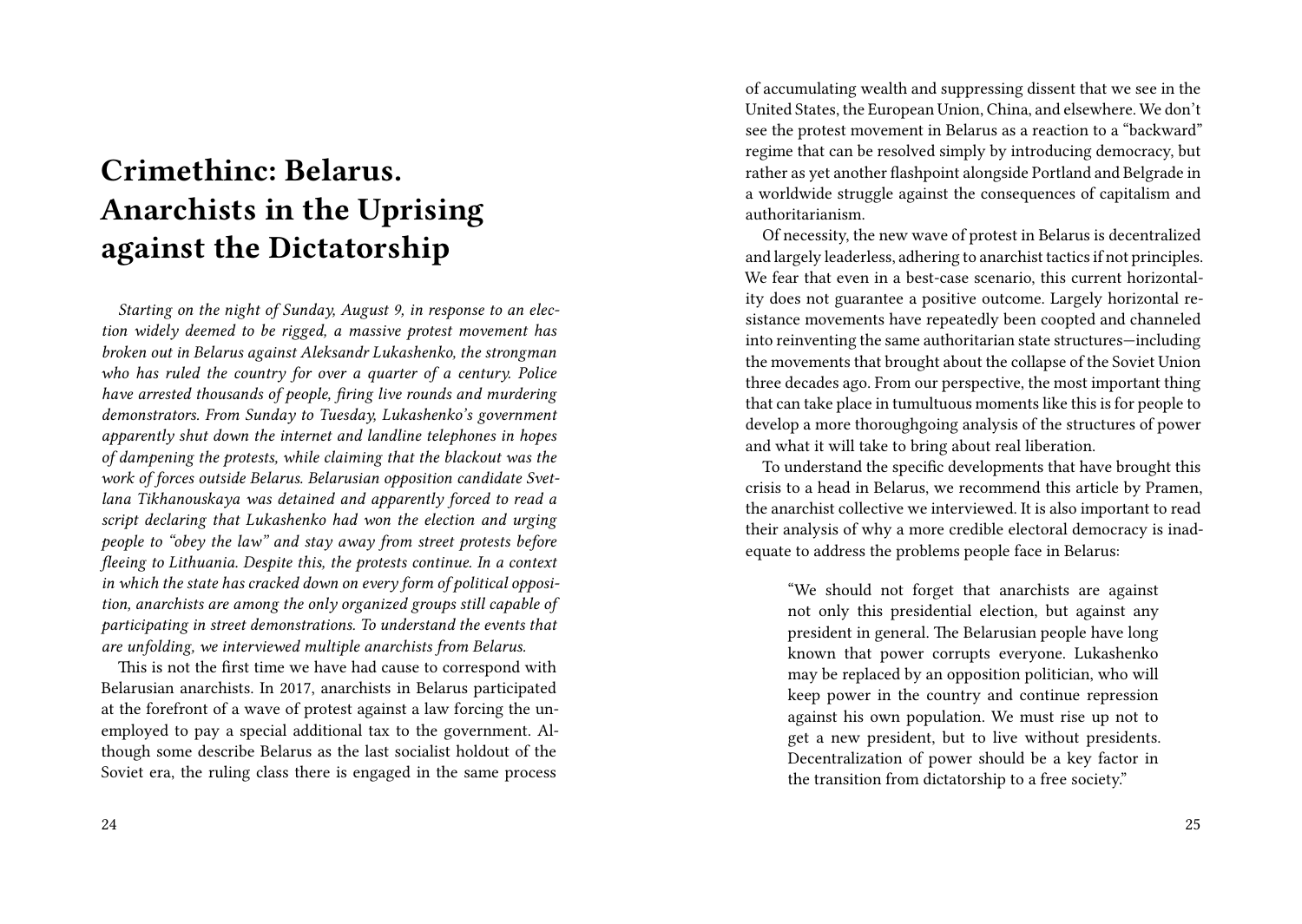The Anarchist Library Anti-Copyright



Prameń Uprising in Belarus from anarchist perspective Society, Prisoners, Chronology, Events 23 April 2021

Retrieved on 27th May 2021 from abc-belarus.org Brochure compiled by the Anarchic group "Prameń", a social-revolutionary anarchist group and information resource. We consider events happening in the world not in the light of hunting for cheap sensations, but from the standpoint of the class war. Contact Prameń at the website pramen.io or on Telegram https://t.me/pramenby. The revolution begins with you!

**theanarchistlibrary.org**

destruction of property) and Art. 339.2 (hooliganism by a group of persons). He was pardoned by presidential decree on 22 August 2015. In prison he wrote a book "Going to Magadan", which was translated into several languages. In 2013, the book was awarded by Belarus PEN Centre with the Frantishk Alekhnovich Award for the best work written in prison. In 2016 Igor was awarded the Victor Ivashkevich Prize. After his release, Igor lived abroad and participated in the anarchist movement.

**Dzmitry Dubouvski** – an anarchist from Soligorsk. In 2010, he was put on the wanted list in connection with the "case of Belarus anarchists. In November of the same year, Dubovsky managed to escape in Moscow when the FSB tried to detain him and Igor. For 10 years, Dima was hiding in Russia and Ukraine, published diaries of his travels and participated in the anarchist movement.

**Dzmitry Rezanovich** is an anarchist from Gomel. He was detained on March 16, 2014 after crossing the Ukrainian-Russian border in Kursk. He had his brother's documents with him. He was detained on suspicion of committing sabotage on Russian territory. The FSB failed to find sufficient evidence for this version and opened a criminal case under Article 332 part 1 of the Russian Criminal Code (crossing the state border of the Russian Federation without valid documents for the right to enter the Russian Federation). He was kept in a deportation center in Kursk region. On July 3 the court ordered to deport Dmitry from Russia and also sentenced him to pay a fine in the amount of 15,000 roubles. On 25 July Dmitry was deported to Belarus. He remained an active participant in the anarchist movement.

**Siarhei Ramanau** is an anarchist from Gomel. In 2013 he Romanov was sentenced to two years in prison with a suspended sentence for keeping 14 grams of gunpowder at home. (Article 295.2 of the Criminal Code). In 2014 he was sentenced to 6 years in prison, after complaints they reduced the sentence to five years. (Art. 295.3 of the Criminal Code). He was released in July 2019 and was sentenced to preventive surveillance restrictions, such as a ban to leave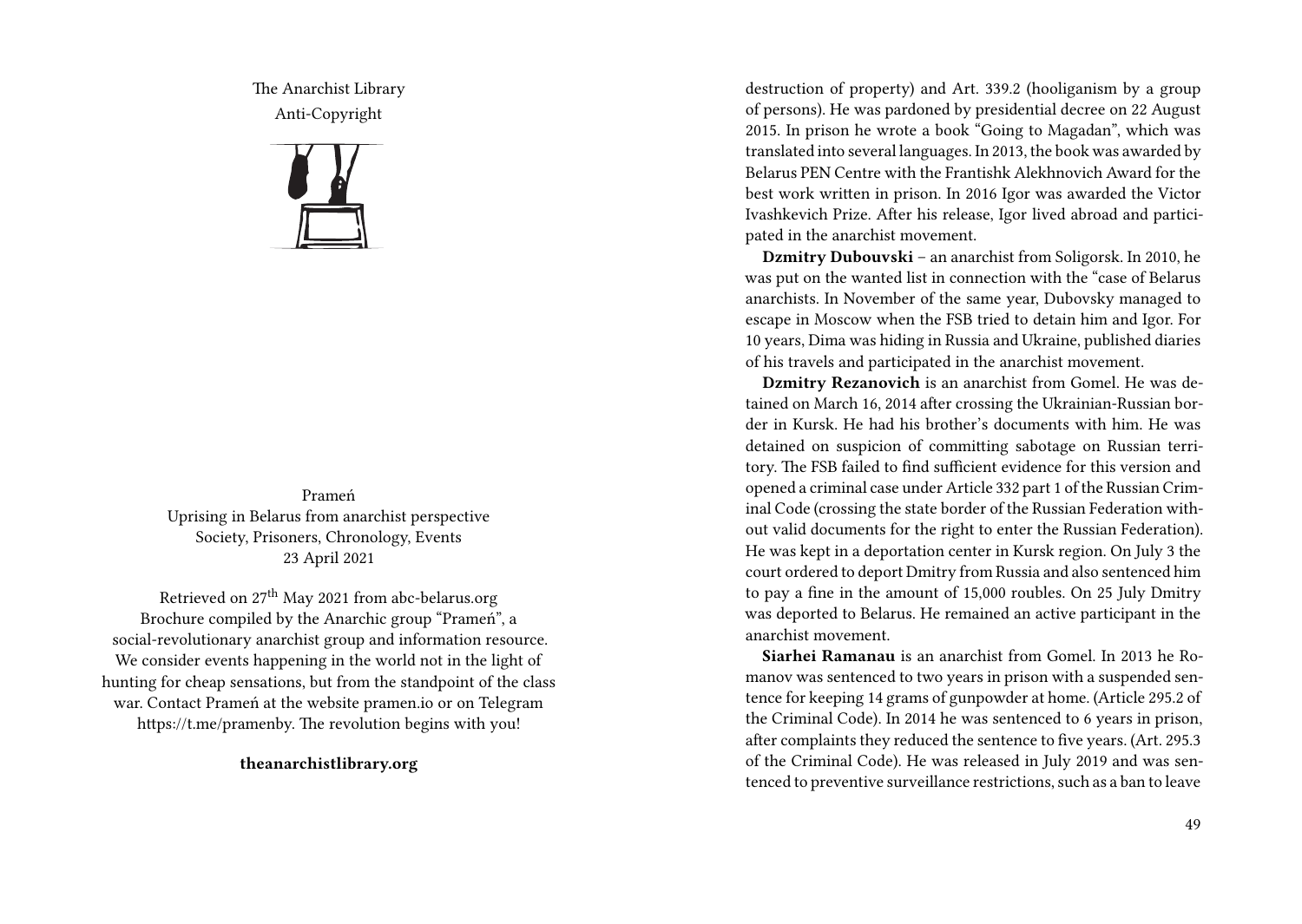the city and change his place of residence, a ban to visit bars, restaurants, stores and other places where they sell alcohol, a ban to leave the place of residence between 22:00 and 6:00 without a valid reason, the obligation to visit the inspection once a week.

All the four are mature individuals with strong moral principles and well-established views. Each of them is a convinced anarchist, each of them is an idea-oriented and worthy person. Each of them is a fighter for a new, free Belarus, where there is no place for brutality of police and paramilitary units and other law enforcement agencies, where there is no place for violation of freedom in all its manifestations.

### **Why do we support them?**

All accusations made by the state against the anarchist rebels are absurd, cynical and false. The arrested anarchists do not hide the fact that they were engaged in car arson, property damage, sabotage. All this is a direct action, **which in no way resulted in injuries or death**. They did not intend to cause that. As anarchist revolutionaries, who chose the path of guerrilla struggle, the group wanted to support the rebellious Belarusian people and contribute to the cause of popular resistance. The weapons are a sign that the guys consciously embarked on a decisive and risky struggle against state terror. We believe that the possession of firearms is the right of free people, not of the brutal law enforcement officers. Today, it is Belarus state based on military and police violence, built, paid for and managed by a mad dictator, which is a terrorist structure. It is the state structures that rape girls, beat up pensioners, shoot unarmed people, torture detainees in vans and detention centers, break into apartments, smash cars and break down bicycles, smash cafes and stores. Anarchists do not do anything like that. Anarchism is self-organization, mutual help, and solidarity. **Anarchism is not just the desire to be free. It is a struggle against any op-**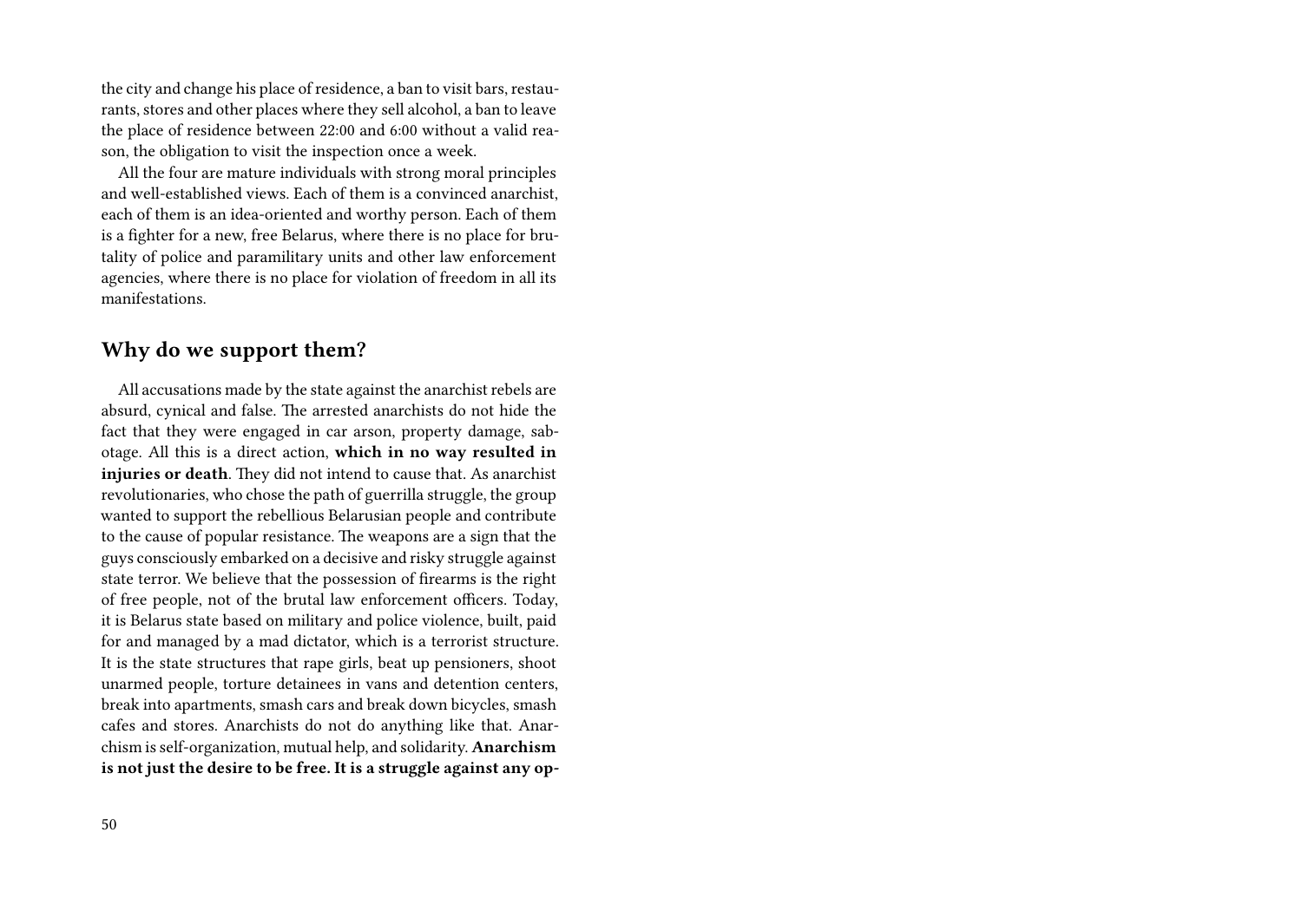**pression, a struggle for freedom.** Yes, they had weapons with them. But it was not used against people. Yes, they set fire to buildings and cars, but these very objects are the backbone of the regime and that is why were chosen as targets. There were no casualties. Yes, they are rebels and revolutionaries. But every people have the right to rebel, especially in a country where no democratic mechanism works, where there is no justice at all, and every peaceful protest is met with state violence. Within a few months in Belarus, about seventeen thousand people were detained and about 1000 criminal cases have been opened. More than 100 political prisoners are behind bars. Even in response to the most peaceful form of protest – a strike – the authorities throw workers behind bars.

The ban on strikes, layoffs, repressions, and failure of Belarus authorities to fulfill their promises led to the fact that Soligorsk – the city of miners and workers – was chosen by anarchists for direct action. **The actions were aimed at supporting workers and expressing their solidarity with their demands.**

We call on the anarchists to hold back criticism based on excerpts and scraps from the interrogations of the comrades, deliberately published by the law enforcement agencies. Time will put everything in its place, and we declare with full responsibility that new facts about the group of Belarus revolutionary anarchists will become public.

We express our full support to the imprisoned anarchists and all Belarus people who have rebelled against the dictatorship and police violence and call for struggle for immediate release of **IharAlinevich, Dzmitry Dubouski, Dzmitry Rezanovich, Siarhei Ramanau,** as well as all political prisoners in Belarus. We call on all people who are not indifferent to spread information, organize actions of solidarity and resistance, any kind of pressure on all structures of Lukashenko's regime, both in Belarus and abroad. Remember that the best support is to continue the struggle to which the arrested comrades devoted their lives.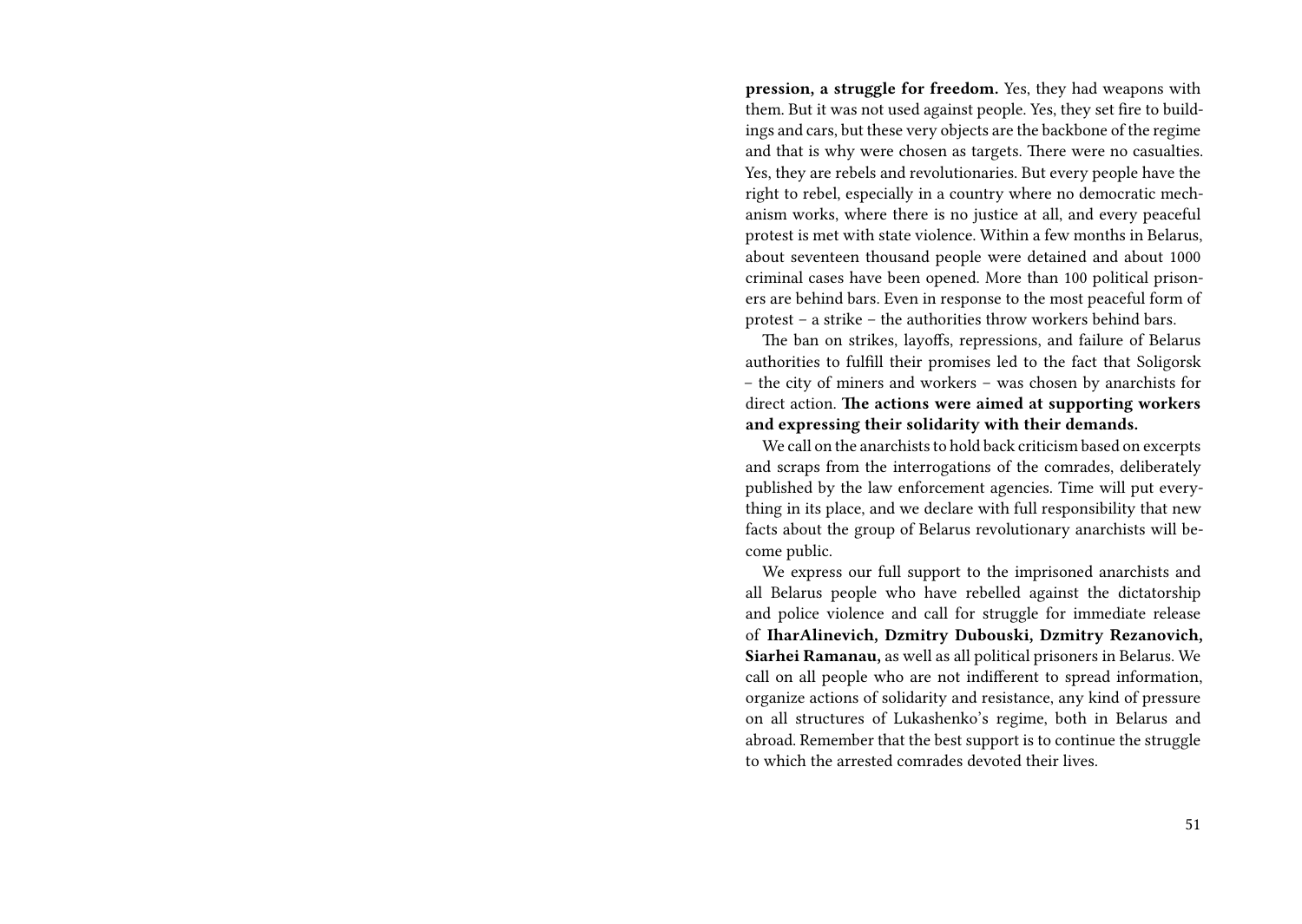*Friends and comrades-in-arms Anarchist collective "Pramen" Mikola Dziadok, anarchist blogger "Effect Monro" Collective Anarchist Black Cross Belarus "Black Wave" Collective Autonomous Action Federacja Anarchistyczna Śląsk Lukáš Borl, anarchist and blogger "Volnaya Dumka" library "Boec anarchist" collective Project "Antijob" Anarchist black cross / Czech* 161 Crew Poland Publishing cooperative «Напильник» Collective "Make (A) Great Again" Abc Greece Anarchistyczny Czarny Krzyż Galicja (s. Kraków) 325 Collective Газета "Атак" "The Chronicle of Resistance" Anarquia Agência de Notícias Anarquistas-ANA (Brasil) Publishing cooperative «Радикальная теория и практика» Volná komunita VAP Anarchistyczny Czarny Krzyż Warszawa Letter open for signature

## **Prisoners list**

To see the lists of all political prisoners, their addresses for letters and information on them — see these resources: abc-belarus.org prisoners.spring96.org www.dissidentby.com Mediazona. Belarus (https://t.me/mediazona\_by) Radio Svaboda — Belarus (https://t.me/radiosvaboda)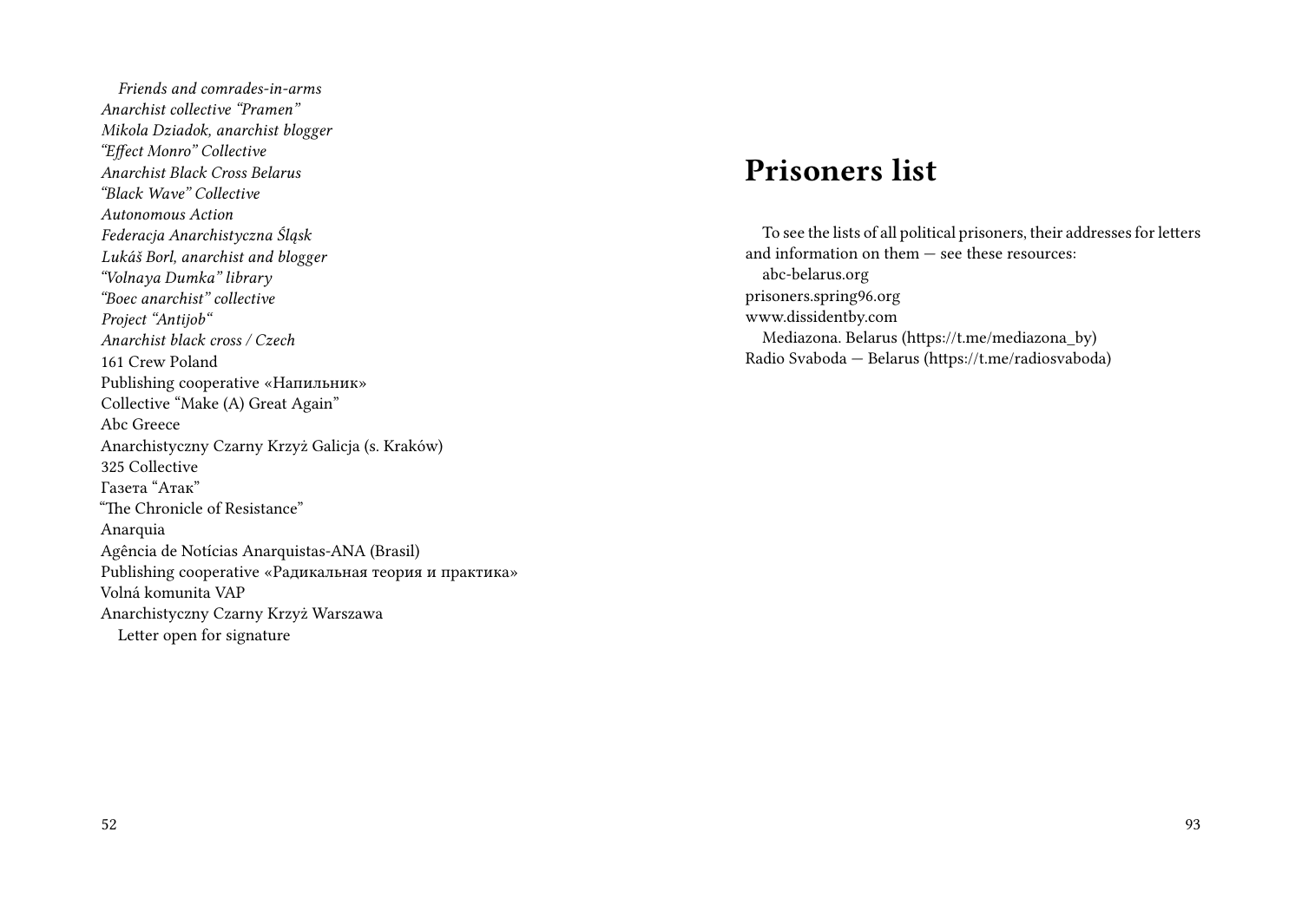**Ihar Alinevich: On the Way to Magadan Ihar Alinevich: Auf dem Weg nach Magadan Mikola Dziadok: The Colours of the Parallel World** Dedok Nikolay Aleksandrovich ul. Volodarskogo, 2, SIZO-1 220030 Minsk Belarus

## **Critical review of protests in Belarus in last 2 month**

Over the past 2 months we have gone through almost the entire book of possible tactics of non-violent resistance. Unfortunately, so far only Sunday protests have been able to strengthen on a permanent basis. The majority of other protest forms are now under control.

### **Working movement**

In the first week the workers showed their political strength in the country. Images of Lukashenko's humiliation at a meeting with workers in Minsk flew around the world. But the repression did not take long. Cops were sent to the entrances of factories and neither the support groups nor the workers were allowed to gather. Ideological work began to be carried out at the enterprises, i.e. workers were intimidated by layoffs and other problems. To reinforce their threats, many enterprises fired or detained the most active workers. Some of them had to go abroad.

At present, all calls to workers have little to do with reality. Most are intimidated and there is no political force that can give them serious support. The loud statements from politicians in telegrams and on the Internet have no impact without campaigning in the workers' groups. It is worth noting that there is now a small stream of workers who join independent trade unions. However, with such intensity it will take several years to form a more or less serious force in the form of workers of large enterprises.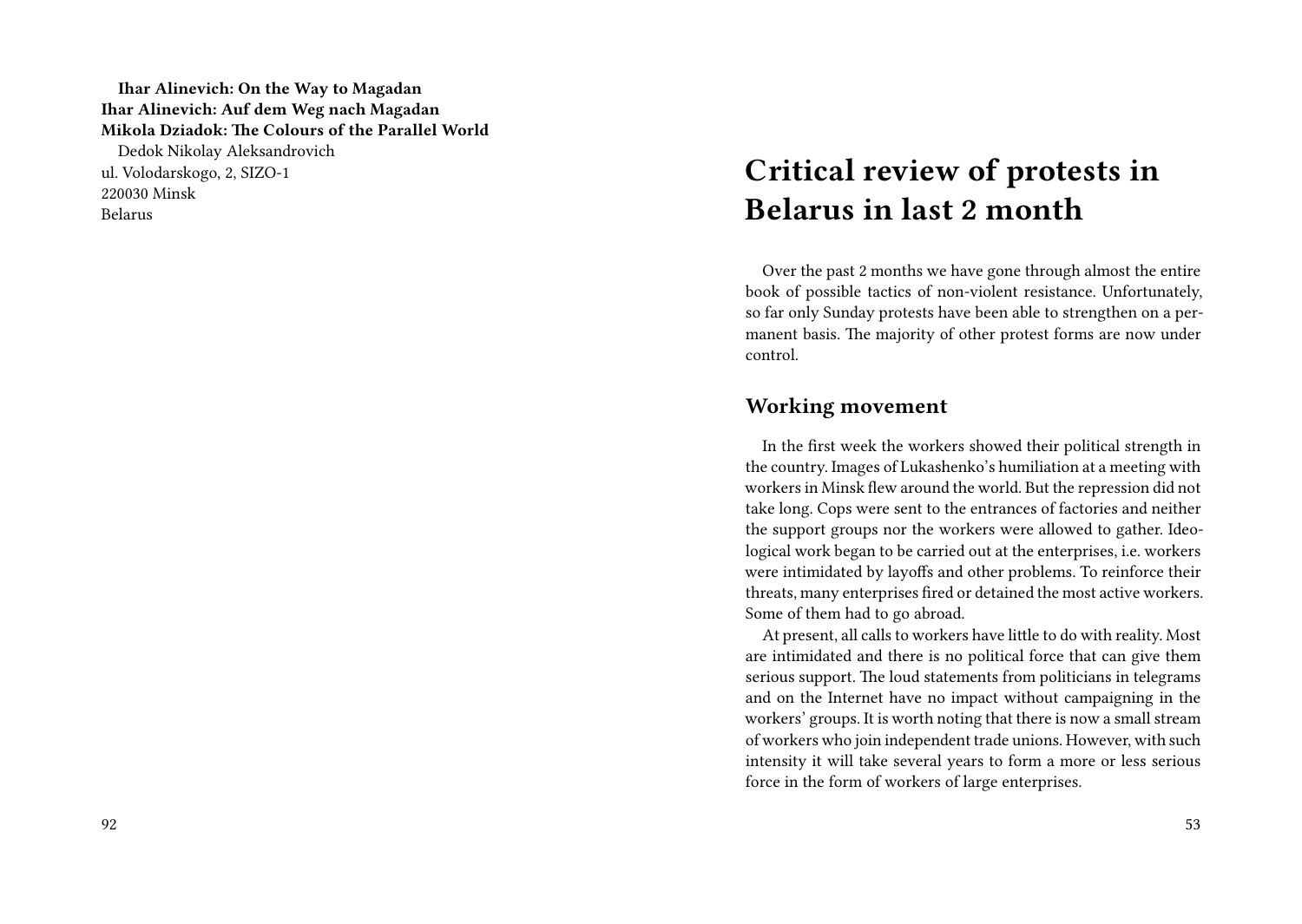Office workers, public transport workers and other sectors of the economy have not yet expressed any signs of self-organization within the labor movement.

### **Protests in the regions**

In recent months, protests outside the capital have played an important role in creating pressure on the regime. The Grodno protest briefly secured the retreat of the local authorities from the general agenda and allowed meetings to take place in the main square, while the local channel planned to provide a slot for the protesters. Tens of thousands of people took to the streets in Brest for many weeks. Thousands of protesters gathered even in small towns.

Today, the regime managed to take almost all cities under its control. While Minsk continued to make a peaceful protest, repressions in other cities were gaining momentum. As a result of repressions and a relative lack of solidarity, the regime managed to suppress the movement in Brest, Grodno and other major pockets of resistance.

### **Drivers and the Armenian scenario**

From the very beginning of the protests, drivers have been actively involved in the fight against the regime. The drivers channel97 managed to unite large groups of protesters ready to help block the roads or take protesters out of hot spots. During talks about de-escalation of the conflict after the first week of protests, the drivers tried to become one of the key groups to organize a peaceful revolution under Armenia's scenario – blocking the country for economic damage. If in Armenia this form of protest quickly became the main one, then in Belarus the intensity of road blockades never reached any critical point.

## **Buy books to support Belarusian anarchists**

On October 22, 2020 the building of State Committee of Forensic Examination was attacked and cars were set on fire at the parking of prosecutor's office in the town of Soligorsk. On the night of October 28, the building of traffic police department of Mozyr district was set on fire. Soon anarchists **Ihar Alinevich, Dzmitry Dubovsky, Dzmitry Rezanovich and Sergey Romanov** were detained near the Belarusian-Ukrainian border.

The activists are accused of terrorist activity and illegal trafficking in weapons and explosives. At present, everyone is in the KGB jail in Minsk.

Anarchist and blogger **Mikalai Dziadok** was detained late in the evening of November 11 in a safe house near Minsk. After his arrest Dziadok was tortured for several hours and forced to give passwords to the encrypted equipment. The investigation believes that Dziadok repeatedly called for illegal actions on his Internet pages, including participation in protests and resistance to the cops. Dziadok himself was forced to go underground even before the revolution because of the threat of political persecution.

It's not the first time these comrades are in jail. Mikalai Dziadok and Ihar Alinevich were convicted in 2011 for a series of direct actions and each wrote a book about their prison experience. The books were translated into several languages. You can buy a copy and Black Mosquito Mailorder and all the proceeds will go to support these the authors.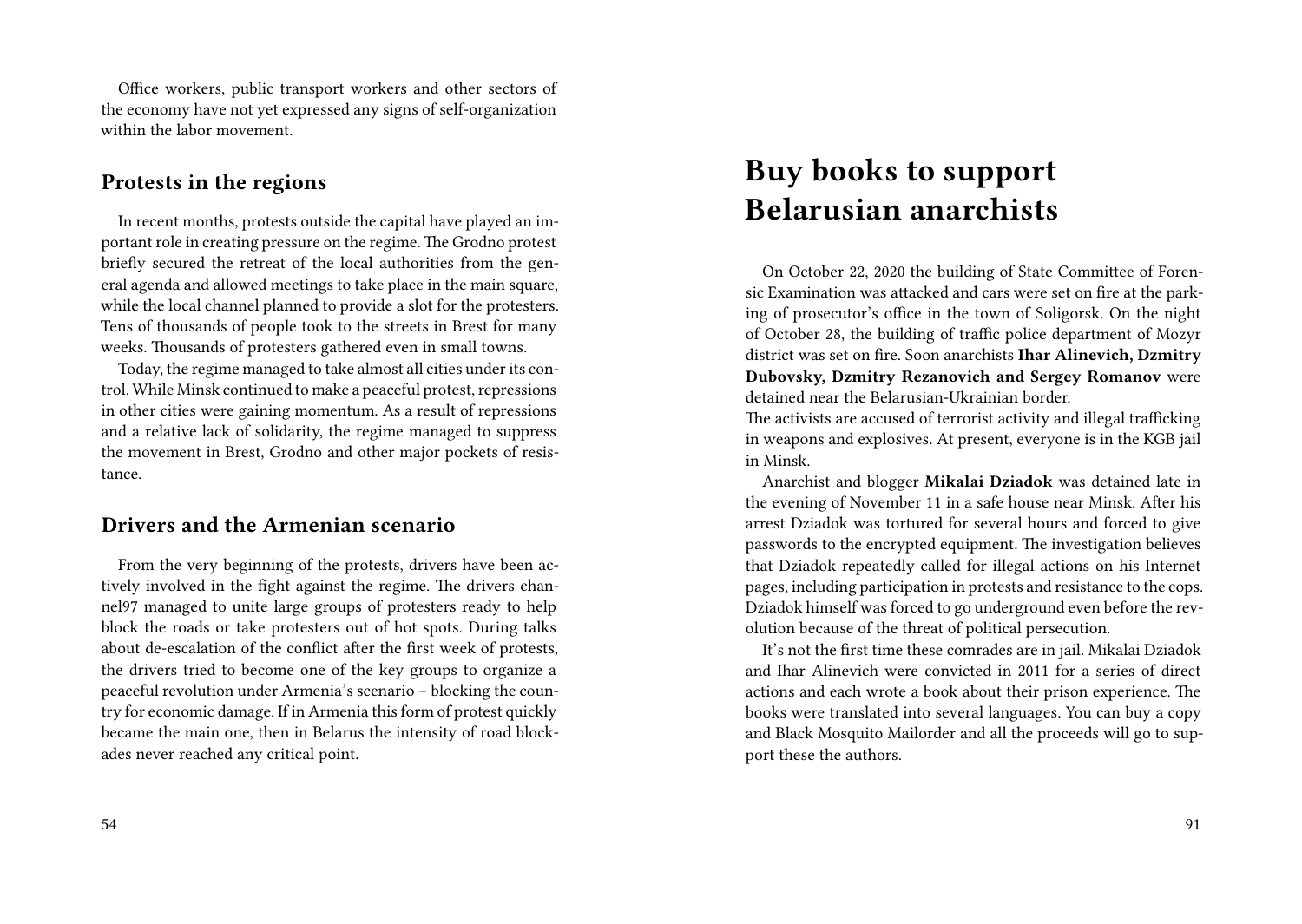Criminal Code of the Republic of Belarus – participation in mass riot.

From 12 to 17 November Nikita Yemialianau spent five days in the punishment cell for "violation of uniform".

Zenevich Vladislav, anti-fascist from Minsk, was detained on 30 November under Art 342.1 and arrested for 2 months. Earlier Vlad was detained at the march on 1 November, badly beaten, and the next day was fined 300 euro. His apartment was also searched.

On 13 December the anarchist Gleb V. was detained during a protest action in Minsk and sentenced to 15 days of administrative arrest.

On December 16, anarchist Nikita Emelianau was again thrown into solitary confinement.

At the end of December it became known that the life of Mikola Dziadok was in danger, his lawyer could not get to him for more than 10 days. Now Mikola is fine, although there were tense moments in the cell.

*Not all repressions are listed in the text, but only those we were informed about and allowed to publish. If you have any additions or corrections to the text, email belarus\_abc@riseup.net.*

Blocking of roads by pedestrians and cars at the moment has no serious impact on the regime. Moreover, this tactic is mainly present in the capital, while there are not even small groups ready to stop the traffic outside of it.

And although the drivers have taken on the role of organizers of the revolution in one of the last statements, there are many factors that will prevent them from doing so. Today in the country, even blocking the roads is regarded by many as a provocation or violent resistance. Such rhetoric is the result of rapid de-escalation of the conflict in the first days and the forcing of peaceful marches as the main form of overthrowing the dictatorship.

### **Women's marches**

Most of the protest women's marches created a platform for demonstrations on working days. Because of open sexism of the authorities, as well as unwillingness to create a conflict picture, women's protests were held for a long time without unnecessary problems with the rioters.

The situation changed a few weeks ago from the OMON attack on Saturday's protests. Marches were quickly suppressed due to lack of preparedness of many people for intensive repression and direct conflict with the regime.

Today, the marches are trying to restore, but at the moment, with increasing repression and attempts to crush the last pockets of resistance in Minsk, it seems unlikely that women's marches will be able to rise from the ashes and become a political force in the protest movement again.

### **Anarchists, anti-fascists and soccer fans**

In Belarusian society in recent months, thanks to the media and the regime itself, a legend has been formed about knights in black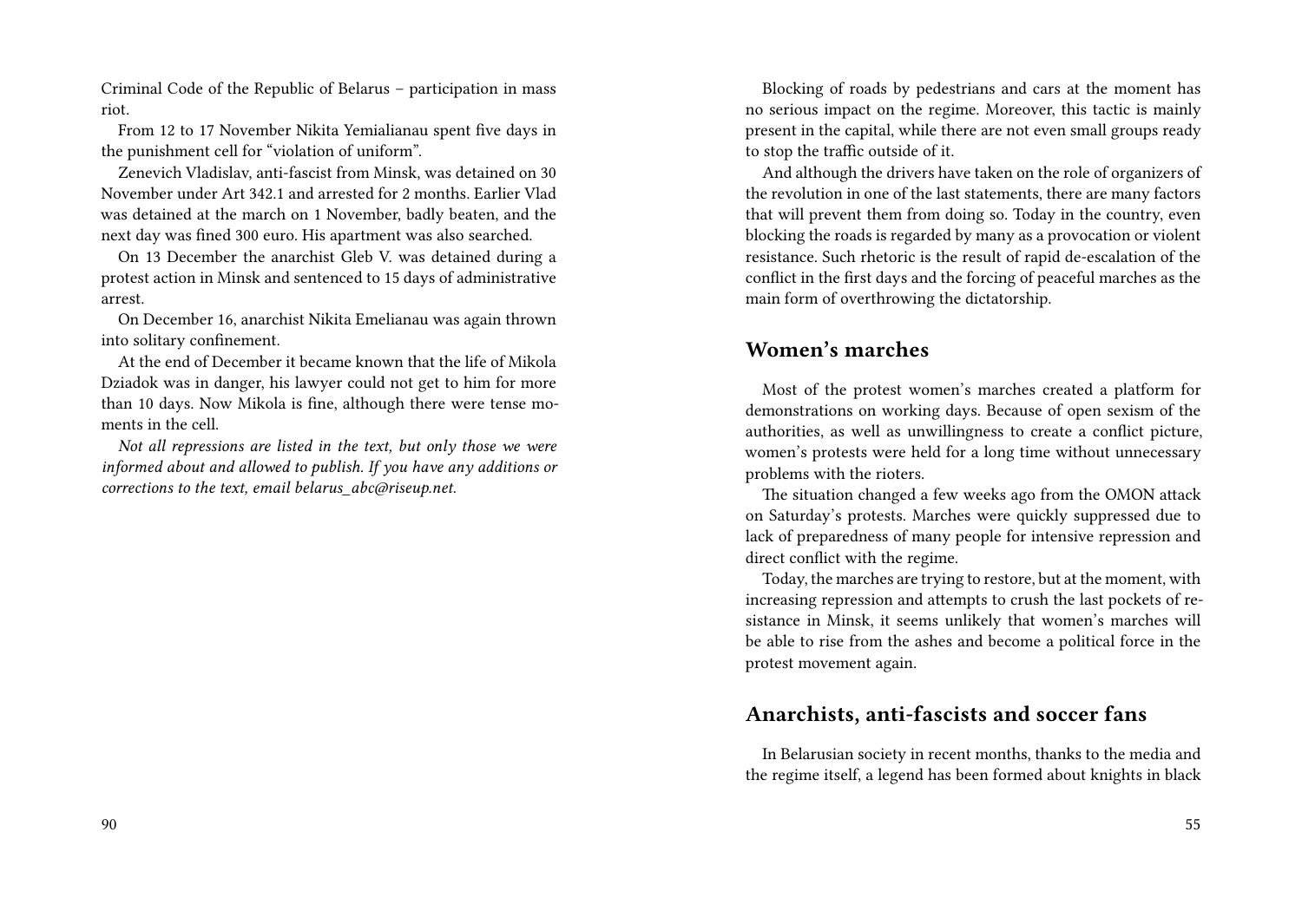clothing who can burn cops at one glance. Karaev himself is afraid of these legendary protesters.

However, for real overall success, we need our fellow protesters to perceive us as legitimate participants in the general protest campaign and to hear our proposals on fighting tactics.

### **Self-defense groups**

More than a month has passed since the call to form self-defense groups on major telegram channels. During this time, a chat room and a telegram channel have been created for people interested in this topic. Once again, however, the intensity of the process has quickly dried up. During this month, only a few such groups were formed as part of neighborhood initiatives.

The purpose of such groups was to protect the demonstrators from the regime's infantry violence during major demonstrations. In addition, there were calls to assemble self-defense groups to protect the neighborhoods from cop raids.

In fact, there are no self-defense groups today that are ready to fight back the regime's violence in an organized format. Inside the crowd, there are various organized and spontaneous groups of people who fight back against cops in one situation or another, but the number of such groups is able to fight back against repressions in a situational rather than systematic way. On Sunday marches, it is never clear how the crowd will behave when cops appear, but mostly people have to take in account that everybody will run away even when they see small groups of punishers.

#### **MIA/KGB**

In the first days after the election, the cops made a huge number of mistakes. All theory and abstract preparation proved to be inef-

56

house of one of the police officers was sprayed with graffities. The searches were carried out by Brest police department.<sup>22</sup>

On 11 November the anarchist Mikalai Dziadok was detained. He is charged with gross violation of public order (Art 342) through the administration of Mikola and Pramen channels. The video after the detention shows that tear gas or pepper spray were used against him, and already in the office of the Main Department of Internal Affairs, his jaw was not moving properly. Later Dziadok reported torture and violence used to gain access to his computer.

On November 14, the guys detained on October 30 in a falafel shop were supposed to be released. However, six out of eight detainees were given additional charges, allegedly for participation in the October 25 march, and were given another 10–15 days in jail. Vladislav Moshchuk went on hunger-strike to protest against the repeated detentions.

On 15 November anti-fascist and musician Dima Masal was detained in Grodna. He may be known to many people by the pung bands Contra La Contra and Bagna.

On 15 November the anarchists Yauhen Rubashko and Mikhail Traulko were detained in Minsk. Mikhail was released from the police station, but Yauhen was given 15 days in jail under Article 23.34. Later Mikhail was sentenced to 15 days more.

On 17 November Kirill P., anti-fascist and MTZ fan received 13 days in jail for an action in defense of the Square of Changes on 15 November.<sup>23</sup>

On November 22, anarchist Artyom Solovey was detained during a march against fascism in Minsk. He was sentenced to 25 days of arrest.

On November 26th the antifascist Denis Zhuk, resident of Brest, was detained in the framework of the criminal case on mass riots in August. Denis was charged under part 2 of article 293 of the

 $22$  https://t.me/belarus abc/386

 $^{23}$  https://t.me/belarus\_abc/401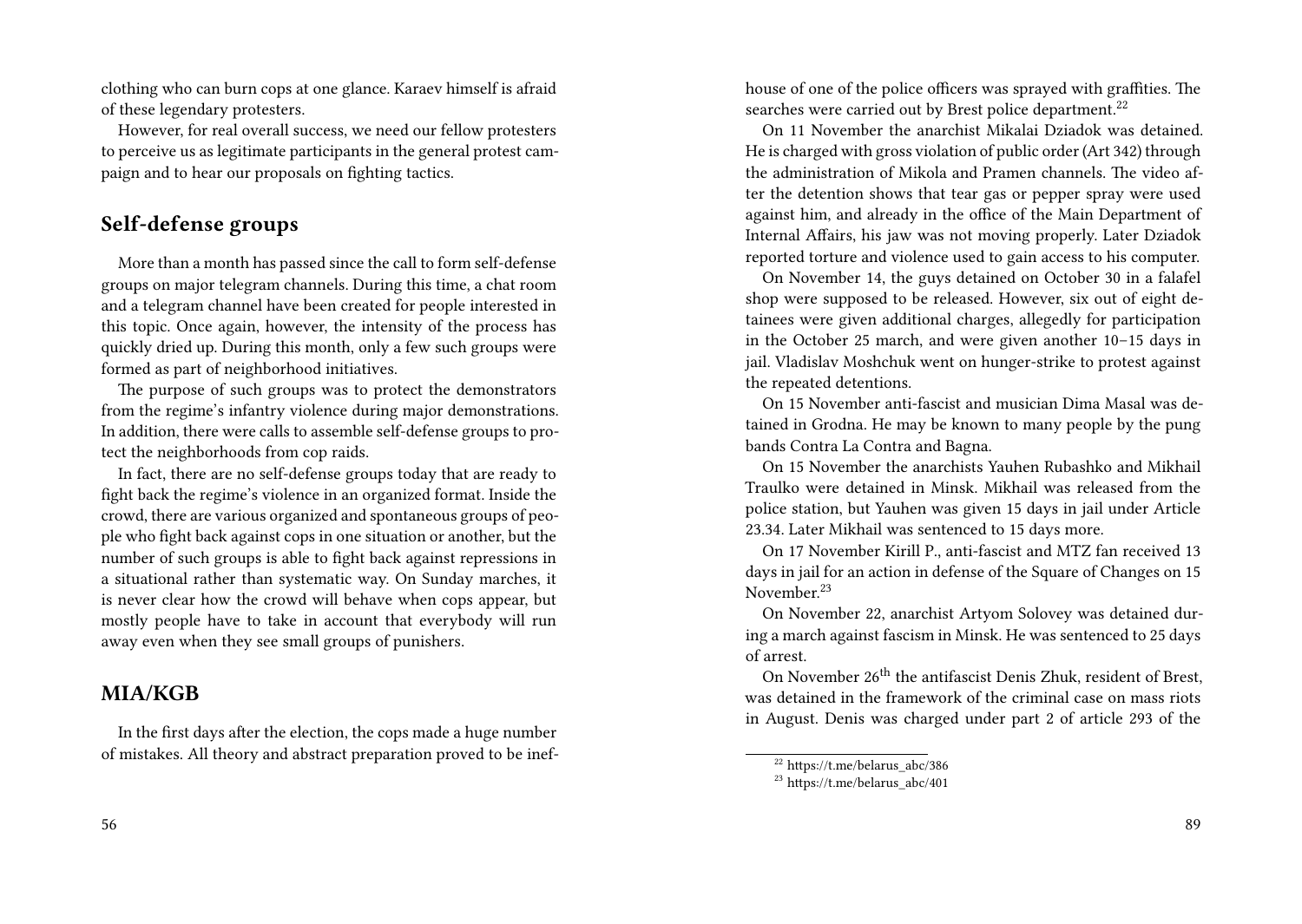On 29 October anarchist Varvara Grinyuk was detained in Grodna for a solitary picket in front of university and sentenced to a fine. The art and design student of the Yanka Kupala State University of Grodno was expelled on 14 October 2020 for absences. On the day of her expulsion she went in for surgery, for which she had been preparing for more than a month.

On the night of October 29–30, anarchists Dzmitry Dubovski, Ihar Alinevich, Sergey Romanov and Dzmitry Rezanovich were detained while attempting to cross the Belarusian border. They were found with firearms, ammunition, grenades and gas canisters. All were charged under Article 289.2 (terrorism) and Article 295 (illegal arms trafficking) of the Criminal Code.

Now they are all kept in the KGB detention center in Minsk. They are charged with attacks on regime facilities in Salihorsk and Mozyr.

On 30 October eight people who came to celebrate the release of Aliaksandr Bialow were detained. During the detention the pigs used pepper spray cans. The guys were beaten. They were accused of organizing a mass event in front of the falafel shop – according to the cops they shouted slogans "Zhyve Belarus", "Go away, "Tribunal" while waiting for the falafel. All received 15 days in jail.

On November 1, three anti-fascists were detained near the Neman department store in Grodna, later they were released.

On November 8, anarchist Denis Moroz was detained in Belaaziorsk. He was sentenced to 15 days in jail. Later his mother, who was also present at the protest, was also sentenced.<sup>21</sup>

On November 11 in Beryoza at least 4 searches were conducted in the apartments and homes of anti-fascists and former football fans of the city. At least two guys were raided. Everyone was shown search warrants for firearms and explosives. It all started after a

fective in a real street situation. The mistakes led to an increase in protest sentiment and strengthened the fight against the regime.

Two months later we see that strategists made their conclusions. Instead of attempt to crush all the movement in one night, step-by-step repressions began, which gradually destroying the protest movement. For struggle against demonstrators the whole spectrum of repressions is used. Starting from demoralization of small towns with paid pro-Lukashenko rallies and finishing with unhurried initiation of criminal cases. So far, the number of criminal cases on mass riots and other articles has exceeded 500 nationwide. We know of 200+ cases in Brest and the same number in Minsk.

The regime realized that there was nowhere to be too quick. It managed to suppress the protests in large cities outside the capital by means of step-by-step slow repressions. And if for Minsk the detention of several hundred people on the outskirts of the march did not play a major role in the dynamics of Sunday protests, then in the regions the gradual increase in pressure was able to crush not only the protests themselves, but also the morale of the protesters.

#### **Neighborhoods/districts**

After many protesters were pushed out of the city's central squares, the protests moved to the neighborhoods. Small groups of neighbors meet on a permanent basis and organize cultural and political events. Many are organized through telegram from local district channels.

Over the past month, initiatives in the neighborhoods have been able to organize an important cultural program in the form of concerts, tea parties and performances. In some places, the political agenda is the main one. But in most cases, cultural events take much more attention and effort.

<sup>21</sup> www.youtube.com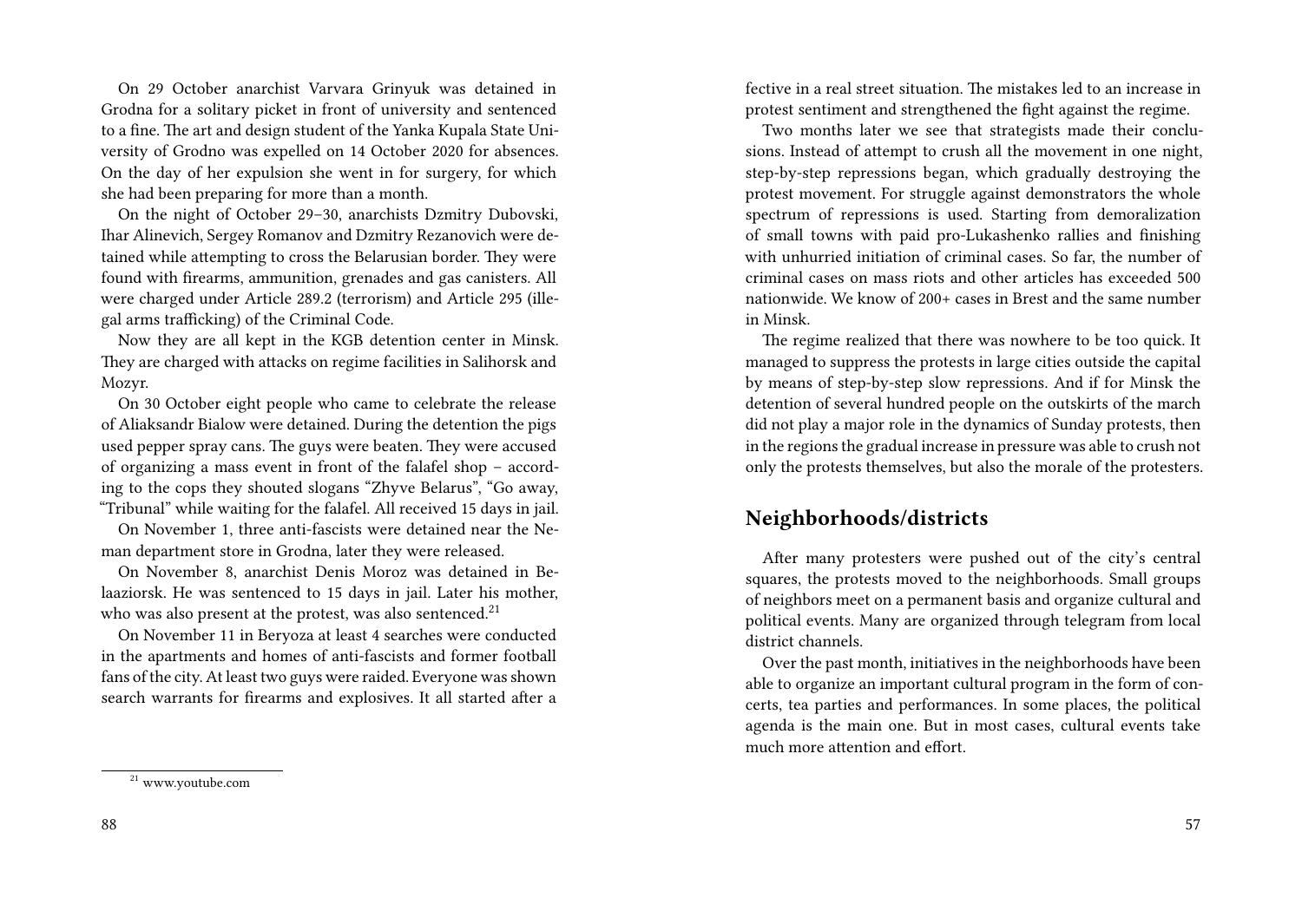Administrators of some district channels delete the politics in general, while other chat rooms do not tolerate any radical discussions. Self-organization materials are subject to censorship.

In small towns, the organization of neighborhood initiatives has already faced problems with cops. For example, police has come to one of the meetings in Baranovichi and several people have been taken away. The lack of mass participation in small cities makes it very difficult to create new infrastructure.

And although we see that the dynamics are developing positively and the level of self-organization is increasing day by day, neighborhood structures lack the initiative to develop into a critical mass. And if this critical mass cannot be reached before the police begins to travel through the districts and detain the activists, the assemblies movement awaits the fate of other protest initiatives, which are relatively quickly dying out under the regime's intense repression.

### **What next?**

Obviously, it makes no sense to push the protest as it is. Many people like to compare protest with a marathon. If we continue in the direction of this comparison, then we run the marathon barefoot on the hot coals, and our opponent is quietly walking on the asphalt road. The Belarusian regime today has much more resources than the protesters. Repression continues to effectively knock out active protesters.

The radicalization of the protest itself will come sooner or later. There are no doubts about it. It will most likely come not from the appeals of anarchists or other radical groups. But it will come because of violence on the part of cops against the people. According to our estimates, such radicalization may happen too late – many activists with experience will already be repressed or will leave, but it will not be possible to mobilize enough new people.

On 14 October searches were conducted in Baranavichy in the homes of Yauhen Zhurawski and Pavel Pipko.<sup>20</sup>

On October 15, Anna and Inna Begal were detained in Brest. They were charged under Article 293.2 – participation in mass riots on August 10 in Brest. They were detained at 7 a.m. and searched in the evening after interrogation, during which the cops searched for the clothes in which they could have participated in the protests. Three days later they were released on their own on bail.

On October 16 anarchist Alexander Belov was detained at work and arrested for 15 days for participation in August 23 march.

On 20 October the antifascist and musician Igor Bancer was detained, he was charged under article 339.1 for a performance in front of a cop car.

On October 21 in the afternoon the anarchist Valeria Hotina was detained in the center of Minsk and sentenced to 15 days for participation in the August 23 march.

On 23 October the anti-fascist Andrei Marach was again detained at work in Brest. On 26 October he was tried, the case was sent back for revision, and the activist was released home to await a new summons. As a result the case was stopped.

On 23 October anarchists Alena Dubovik, Mikhail Traulko, Yauhen Rubashko, Ilya Senko and Daria M. were detained on their way back from a rehearsal. Later they were sentenced to terms of 12 to 15 days. Ilya fell ill with covid in the detention center.

Anti-Fascist Mikhail Palownikov was detained in Minsk on 27 October and sentenced to a fine on 28 October.

On 29 October at 10 a.m. police officers in civilian clothes came to the house of anarchist Uladzimir Chaika and took him to the police station of Baranavichy. There he was questioned about who conducted "sabotage" on the local railroad and was offered to work for police. In two hours he was released. Earlier he served 8 days in jail after his detention on August 9.

 $20$  spring96.org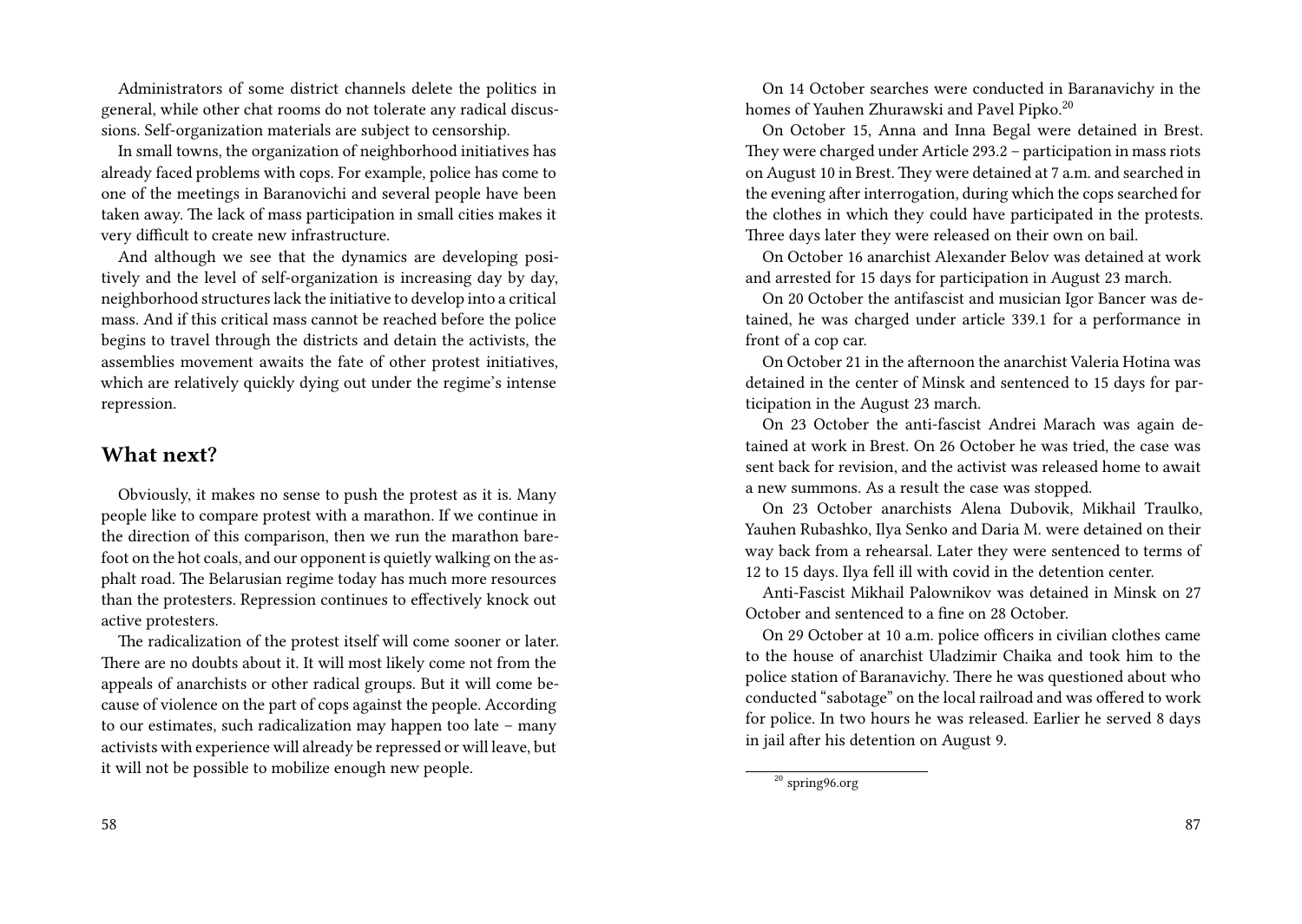On 2 October the anarchist Andrei Chepyuk was detained. After he was detained his apartment was searched as part of the mass riot case.<sup>19</sup>

On October 3, Sviatoslav Baranovich, who served 3 years in prison for trying to prevent the detention of anarchists at the demonstration on March 15, 2017, was released. He spent the last six months in the isolation ward.

Since 4 October, another Brest anti-fascist Roman Kokhovich has been in the detention center. He was visited in the detention center by officers of the Main Department for Combating Organized Crime and was charged with four episodes. At least two of his trials have already taken place. He received 15 days in jail twice. He was tried under 23.34 part 3, as he had already been detained under it this year on August 9, together with Andrei Marach, and they were both arrested.

On 6 October the police detained Maryna Dubina and sentenced her to 13 days.

On 9 October anti-fascists from Brest Raman Kokhovich was given 15 days and Lesha Chyvikov 200 euro fine.

On 12 October Masha Shakuro from the group "Boston Tea Party" and RC "Grazhdanochka" was detained and given 10 days of arrest under Article 23.34.

After someone broke a window in the building of Baranovichi prosecutor's office in the evening of October 12, the state started a new attack on local activists.

On October 13th , six searches were conducted in the homes of anarchists and punks, previously convicted for participation in protests. They confiscated computers, phones, flash drives and other media. Some people were taken for interrogation, including with the use of polygraph. https://t.me/belarus\_abc/310

We can try to push the regime to make mistakes in various forms. At the same time, it is quite possible that these mistakes and radicalization will not be necessary – for example, the consolidation of the regime will be lost and Lukashenko will be given to the people's hands. Pushing people to make mistakes does not only mean throwing stones at the regime. Any form of active resistance puts the cops and the authorities in a position of decision-making.

Tikhanovskaya's ultimatum does not have any political power at the moment. That is why such ultimatums are ridiculous for Lukashenko and his regime. But today we can stand shoulder to shoulder and increase pressure on Lukashenko to make the ultimatum not some video from Lithuania, but really an ultimatum of the Belarusian people. It is important to prepare for 25–26, but even more important today to increase presence in the streets and show that despite the repression the Belarusian people can resist the dictatorship!

<sup>19</sup> spring96.org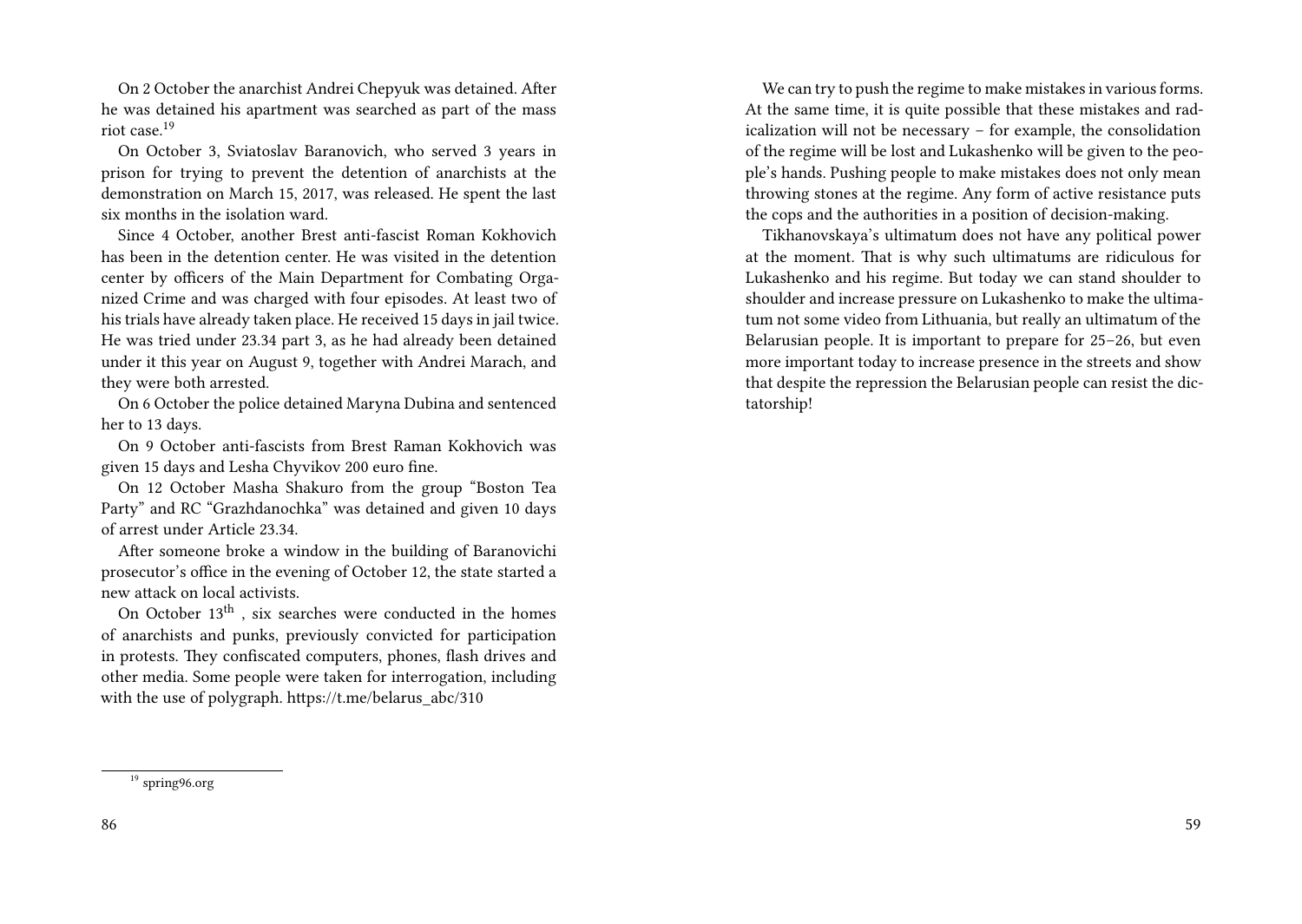## **Interview with anarchist Vlad M. after 30 days of arrest**

*We contacted our comrade, the anarchist Vlad M. after 30 days he spend in prison and talked about the detention and interesting people who you can meet at the administrative arrest. We didn't forget to ask him about his hunger strike, as well as the situation with the coronavirus in prison.*

Pramen: Vlad, hello and welcome back! How are you?!

Vlad M: Hi! Thank you. I'm fine more or less, in any case it could be much worse.

**Pramen: Now, many principles of anarchist organization are used by ordinary people to fight the regime. How does this make Belarusian society anarchist and how important is decentralization in the current protests?**

Vlad: Well, these principles do not yet make Belarusian society anarchist even close, but undoubtedly this movement is in the right direction and I like it. Yes, now the protest is decentralized and it has no leader. There is no such person who can be imprisoned and the protest will be immediately deflated. Previously, everything was different: the authorities were preventively detaining for example Statkevich or Severinets, people went out without knowing what to do, and that was the end of it. Today, everything is different and repression of this nature no longer works. Every protester is a leader, and for the protests to stop, the authorities will have to put everyone away, which is impossible. I think thanks to this very moment, the protests have been going on for 4 months now.

On 8 September, anarchist Artem Solovyuk was sentenced to 8 days in jail. He was detained after the Unity March.

On September 10<sup>th</sup>, Aliaksandr Kozlyanka was tried in Brest. He was fined 100 euro allegedly for disobedience to a police officer.

On 11 September, 3 people from the Economic Crimes Department came to the office of the anarchist cooperative "Listovka". They conducted an "inspection" without a protocol on camera. They demanded to show illegal eaflets, but they did not look at the finished products. One of the pigs said: "Think with your head, you have a complaint that you have a mountain of banned leaflets here".

On 13 September several anarchists were detained during protests in Minsk. They were walking in the crowd with a banner "Ⓐ Tomorrow must not be like today Ⓐ" and handed out leaflets. The detainees were later released, one of the girls was fined.

On 15 September in Grodna anarchist and anti-fascist Igor Bancer was detained for a performance in front of the courthouse and released a few hours later.

On September 17, anarchist Dmitri Polienko was detained –<sup>18</sup> he received 5 days of arrest. The operation was handled by "activists" of GUBOPiK.

On September 29 it became known that an amnesty was applied to activist Dmitri Polienko – he was released from serving 14.5 months of home detention.

On 1 October Pavel Pipko from Baranavichy was arrested for alleged participation in the rally on 23 September. He was sentenced to 12 days.

On 2 October two members of the printing cooperative "Listovka" were detained in Minsk. Yauhen Dyatkouski was detained in the morning right in the office, and Konstantin Nesterovich was detained closer to lunch. The two of them were given 15 days in jail.

 $\frac{18}{18}$  abc-belarus.org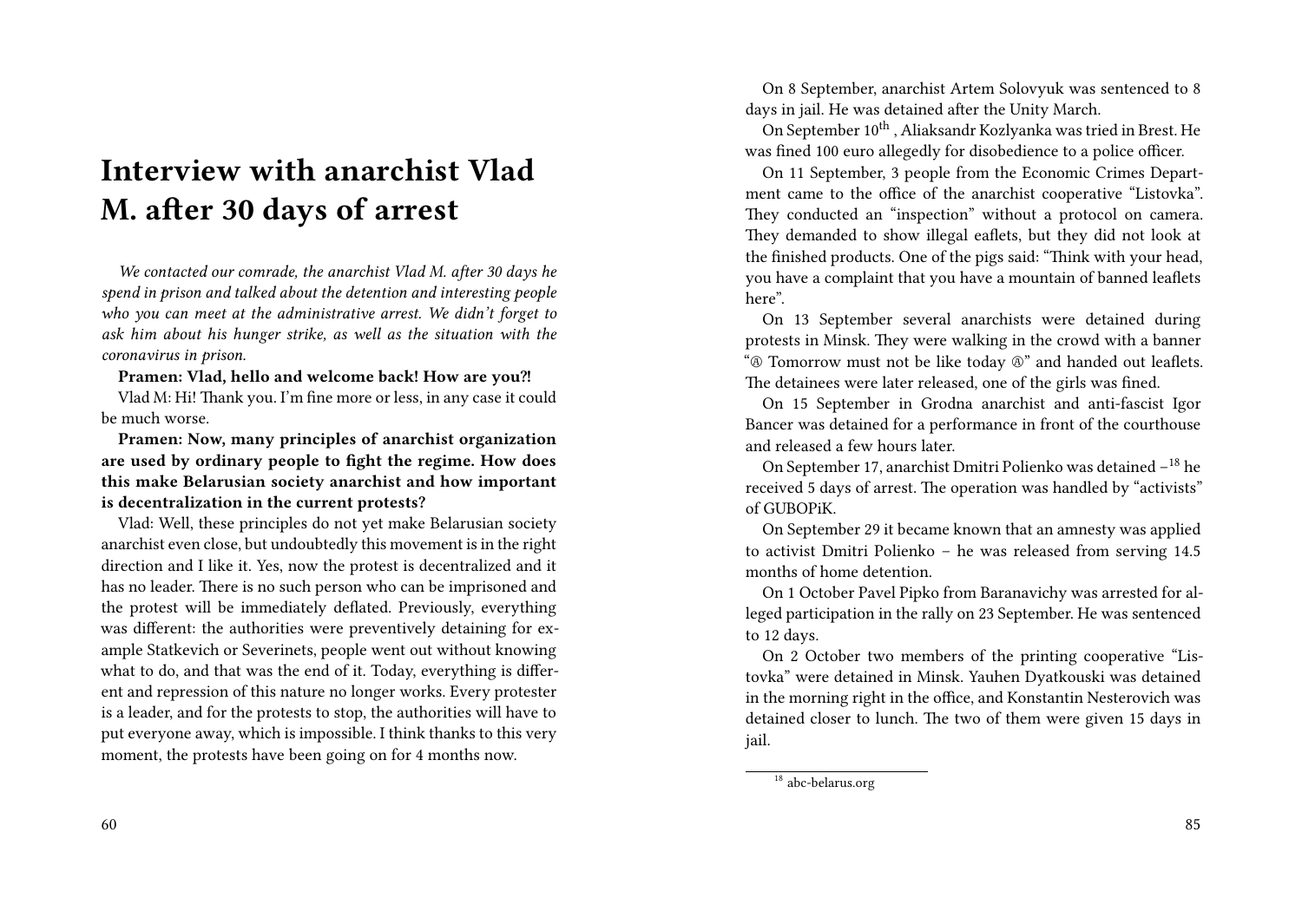August 21, Brest. After almost all administrative prisoners were released, 28 people remained in the detention center. Among them were anti-fascists Roman K. and Andrei Marach. After detention Roman was sentenced to 15 days of arrest, and Andrei – 12.<sup>15</sup>

On August 22, anarchists and anti-fascists were detained after a demonstration in Grodna. The young people were taken in an unmarked minibus. Administrative reports were drawn up for them. The detainees: Igor Bancer, Maximilian Krivets, Artur Kurshakov, Aliaksei Pauk. Banzer got 10 days, the rest – 7 days.<sup>16</sup>

On August 22, after 7 p.m., two young men, Pavel Toroshchin and Yauhen Borodzko, were detained near Victory Square by accomplices of the dictatorial power from the Central Department of Internal Affairs. They were handing out leaflets with anarchist content. Pavel Toroshchin was given 3 days, while Yauhen Barodka – 5 days.

On August  $24<sup>th</sup>$  and  $25<sup>th</sup>$  in Baranavichy several participants of the protest action were detained and taken to the police department. All detainees had reports drawn up for participation in an unsanctioned event, some of them were told the date and time of the hearing. The police tried to talk to them and find out who had invited them to the rally, whether they were paid money and offered their cooperation. After the conversation everyone was released, but later they received fines from 10 to 50 euros.

#### **Autumn**

On 1 September three anarchists were detained in Minsk: Sergey Nevdakh, Ilya Senko and Sergey Sasunkevich. According to the comrades, Ilya was severely beaten by the cops. They were all given 15 days in jail. His story can be read here.<sup>17</sup>

**Pramen: Many liberals are already burying Lukashenko and believe that no matter what happens today, Lukashenko will stop being president anyway. What do you think about it?**

Vlad: Lukashenko will stop being president anyway, it's indisputable. Today's protest has somewhat reduced in scale, but there are reasonable explanations for this, from the cold in the street to the covid epidemic. It would be naive to expect that the number of protesters would increase with the cold weather, and a large number of people fell ill at the same time. Very soon economic problems will be added here, and then everybody will come out on the streets, including those who have cold weather today.

**Pramen: In the last few months you have been under administrative arrest for 45 days. You have never received these punishment right after the march – the arrests were carried out by punitive officers from GUBOPiKa. What do you think is the reason for such a high interest in you and other activists of the anarchist movement?**

Vlad: The interest in the anarchist movement for GUBOPiKa is due to the fact that the anarchists remained essentially the only organized group on the streets. No party, movement or organization today goes out to protest in an organized way, because at one time they were defeated and their leaders were repressed. Belarusians participating in protests either go out on their own or in small groups of friends or colleagues. There is also the option of people coming out in yards and districts, but these are still unfamiliar people who do not have a certain level of trust among themselves and who may behave quite differently in certain situations. It is much more difficult to divide and detain a group that is close to each other, so the more such groups are on the streets, the harder it will be for the pigs to strangle the protest. For them, the ideal option is the complete absence of such groups, so in my opinion, that's why the anarchists are given such close attention.

<sup>15</sup> abc-belarus.org

<sup>16</sup> abc-belarus.org

 $17$  spring96.org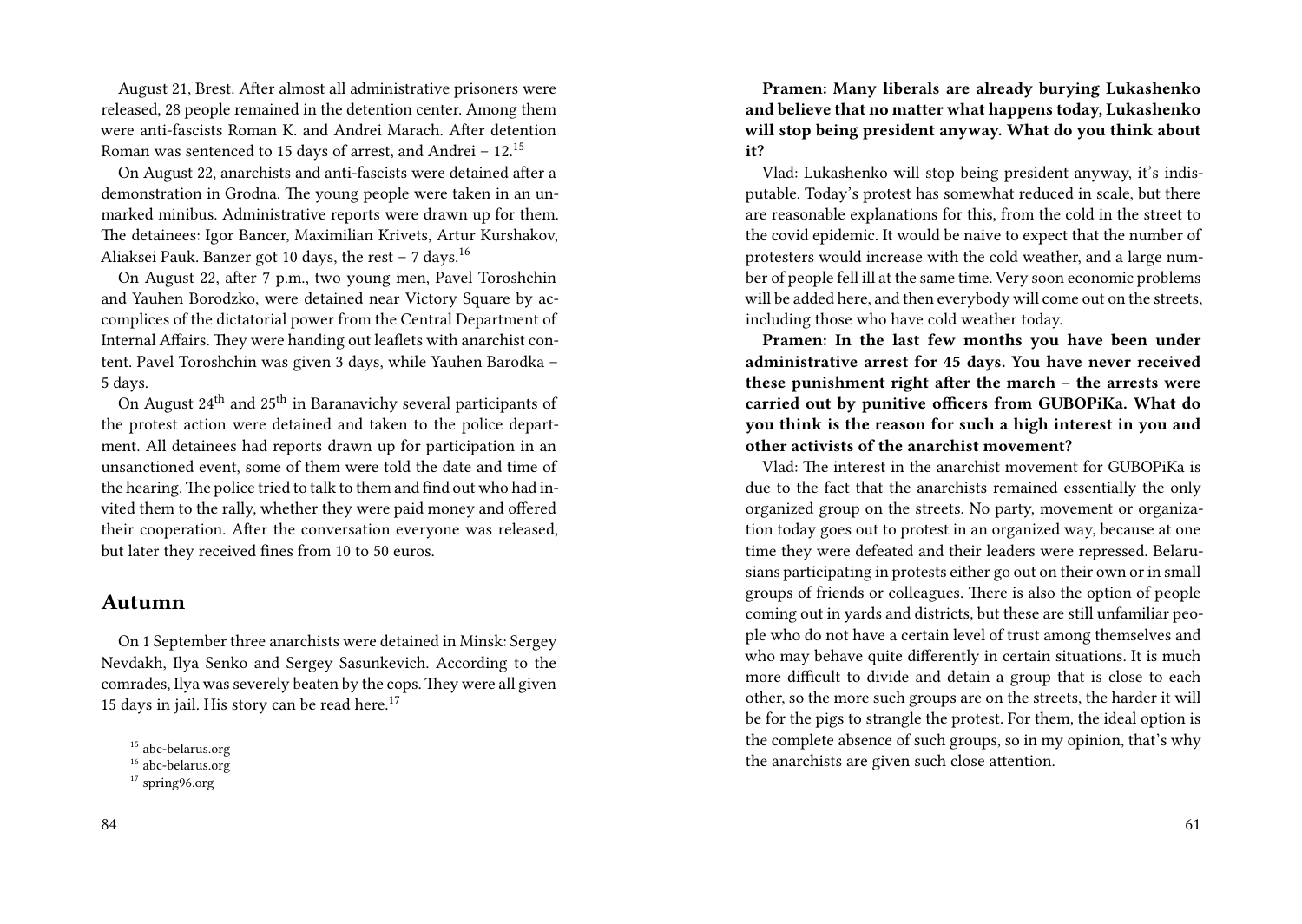#### **Pramen: Can you tell us a little about the last time the detention took place? How were you found?**

Vlad: We met a friend of ours, who was detained right at his workplace and sentenced to 15 days of administrative arrest. Several people approached the detention center itself, while others were waiting for them in a cafe. About an hour after we all gathered for coffee and snacks, more than a dozen aggressive masked individuals broke into the facility. They threw for a second some kind of near-identification, in which it was simply impossible to see anything, and offered to follow them. Obviously, those who met their comrade near the detention facility were followed by an outside surveillance, which led them to our common meeting place.

#### **Pramen: Was force applied to you during the detention? To other anarchists?**

Vlad: This time no physical force was applied to me personally, only my hands were forced behind my back and handcuffs were put on (which were then replaced by plastic ties). Nevertheless, a comrade, who was re-arrested for another 15 days, was beaten and gassed on the territory of the police station. For these actions, the staff of the GUBOPIK specifically took him to the service car so that their actions would not get on camera.

**Pramen: After the first 15 days, you were held back. We heard that the Minsk GUBOPIK officers had personally come to Baranovichi. Really? And if so, why such attention to your group of detainees?**

Vlad: Yes, I had a GUBOPIK employee present at the court, who had to come to the court in person to testify against us. Apparently, in the pre-trial detention center in Baranovichi for technical reasons there is no possibility to organize the so-called courts by video communication, so the so-called judges have to go from the court building to the territory of the pre-trial detention center, and the pig, as we can see, was not even more lucky – he had to go on a business trip to testify against the anarchists. It is worth noting that the words of this cop were the only "evidence" of our 6.40 a.m. the policemen themselves picked him up from the house and brought him to the police department, where they drew up two reports, one for failure to appear on summons and the other for violation of Article 23.4 (resistance to a policeman). On 8 August he was sentenced to five days of administrative arrest.

On August 8, around 1 p. m., riot police raided the apartment where Mikola Dziadok and his partner lived. The anarchist himself was not in the apartment. They took two computers and a phone. The search was conducted as part of a criminal case for Facebook posts.

On August 9, six anarchists were detained in Baranovichi. They were given 7 to 15 days of arrest, later one more person was detained on August 10 and released with a fine.

Anarchist Pavel Sadovsky disappeared in Minsk on August 10, as we found out later – he was taken from his work by the cops. It turned out that he was sentenced to 3 days in jail and fined.

On August 12, Alexander Frantskevich<sup>14</sup> and Akihiro Gajewski-Khanada were detained in Minsk. They were accused of organizing mass riots and were placed in pre-trial detention. At the end of August it became known that the activists were beaten and tortured while in KGB custody.

On August 12, Ivan Krasovski was detained; later it turned out that he was badly beaten, he was hospitalized for a long time and moved in a wheelchair. On September 24 he was detained again and taken to the detention center on charges of rioting.

On 13 August comrades from Grodno got in touch and reported that during the last days at least 8 members of the antifascist movement had been detained.

Another trial over the anarchist Sergey Romanov was held in Gomel. He was given another 10 days in jail.

<sup>&</sup>lt;sup>14</sup> ABC-Belarus provides critical support to Frantskevich for his repeated at*tempts to influence other members of the anarchist movement in Belarus and Ukraine through violence, as well as for deceiving his comrades, including on collective financial issues.*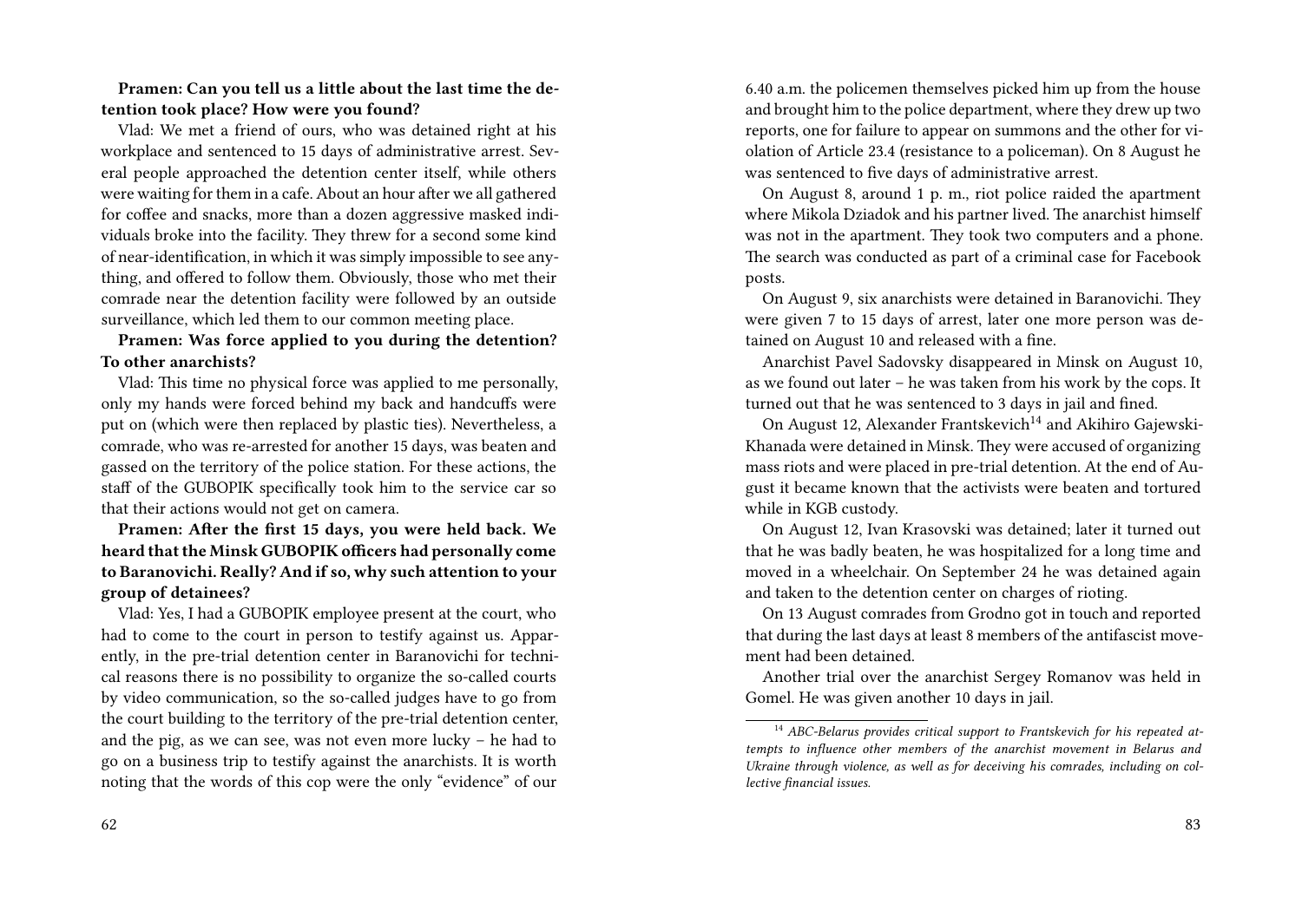third activist's house, a minibus was parked in the yard, and calls were received on the phone from the local police department to come and sign the unknown explanations. On August 8, anarchists Vladislav Abazovik and Mikita Selivonik received 15 and 10 days of arrest, respectively.

It was also reported that the police came to the place of residence of anti-fascist Vadzim Boiko, who was released in April.

In Brest near evening Alexander and Dzmitry Kozliańko were detained. The police called them in plain clothes and took away the brothers without explaining anything to their mother. Later, Dzmitry was released, but Alexander was not. He was sentenced to 5 days in jail for allegedly obstructing the elections as a public observer. Sasha was not released on time, but was kept for two more days without trial and only released on August 14. After his release he was summoned to court on August 28<sup>th</sup>, where he had to "ratify" the additional day he had served. When he went to court on the summons, it turned out that the court had not received the case.<sup>12</sup>

Dmitri Kozlyanka filed a complaint with the Investigative Committee with a request to institute criminal proceedings for assault on a police officer. They also tried to plant drugs on him, but unsuccessfully.<sup>13</sup> Only in early December it became known that the criminal case against Dima was refused.

We have also received information about the increased interest in the whereabouts of several activists from Baranavichy.

The cops in Gomel called the parents of anarchist Sergei Romanov and tried to summon all three of them for a conversation, but they refused to talk to them without a summons. At 10.15 p.m. on August 6, a subpoena was delivered to Ramanov personally by one of the officers. He was notified by summons at 7:00 a.m. on August 7 for proceedings in an administrative case. On 7 August at "offenses". That is, without his presence, it would have been difficult to condemn us, although I would not have been surprised if his words had just been read off the paper, and the petition to question the witness would have been denied…

**Pramen: Who was sitting in the cell with you? What were you talking about with your neighbors?**

Vlad: Out of 30 days I spent the first 5 in Minsk on Okrestin, and the remaining 25 – in the detention center-6 in Baranovichi. There, as I understand it, all 100% of administrative detainees are political, so in any cell you can count on good company. People are a crosssection of the whole society, representatives of different ages (from 18 to 60) and different professions (from bricklayer to CEO, from doctor to engineer, from miner to IT). Conversations, of course, are first of all about protests and politics: who was detained, who was tried, who was beaten, disputes about the date when the regime finally collapses, about the effectiveness of sanctions, the adequacy of the Coordinating Council, and so on. Due to information isolation, the detainees coming later than the others have to tell about the news they have read in the last days before the detention while the others were already sitting here. I remember especially how members of the Belaruskali striking committee gave a lecture on potash mining and production, with drawings and blueprints, everything as it should be.

**Pramen: Coronavirus is raging in Belarus' prison system now. Can you tell us a little bit about your detention conditions? Were there any patients in your cell? How did the administration treat them?**

Vlad: During the second part of my stay in the detention center in Baranovichi, a real epidemic broke out. At first we found out that in the neighboring cell the boy had a fever and bed regime (right in the cell, among healthy cellmates). In 3–4 days we moved to another building, and as a result, our cells were combined. This guy felt normal already, but he completely lost his sense of smell. A few more days later, having moved to a new cell, the guys asked us

<sup>12</sup> abc-belarus.org

 $13$  abc-belarus.org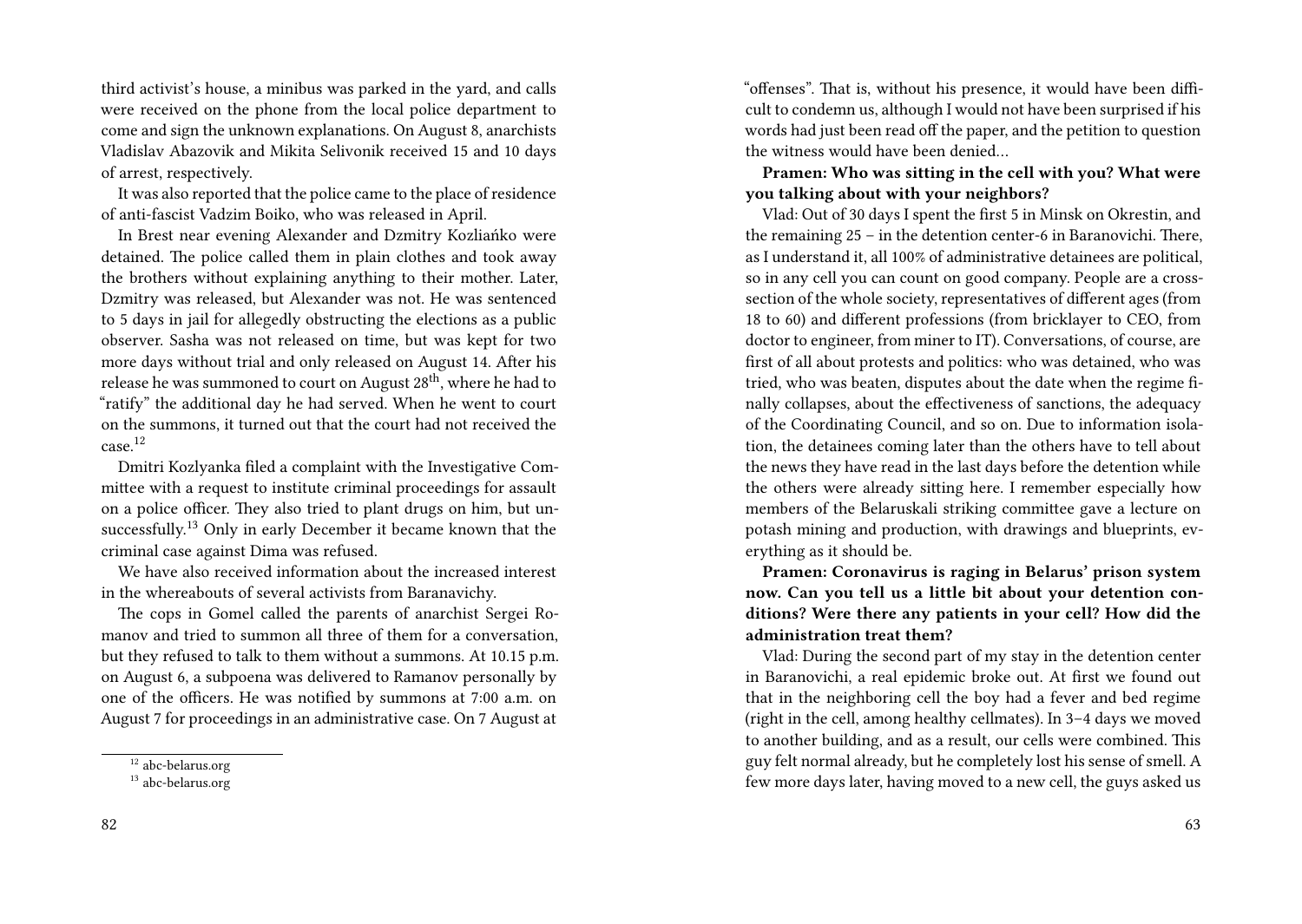about our well-being and told us that they had already gotten over it all. And also about the fact that a few recently released people wrote to them in a letter that they were doing covid tests, which all were positive. After 2 days I got a sore throat and fever and after a while I also lost the sense of smell (which has not yet recovered). Administration's attitude to this situation – the order to wear masks when the cell door opens, go to shower and walk (once or twice a week instead of daily) only with a mask. This is the end of all activities to combat covid. The maximum temperature of the paramedic's non-contact thermometer, which he recorded in my presence, was 36.8. In most cases, the readings do not even reach 36.0.

**Pramen: After being re-arrested, you went on a hunger strike. Can you explain a little why you decided to take such a radical step? How did the jailers and your neighbors feel about it in the detention center itself?**

Vlad: Being in detention, when you are constantly detained, you are tried in a closed regime with a lot of procedural violations, when a pig testifies looking you in the eye, and the judge easily makes a decision without absolutely no evidence against you, it is difficult to do nothing. I found myself in a situation where GUBOPIK had full control over my life, so I have only one tool left in my arsenal to influence it. Therefore, as soon as the judge finished reading the sentence, I immediately declared that I was on hunger strike in protest against the unfair verdict of the court and in connection with political persecution. Thus, it gave me back the feeling that I could influence my life and death to some extent even while in detention. The jailers responded to this first with complete disregard, and then with petty packets like sending a parcel that came back to me to the addressee or refusing to accept letters for sending. Once there were also threats of forced feeding. The neighbors treated me with respect and support, for which I am very grateful to them. They constantly watched my physical condi-

On May 7, anarchist Nikita Emelianov was sent to a cell-type prison for a month for violating the regime, and on May 29, Nikita was transferred to a prison regime in Mogilev prison.<sup>8</sup>

#### **Summer**

At the beginning of July anarchist Dmitriy Polienko was prosecuted for insulting a policeman. The case was later re-qualified as an administrative one. Earlier he was sentenced to 15 days in jail under Article 23.34 of the Administrative Code (calling for the organization or holding of an unsanctioned event) for posting a photo with a pot: banging pots at certain times is a form of solidarity with political prisoners. Polienko was taken from the courtroom under escort, his house was searched.<sup>9</sup>

On July 27, he was detained at the police department, where he went for regular check-ups ordered by the rules of home detention, and was sent to serve another 15 days.<sup>10</sup>

Also in early July political prisoner Nikita Emelianov continued to be pressured in prison: several times he was placed in the solitary confinement cell. Classical violations – violation of uniforms (when it was hot), dust on the bars.

On July 25, an anarchist activist Dmitry Polienko was released after 15 days of arrest. Earlier it was reported that the activist was given two more 15-day sentences, and that in total he would have to serve 45 days of arrest and be released no earlier than August 23.

On August 6 preventive detentions of anarchists began  $-11$  anarchist activists Nikita Selivonik and Vladislav Abazovik were detained at work. Men in civilian clothes were present outside the

- 8 abc-belarus.org
- 9 telegra.ph
- <sup>10</sup> abc-belarus.org

 $11$  abc-belarus.org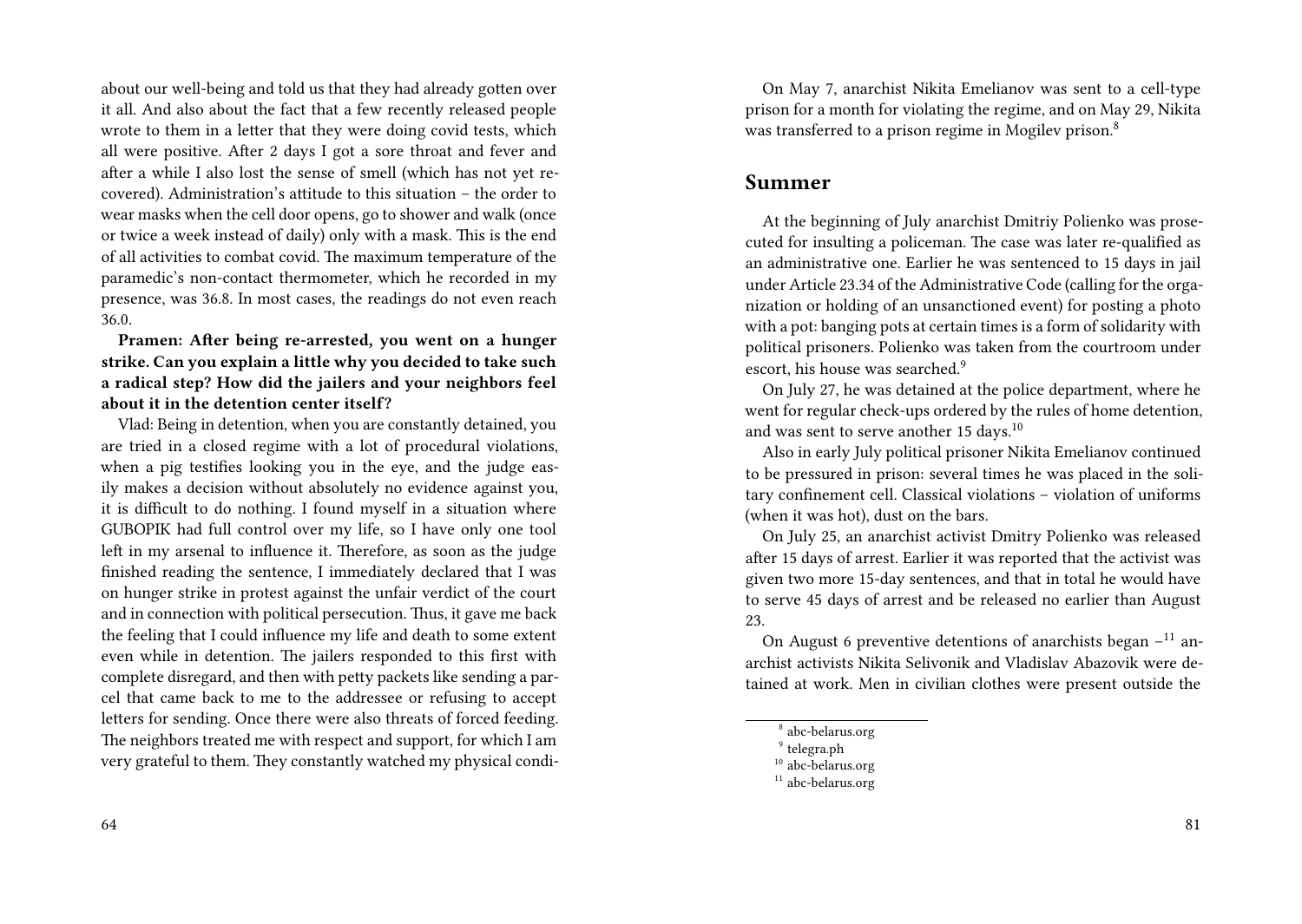On February 23, 2020, anarchist Sergei Romanau received his third preventive supervision violation for being in a cafe that sells alcohol. As a reminder, Romanov was released in July 2019, the court ordered him to impose preventive supervision restrictions, such as a ban on leaving town and changing his residence, a ban on visiting bars, restaurants, stores and other places where alcohol is sold in glasses, a ban on leaving his residence between 10 p.m. and 6 a.m. without a good reason, a duty to report to the police station once a week. Sergei was sure that he would soon be charged under Article 421 of the Criminal Code (Failure to comply with the requirements of preventive supervision), for which he could be arrested or sent to a colony for up to a year. Then they didn't start the case, $4$  but did start it on June 1, detaining the anarchist on his way out of the house.<sup>5</sup>

### **Spring**

Anarchist and blogger Mikola Dziadok was detained on March 19. A report under Article 17.1 of the Administrative Code was drawn up with regard to the anarchist, allegedly for the tag "The cops are scum" on the wall of the dormitory, which had appeared on February 3. The result – Mikola is free and the case materials were returned to the police department. Dziadok could not physically make the tags in Minsk, as on February 3 he was crossing the border at Terespol-Brest.<sup>6</sup>

At the beginning of May Vadzim Boiko, a member of the antifascist movement, sentenced to 4 years in prison in the famous "anti-fascist case", was released.<sup>7</sup>

tion, even the neighboring cell asked me every morning how I was feeling.

**Pramen: How was the hunger strike for 15 days and what can you advise your friends and colleagues who are thinking of taking the same measures?**

Vlad: Not exactly 15 days, but only 12 days, because I declared a hunger strike only in court, 3 days after my "second" detention. I would like to advise others to take such a decision, at least in a balanced way, and not just on emotions, because the test is more difficult than it seems at first sight. After refusing to eat, being in prison becomes much more difficult: the feeling of hunger and malaise do not allow you to concentrate on things that are great help to pass the time (reading, for example). Because of this time lasts much longer, an order of magnitude longer. Also do not expect any instant results from it, these results are likely to be absent at all or hidden from you. If you decide to go on hunger strike, it is worth talking about it as much as possible: a statement at the court, the transfer of information to freedom, a written statement to the head of the pre-trial detention facility about your hunger strike, to remind about it during each check, before each meal and in general in any convenient case. On the other hand, it is a great opportunity to test yourself for firmness and willpower, but it is worth considering that this test can not be passed and thus demoralize yourself.

**Pramen: Have you received any letters or cards during the 30 days of detention? How did the news reach your "home"?**

Vlad: Yes, I got letters from some comrades, but at the moment I know that at least a few letters/cards did not reach me. This is from the fact that the guys themselves were wondering if their messages came. It is impossible to calculate the total percentage of missed letters/postcards. All news were learned more from people who were detained later. I heard about all the important events that happened during my arrest while being there. Though, of course, these news came to me with some delay.

<sup>4</sup> abc-belarus.org

<sup>5</sup> abc-belarus.org

<sup>6</sup> abc-belarus.org

<sup>7</sup> abc-belarus.org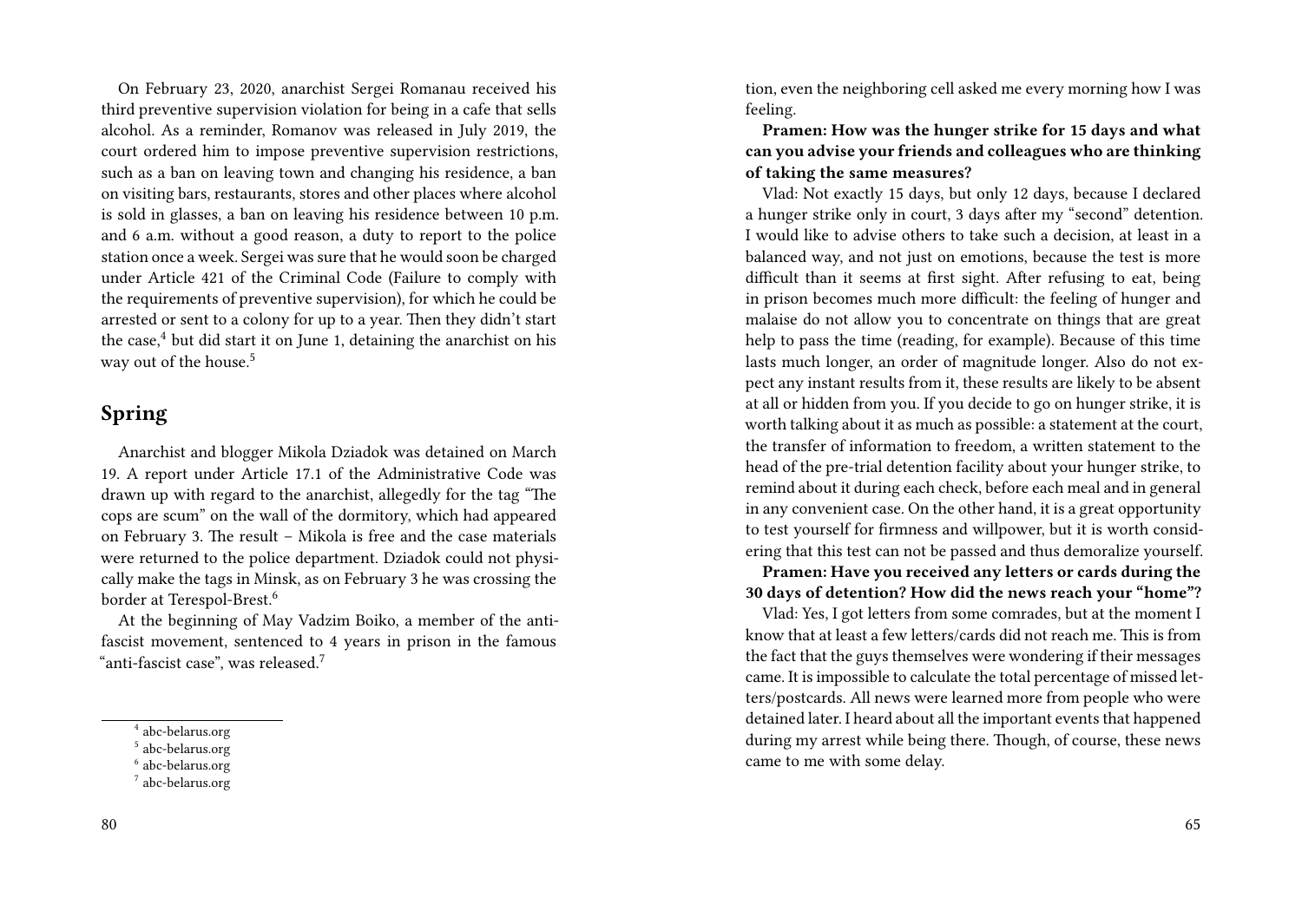#### **Pramen: All the prisoners are charged per day. Did you get a discount for the days of hunger strike?**

Vlad: An hour before the end of my arrest I was taken to a room, something like a captress, showed a document on payment, where the full cost of "services" was specified and asked if I would sign it despite the refusal to eat. The guard who showed me the document did not know how events would develop if I refused to sign it, but it was obvious that this would be an obstacle to my timely release. I decided to put my signature under the document and an hour later was already free. But even now I don't know if I did it right or not. In any case, I have not made the payment yet.

#### **Pramen: How do you feel now? Did you have any problems after 24 hours?**

Vlad: As of today (the third day after my release) I feel much better, although I still have a long way to go to full recovery. Every day the strength increases, but I'm still on a hard diet. The process of getting out of hunger strike is no less complicated and in terms of time it corresponds to the duration of the hunger strike. Many vital organs have switched to another mode during this period of time and now they need time to smoothly return to normal mode. In addition to all this, the sense of smell has not yet returned.

**Pramen: And finally – what would you like to say or wish your comrades on the streets?**

Vlad: I would like to say that we are on the right track and we are doing everything right. Repression against us is another proof of this. We must not give up or give up, everyone must continue doing what they do.

# **Overview of repressions against anarchists and anti-fascists in Belarus in 2020**

### **Winter**

Winter started with the termination of criminal prosecution against anarchist G.A.<sup>1</sup> under article 341 of the Criminal Code (desecration of buildings and damage to property), who had been previously suspected of drawing a tag against the European Games, which were held in Belarus from June 21 to 30 2019).

On February  $12<sup>th</sup>$ , in Savetski district court the sentence in the case of Ivan Komar and Mikita Yemelianau, who were accused of throwing paint bulbs at Minsk court and an attack with a Molotov cocktail on SIZO-1 in Minsk, was pronounced.

Both were given the same sentence of seven years in prison. However, during the revision of the case the sentences were reduced: Nikita Yemelyanov – to 4 years in jail, Ivan Komar – to 3.5 vears in jail. $2$ 

On February 21 the blogger Andrey Voynich was fined 450 euro for the extremist slogan in the house<sup>3</sup> caught on the video. Voynich believes his prosecution was caused by the fact that he is an activist of "European Belarus," as the tag was there for years and no one was interested in it.

<sup>1</sup> abc-belarus.org

<sup>2</sup> abc-belarus.org

<sup>3</sup> (abc-belarus.org)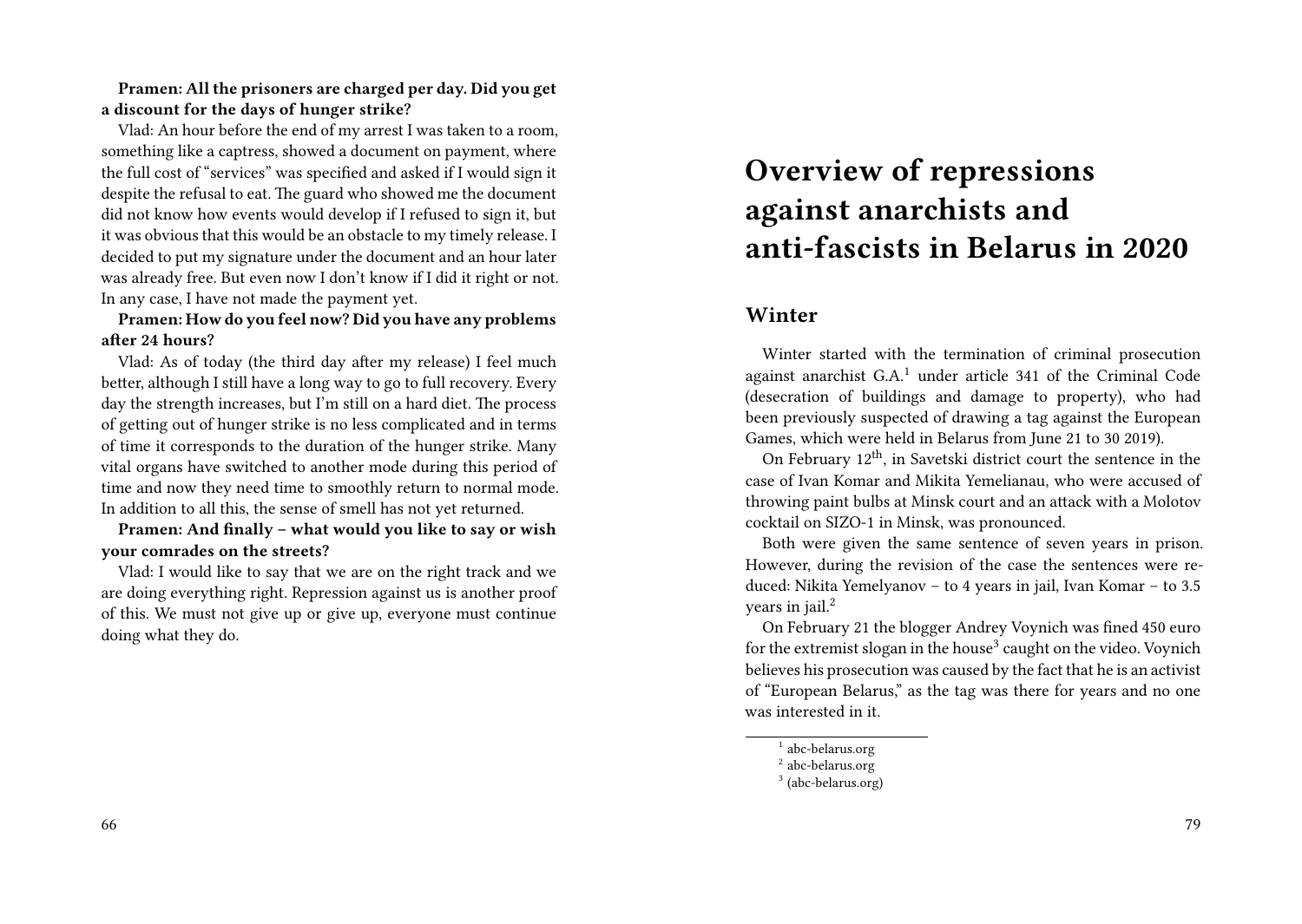Russia which which uses its neighbouring country as a military foothold.

However, in the same way as we oppose Russian militarism in Belarus, we also oppose the militarism of Atlantic (NATO) forces in the Baltic Republic, together with all the armies and all the wars that are made by states against the people. Likewise, we do not buy the current rhetoric of Western 'freedom', nor of a possible mediation role of the European Union. The only role that the EU has is to manage the interests of European capitalism and therefore, as internationalists, we are opposed to this institution.

Instead, we call for international solidary between all workers and oppressed people and for all social movements which are committed, in the East and in the West, to syndicalism and workers rights, to the right of housing, to feminist and LGBTQ mobilisations, to the defence of land and environments against speculators, to people's solidarity and mutual aid, to the occupation of spaces, to the production of alternative cultures, and to the defence of civil society all freedoms against exploitation and authoritarianism – to quote only some of our preferred axes of social intervention.

Only the direct participation of people in struggles from below can make a difference and produce a movement that go beyond the substitution of an old government with a new one, more or less corrupt, more or less authoritarian. Among all other challenges that humanity is facing, the current pandemic has confirmed that state and capitalism do not work when it comes to the need for solidarity. It is the entire society that must change towards equality and freedom, and anarchism is more than ever the option that we put forward to achieve this.

The Commission of Relations of the INTERNATIONAL OF AN-ARCHIST FEDERATIONS (IAF/IFA)

# **Interview "Update on the situation in Belarus" from November 20th by A-Radio Berlin**

*A-Radio: So, once again we are talking with Maria from Minsk in Belarus. We had a talk at the end of August about the uprising in Belarus. So now, first of all thanks for taking the time to talk to us and yeah, we wanted to reach out again to get an update on the current situation in Belarus, so maybe you can start giving us a bit of an overview, what's the current situation.*

Swix: So it's been, I think, almost three months now since we didn't talk about it. And I think I will probably just enumerate the most visible developments and the most visible changes in the attitude from both the protestors and the state, the attitude of the state towards it. So, first of all it should be mentioned that the protests are still in, so-to-say, their peaceful manner. So people still adhere to protesting every Sunday, and if, in the first month of protest almost no one has been detained at the protests, later, more and more people started to be detained right after the protest or even during the week for example. So the police changed the tactics and they started to create the atmosphere of fear. So before people were afraid to be detained after the protest, when they were leaving, but it was still fine, because you know what you should expect, right? But then they decided to create the intimidation campaign, and what they started doing is that the identified people, I think they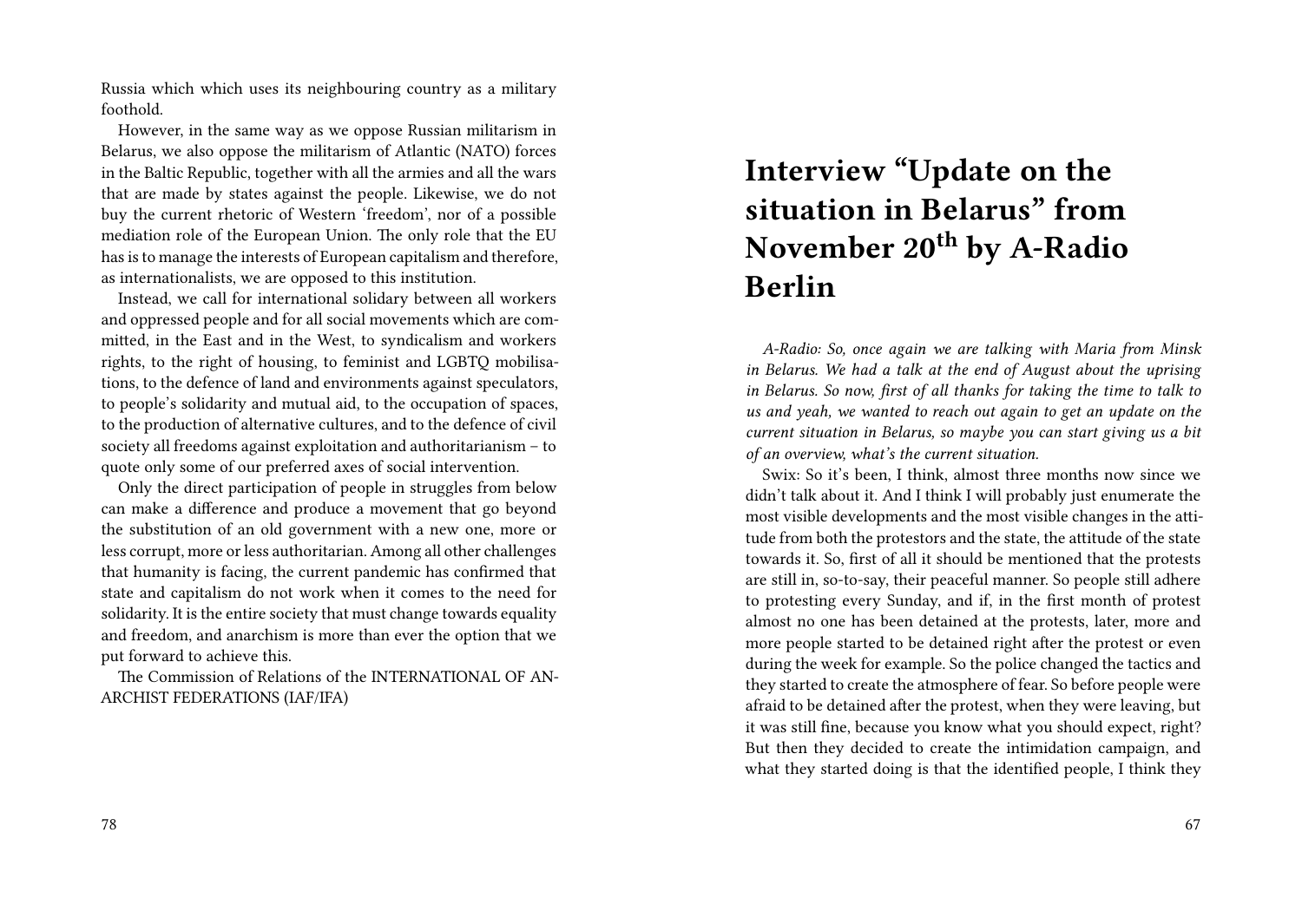were using a lot of surveillance techniques or video cameras, so they were actually not detaining people at the protest the were recording them videotaping, or using pictures from the news media, and then they were identifying people and coming to get them with three people, three police officers, and that were people in plain clothes, so people were detained right in their workplace, or at the door of the apartment they were living in. So they were trying to create an atmosphere that every person will get detained, now or later, and they will come for everyone. And I think actually it worked, a little bit, because a lot of people started feeling very unsafe, because they were afraid to, especially those who were detained and then arrested, for administrative offences, they were later afraid to leave the house because they were afraid that the cops would come for them, so I think they would probably detain maybe a few hundreds of people like that, and then people would spread the news that it happened to them, so the relatives would start to be afraid, and so on and so on. So I think it worked to some extent, and it prevented some people from joining the protests.

Another tactics was that they started attacking the admins of local chats, so like I said before, in the previous recording, a lot of activity is organised and coordinated on Telegram, and people are organised in chats, and of course there are admins who are, just for, looking what happens in the chat, and sometimes it's at the same time the active people in the neighbourhood, but sometimes it's not, sometimes it's just the people who created the chat in the first place and they're just following the news. But recently there have been a wave of arrests of people who they identify as admins, and again they are creating again the atmosphere of, they know everything, they will come for everyone, and basically what they're doing is they're now hijacking local neighbourhood chats, especially before the mass protests, so they try to prevent people from coordinating and agreeing where they will start protesting an where they will gather and so on. In general I would say that many people, from the very beginning, they saw the protests as a form

## **Belarus: against capitalism and dictatorship, for internationalist solidarity**

The Commission of Relations of the International of Anarchist Federations (CRIFA) expresses its support and internationalist solidarity with the struggles of people in Belarus against Alexander Lukashenko's dictatorship, a mass movement that is participated in by our anarchist comrades there. The situation in Belarus concerns the autocratic dictatorship that has lasted for 26 years, the current economic, health and public services crises. A wave of protests have filled the squares of the country to request the dictator's withdrawal. As anarchists, we are not empassioned by the debate on whether the last presidential elections were fair or not. It is simply clear that the people in Belarus are saying 'enough is enough': they do no longer want a government which is starving, beating and oppressing them.

We stand in solidarity with Belarusian political prisoners and demand their immediate release. We also demand the reinstatement of all workers who have lost their jobs for participating in strikes or protests, and urge an immediate end to the repression. We denounce the violence and abuses of the political policies that are in place, and the regime's military or paramilitary forces, who are arbitrarily detaining, beating and torturing its political opponents. We demand the fall of an authoritarian power which is a sad remainder of the totalitarianism of the former Soviet Union, one which still serves as a weapon for the military strategy of Putin's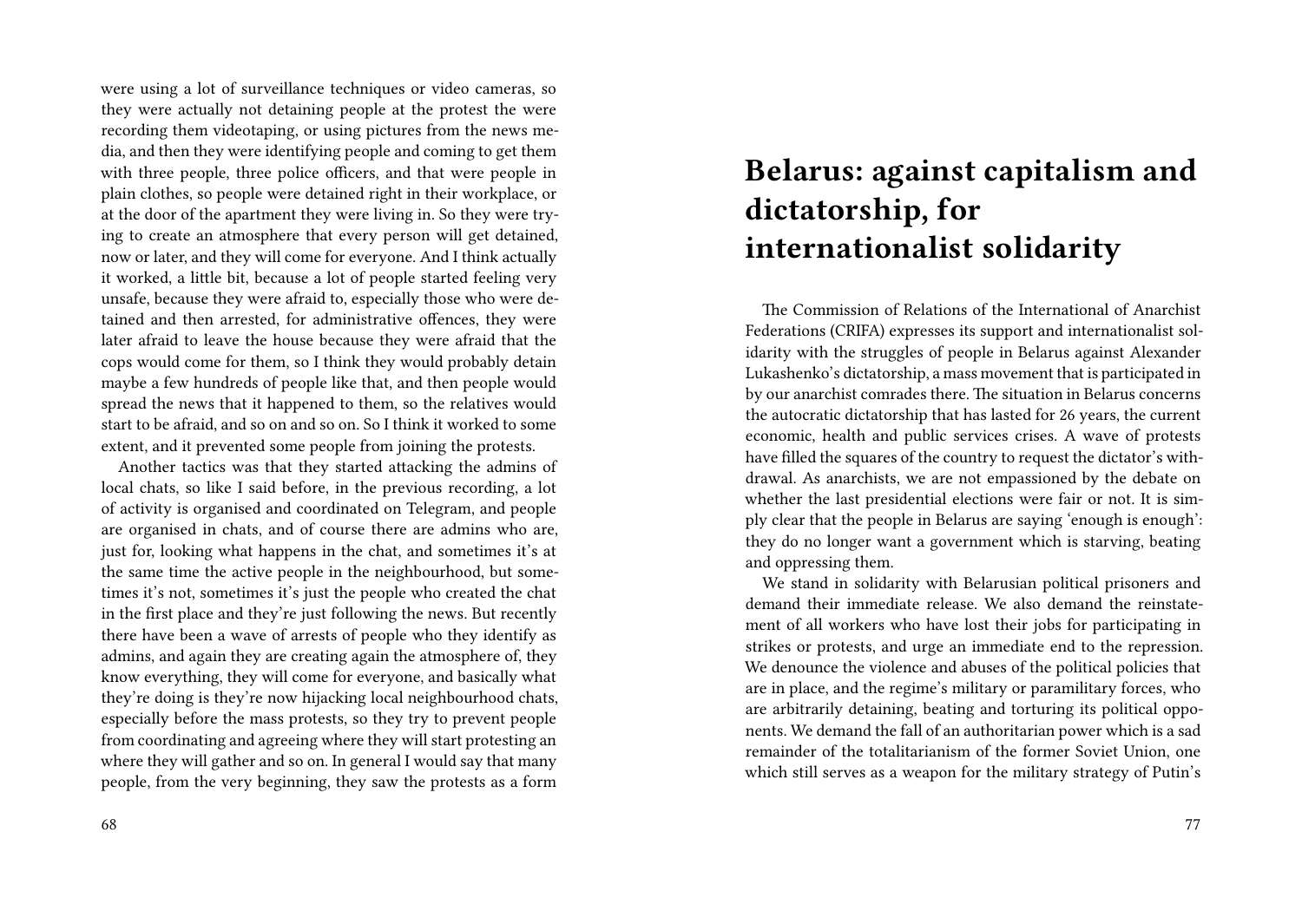the authorities are inviting people to participate in a dialogue, in order to create a kind of collective view on how the country could be working. But of course everybody in their minds are boycotting it, and Lukashenko is now using some of the political prisoners that he released specifically for this campaign. So these people started supporting Lukashenko and pretending that they are democratic figures and that they are involved in dialogue with Lukashenko, and they started talking about the constitutional reform, and also releasing of political prisoners, but that could be a play again, so we never know what's going to happen. So it looks like, yeah like I said, whenever people stop the attack, or they stop protesting, the regime is going to swallow everything. And I think at the moment, everybody, like both sides understand that it's either them or the other side, and this is why this conflict is becoming more emotional and actually kind of more personal, because for a lot of cops it's now becoming more personal. They want Lukashenko to stay in power, because they know that if he goes away that they're going to be all persecuted. And of course cops then take this very seriously and very personally. So, let's see what happens, for the moment it's not over!

*A-Radio: It's a good point you mention how, like the instruments of repression are invested in keeping the regime going. In any case, thanks so much, and yeah, lots of solidarity and energy to all of you and your comrades, and hope we can stay in touch and get new updates, and, thanks.*

Swix: Ok, thank you.

of – when I say protests I mean the mass rallies on Sundays, when they would get hundreds of thousands of people. So many people were seeing it as a way of therapy. So basically you come there, you see that there is a lot of people, you're happy to be together, you're happy to show your dissatisfaction, but no more. People were not really going to demand anything, and people were actually avoiding confrontation with the police, so whenever they see the police they would turn instead of trying to provoke the police, or to try to get through the chain of the police. And I think it was so successful because the first protests, the first protests, the first rallies, were actually not smashed, not dispersed by the police, and this is why many people considered it as a way of collective therapy, and as soon as it became more stressful, rather than happy, for them, a lot of people stopped going, and I think we can see now a decrease in the participation in the rally. Still a lot of people are going but the police tactics are now, it's to prevent people from gathering in one spot by all means. And I think it's been two Sundays in a row where people got really demoralised and demotivated, because they couldn't get together, and there were a lot of people detained, and only last week it was another experiment that they decided to make not a centralised rally but rather tens of decentralised rallies starting from the neighbourhoods. And I think it was a very nice experiment and people liked it, because instead of trying to be and meet together in one spot in the centre of the city, a lot of people would gather in their neighbourhoods and then they would go together in one river, in one flow of people, and just march in their neighbourhood, or march towards the central part of their quarter for example. And it happened in the whole of Minsk, so the cops, yeah, they didn't know how to react, and it was I think for the first time when people started, they were trying to not run away when they see the cops, and this was actually something that broke the mentality of the cops, because suddenly people stopped running away from them, and people are standing and instead they are defending those who are getting detained. So I think everybody liked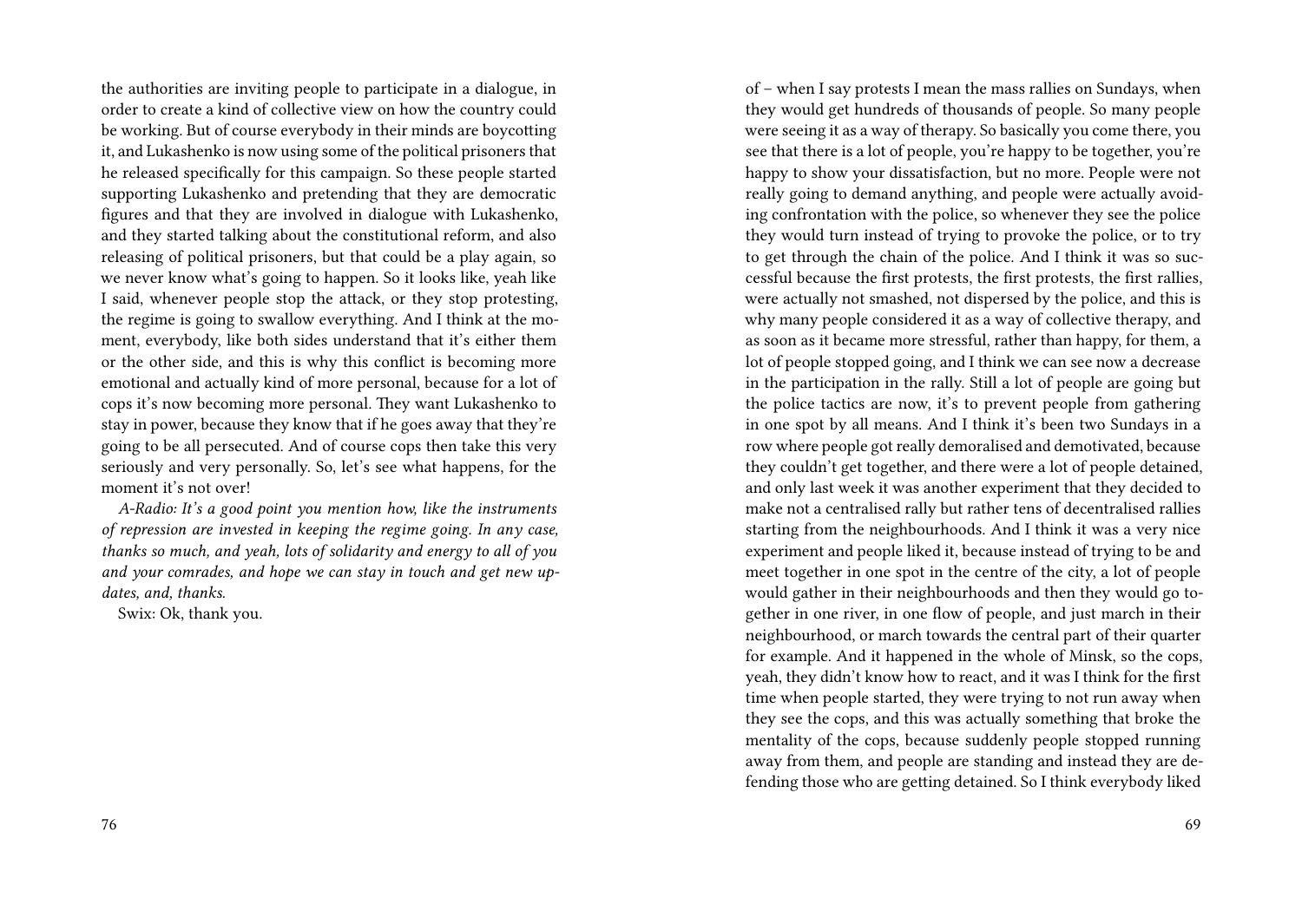last Sunday, and probably this Sunday it's going to be the same tactics, that people are going to start in their neighbourhoods, and march, trying to disperse the attention of cops and prevent them from being in one spot, very powerful. But I expect that cops are also taking this week to plan accordingly, and most probably they will also try to make some change in their tactics, again to prevent some people from gathering this time in their neighbourhoods. Let's see what happens.

Another problem that shook the society a few weeks ago, I think on the 12<sup>th</sup> of November. There was an announcement of the death of one protestor, and it happened in a way that recently the authorities started to support the creation of specific groups of people who would, with the assistance of police, come to the neighbourhoods and destroy the protestors' symbols or intervene with their meetings, and so on. So that's like, people who reside in Minsk, but are supporters of the regime, and they are supported by the police in doing whatever they want. So, including attacking people physically, attacking their neighbours physically, and that was exactly what happened. So there was something happening in one neighbourhood, and people, they saw a few people, who were destroying something in the yard, and one person, he left the house and he went to see what was happening, and tried to prevent them from doing it, and there was a fight, and during this fight they detained him, and gave this guy to the police, and later this guy died, the next day he died, because he received some injuries that are incompatible with life. And of course all these people were masked, and we don't know who were the cops who hit him so hard that he couldn't survive, and basically this guy died just because he went out to see what's happening in the yard. He died not even from a rubber bullet or from anything, so it was done by people who support the regime. And I think that was a big wave of remorse and anger from the people, and at the same time it was very sad, a lot of people realised that they can be killed even in the yard, and no one's going to take care of it, no one's going to be punished.

because there's still a need for safe housing, for some places where people could hide, or that people could skip work or study to be still active in the movement. So it all needs money, and basically people are very welcome to donate.

*A-Radio: Ok, thanks. The crowdfunding campaign you just mentioned is at Firefund. We will include all the links to the ABC and to Firefund. Are there other types of solidarity you can think of that you would like to see for example in Germany or the world?*

Swix: Well I think in general there is a lot of people who potentially need to stay away from the country for some time or maybe forever, because of the repression, or because they just can't stay emotionally, or they cannot really survive four months of active protesting, so this is when sometimes people need safe housing, somewhere else in Europe for example. Or they would need maybe some help with getting asylum or something like that, but unfortunately this can not be published, but in general if you have such possibilities or you're interested in helping, probably it could also be contacted with ABC Belarus, and maybe there is some support that you could provide.

*A-Radio: Ok, thanks a lot. Is there any other topic that you would like to touch on that I haven't asked?*

Swix: Well, not really. I would just say that it is changing, the situation is changing every day. Sometimes you feel like you are over, and sometimes you feel like the darkest times are coming. The next day there is a nice thing that someone is doing and people are getting motivated again, and it's actually not clear what's going to happen. It could be the same thing as what happened in Egypt or in Venezuela, where the president just doesn't step out, even with the population not having electricity or basic supplies. And it looks like this situation or this context could be possible for Belarus as well. At the same time, clearly, politically, we can see that they are trying, they are struggling for the attention, for the media image to still kind of fuel their legitimacy. And for the moment they are creating like, basically like a dialogue space inside the country, like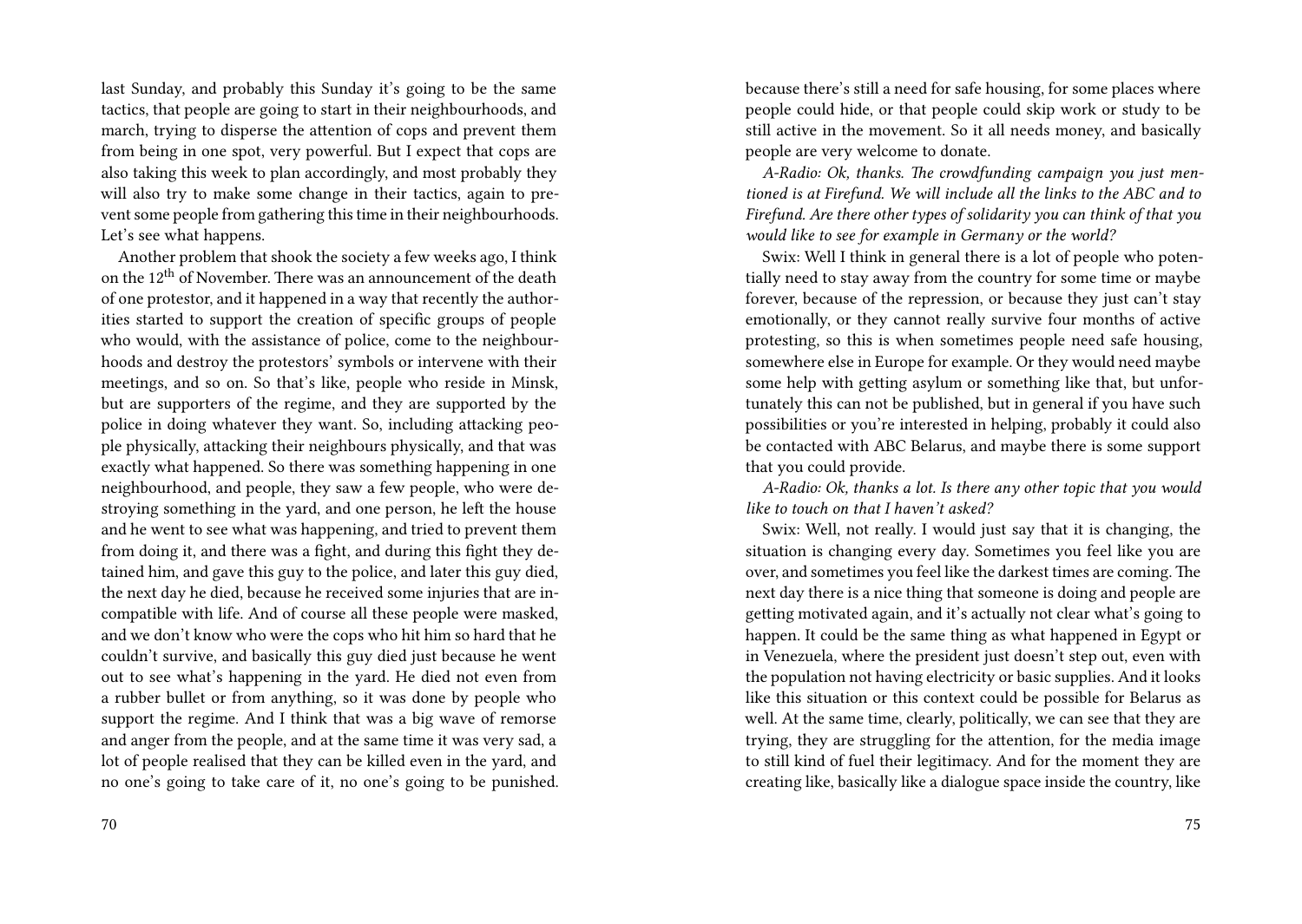the news, and then they call somebody who is on the march, to inform about what happens.

*A-Radio: I see. So since Monday we are in a week of solidarity with anarchists and anti-fascists in Belarus. Can you say anything about this?*

Swix: So basically, I think in the last month there have been a big wave of repression against anarchists, and there have been a few groups of people detained. So there were four people who were kind of labelled Belarussian partisans, because they were detained in a forest, and they are now accused of possessing guns and setting fire to some of the police or prosecutor's office buildings in the regions, and these people are detained, and yeah, it's been almost a month since they have been in prison, and they are now accused of terrorism. Another person, like a locally popular blogger, he has been detained ten days ago, and today there was an article describing the way he was tortured, because they wanted to get access to his computer. So, basically he is facing another charge of organising mass riots or something like this. And more and more people are getting arrested for shorter time, like administrative offences, and some people are not even getting released, like people spend fifteen days in jail and then they file another report on them claiming that they participated in this or that action. And some people spend about a month or more under arrest. And also because a lot of people are now ill, or sick with Covid, it is also something that prevents people from participating, including anarchists. So I would say that's it's becoming, just like for the whole society, for anarchists it's becoming more and more difficult to stay strong, to stay massive and numerous, and this is why there is a call for the week of solidarity, and people could make some events or protests in support of anarchists and anti-fascists in Belarus, or they could possibly send some money for the ABC. There is also another separate call that I think is going to finish soon, in three days from today. It's a campaign of crowdfunding for some activist stuff for anarchists in Belarus, to support their participation in the protest, realised that they can't support the regime anymore, or they cannot participate anymore in what's happening, even if they worked somewhere. A lot of workers at the moment are organising strikes, and when I say a lot, I don't mean that they are organising strikes in a collective action. It's happening more in an individual action, but, every day there is like 3–5 people who are announcing strikes individually, wherever they are working, and they are all demanding Lukahenko to go, for the political prisoners, and to stop the violence in the country, and also to find out those who produced the violence. And I don't know if it's really something that is really influencing the state, most probably it's just an individual action from people who cannot anymore be part of it, but at the same time it's also nice that people started doing it, instead of just silently being dismissed. First they are announcing these strikes. And on some factories there are quite some people who have announced it. Including the railroad workers, some of the biggest factories as well. Another group that is protesting a lot at the moment are the medical workers. Because they were the first ones that started talking about violence, and who started publishing information about real injuries that people had, and the fact that the cops were threatening them for disclosing this information, or for helping the protestors that were detained. And they were also the ones that disclosed the information about the guy that was killed, the one that I was talking about. So at the moment one doctor is actually detained in the KGB prison, for disclosing medical information that is supposed to be secret. And basically a lot of medical workers, and now also, because they cannot call a strike, they are trying to make some solidarity actions, everyday there is some picture about what's happening in some hospitals. And also with the new wave of Covid these people are also under attack, because they need to work very long hours, and they started also to question the numbers that the authorities revealed to the public. Because of course like the other time the authorities claimed that it's under control, and it's not so

But at the same time this moment was also a moment when people